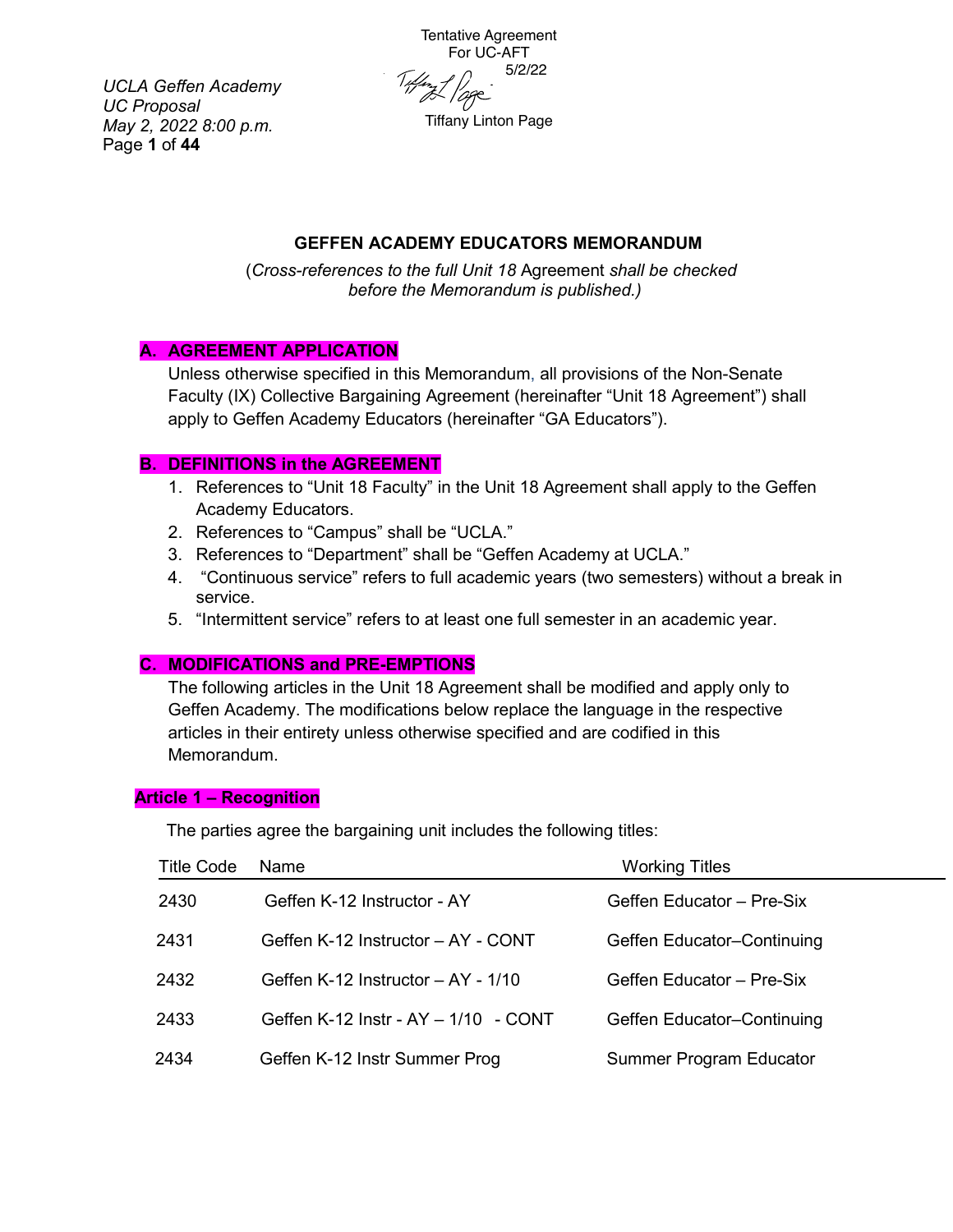*UCLA Geffen Academy UC Proposal May 2, 2022 8:00 p.m.* Page **2** of **44**

#### **Article 2 – Academic Protections**

Geffen Academy shall detail and enact a policy on academic responsibility and protections in the Educator Handbook during the life of this contract.

#### **Article 5 – Description of Unit Titles**

- 1. Geffen K-12 Instructors (TC 2430, 2431, 2432, 2433 Geffen Educator) are educators at Geffen Academy at UCLA who design, conduct, and support a comprehensive education program for K-12 students.
- 2. Summer Program Educators (TC 2434) support Geffen Academy's summer enrichment program(s), which include academic, athletic, and artistic growth and other endeavors.

#### **Article 6 – Academic Year Appointments**

- 1. All GA Educators shall be academic year appointees. For the continuity of benefits and retirement credit, GA Educators with an academic year appointment shall be paid 10/12; however, when appointed for less than a full academic year, Educators shall be paid monthly (1/10).
- 2. 10/12 Academic Year Appointment

Academic year appointments shall be 10/12. The service period for a GA Educator academic year appointment shall be determined by the academic calendar, and include all relevant curriculum planning, professional development, pupil-free and instructional days for the academic year. The pay period for GA Educator academic year appointments shall be from July 1<sup>st</sup> through June 30<sup>th</sup>. GA Educator appointees shall not be eligible for benefits prior to their enrollment in benefits programs for which they are eligible and will not contribute for months of ineligibility.

3. 1/10 Payment Academic Year Appointment

When a GA Educator receives an appointment for less than an academic year, including an appointment beginning after the first day of the Geffen Academy fall term, the University shall appoint the GA Educator to a term-based appointment with a 1/10 payment title. The pay period shall be monthly based on when the appointment began. GA Educators shall not be eligible for benefits prior to their enrollment in benefits programs for which they are eligible and will not contribute for months of ineligibility.

4. In order to transition to academic year appointments, GA Educators shall be converted in accordance with Appendix C - Transition Plan.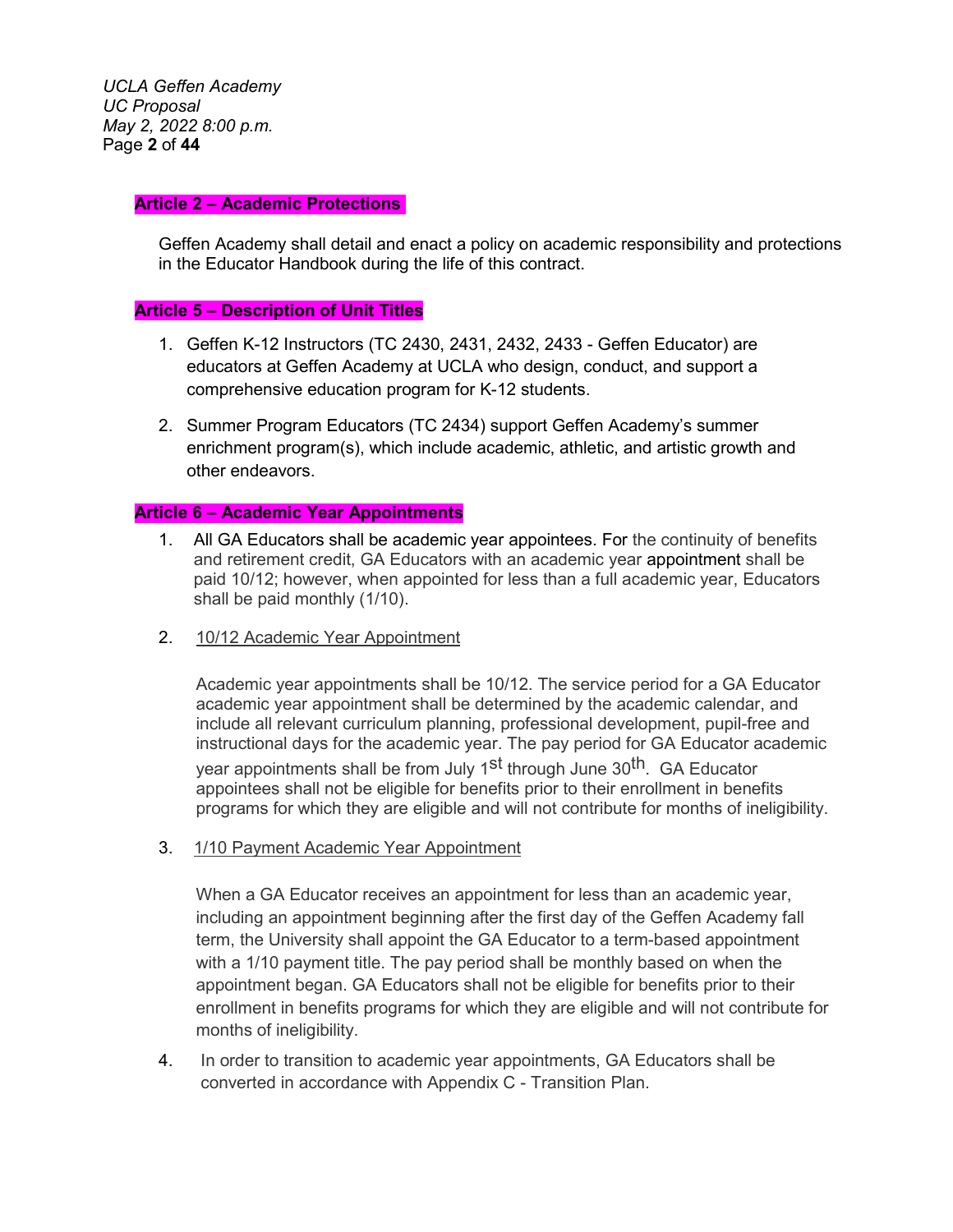*UCLA Geffen Academy UC Proposal May 2, 2022 8:00 p.m.* Page **3** of **44**

#### **Article 7.A: Pre-Six Appointments**

- A. General Provisions
	- 1. This article applies only to pre-six appointments. A pre-six appointment is the appointment of a GA Educator during the first six years of employment. For purposes of this Memorandum, "first six years of employment" means the first twelve (12) academic year semesters at the Geffen Academy.
	- 2. An "initial appointment" means the first appointment of a GA Educator at Geffen Academy.
	- 3. A "reappointment" means the subsequent appointment(s) following an initial appointment of a currently or previously appointed GA Educator at Geffen Academy.
	- 4. Performance Criteria for Pre-Six Reappointment
		- a. A GA Educator shall be reappointed provided they receive a "Meets Expectations" rating or higher.
		- b. A GA Educator who receives a "Partially Meets Expectation" may be reappointed at the sole discretion of Geffen Academy. If reappointed, the GA Educator shall be offered a Performance Improvement Plan for one year (March - February).
	- 5. Except as otherwise provided for in this Memorandum, Geffen Academy has the sole discretion to determine which GA Educators shall be appointed or reappointed and the qualifications for said appointment or reappointment. Geffen Academy shall have no obligation to automatically reappoint a GA Educator following the expiration of an appointment.
	- 6. Except as otherwise provided for in this Memorandum, Geffen Academy has the sole discretion to make appointment decisions and determinations regarding the regularly scheduled time and location of a course, who teaches a course, the duration of an appointment, the assignments of a GA Educator, and the assessment of performance. Such decisions are not subject to the grievance or arbitration provisions of this Memorandum and the Unit 18 Agreement, except to the extent they reflect or result from actions from the University and/or Geffen Academy actions that are, themselves, grievable and arbitrable.
	- 7. Geffen Academy will consult with the GA Educator before making course assignments, but ultimately, in accordance with paragraph 6 above, Geffen Academy has the final non-grievable decision making authority.
	- **8.** When practicable, Geffen Academy shall electronically post GA Educator job opportunities **at: https://recruit.apo.ucla.edu/**
	- 9. Each GA Educator is expected to perform their duties in accordance with the provisions of Article 3 – Academic Responsibility.
	- 10. When making reappointment decisions, Geffen Academy will not replace a Geffen Educator who has received a within range salary increase with a lower paid Geffen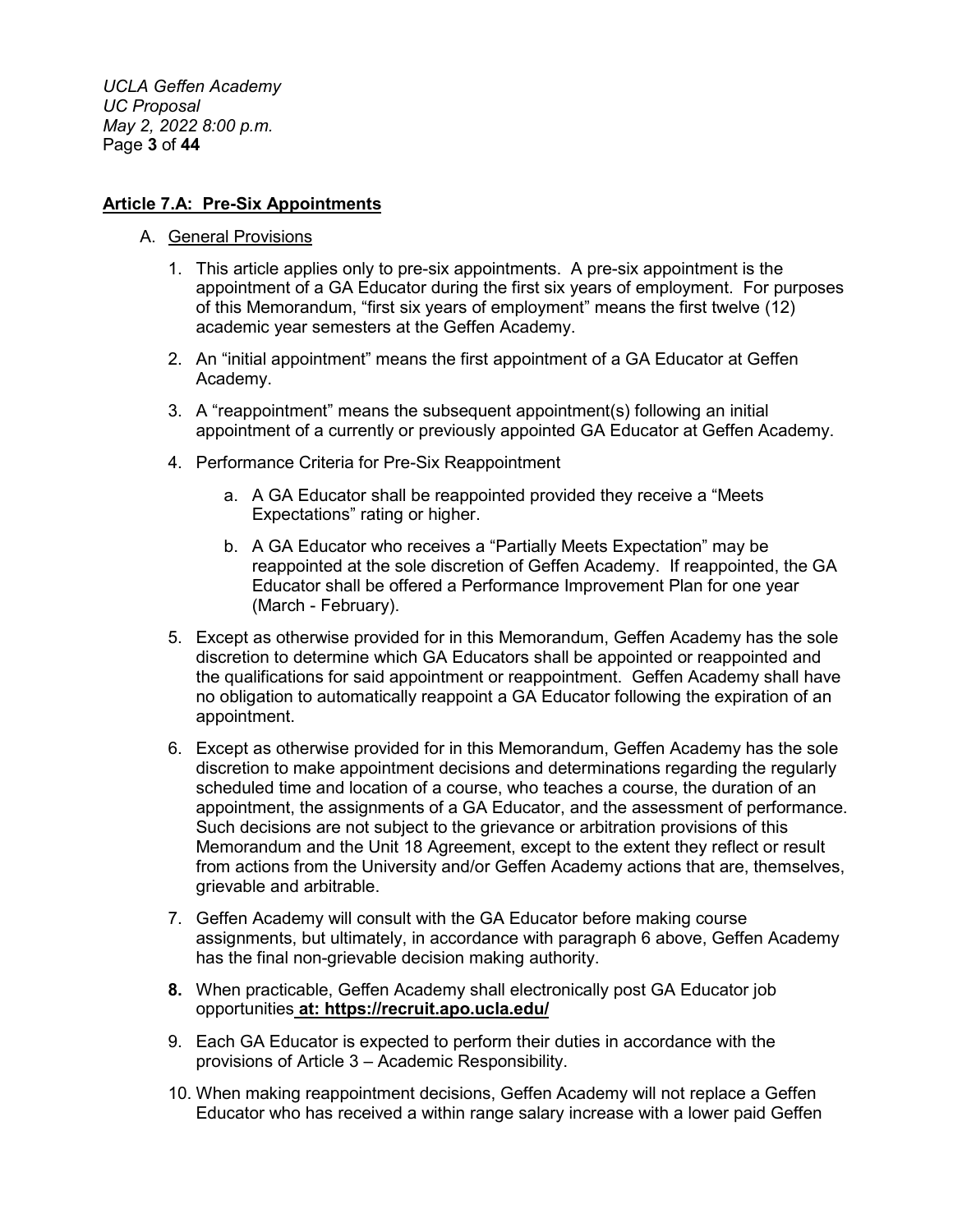Educator solely to reduce salary costs.

#### 11. Pre-Six - Length of Appointments – commencing July 1, 2022 for new hires only

- a. An initial appointment shall cover at least one (1) academic year of either continuous or intermittent service at Geffen Academy.
- b. Provided performance is at least "Meets Expectations" and the GA Educator taught for at least one (1) full semester during the initial appointment, the first reappointment shall be for two (2) academic years of either continuous or intermittent service at Geffen Academy, except at defined in subsection 13 – Special Considerations below.
- c. Provided performance is at least "Meets Expectations," the second and all subsequent reappointments of pre-six GA Educators shall cover a period of three (3) academic years of either continuous or intermittent service at Geffen Academy, except as defined in subsection 13 – Special Considerations below.
- d. If a GA Educator receives "Partially Meets Expectations," Geffen Academy has the discretion to issue a single year appointment. Should a GA Educator receive a single year appointment after the "Partially Meets Expectation," they shall be evaluated the following year. If the GA Educator receives a "Meets Expectations" rating or higher, the GA Educator shall return to the appropriate multi-year appointment as described in subsections a-c above.
- e. If a pre-six GA Educator has a break in service of two or more full academic years, they will return for a one-year appointment. After the initial one-year appointment, the GA Educator shall return to the appropriate multi-year appointment as described in subsections a-c above.
- f. In no case shall the length of a pre-six appointment delay or postpone an Excellence Review or the effective date of Continuing status or Continuing Appointment (also included in UC-AFT Proposal #13, Article 7A, 13.d.1.b).

#### 12. **Supplemental Assignments**

- A. GA Educators appointed at less than 100% time and/or for less than the full academic year may be subsequently offered additional courses, additional assigned duties, and/or general responsibilities ("supplemental assignments"). Under such circumstances, the GA Educator shall receive written notification of a supplemental assignment(s).
- b. Supplemental assignments offered to GA Educators are temporary assignments, and supplemental assignments that span less than three consecutive academic years shall not create an obligation to increase the appointment percentage in subsequent year(s) of the existing appointment or future reappointments. Upon a supplemental assignment in the third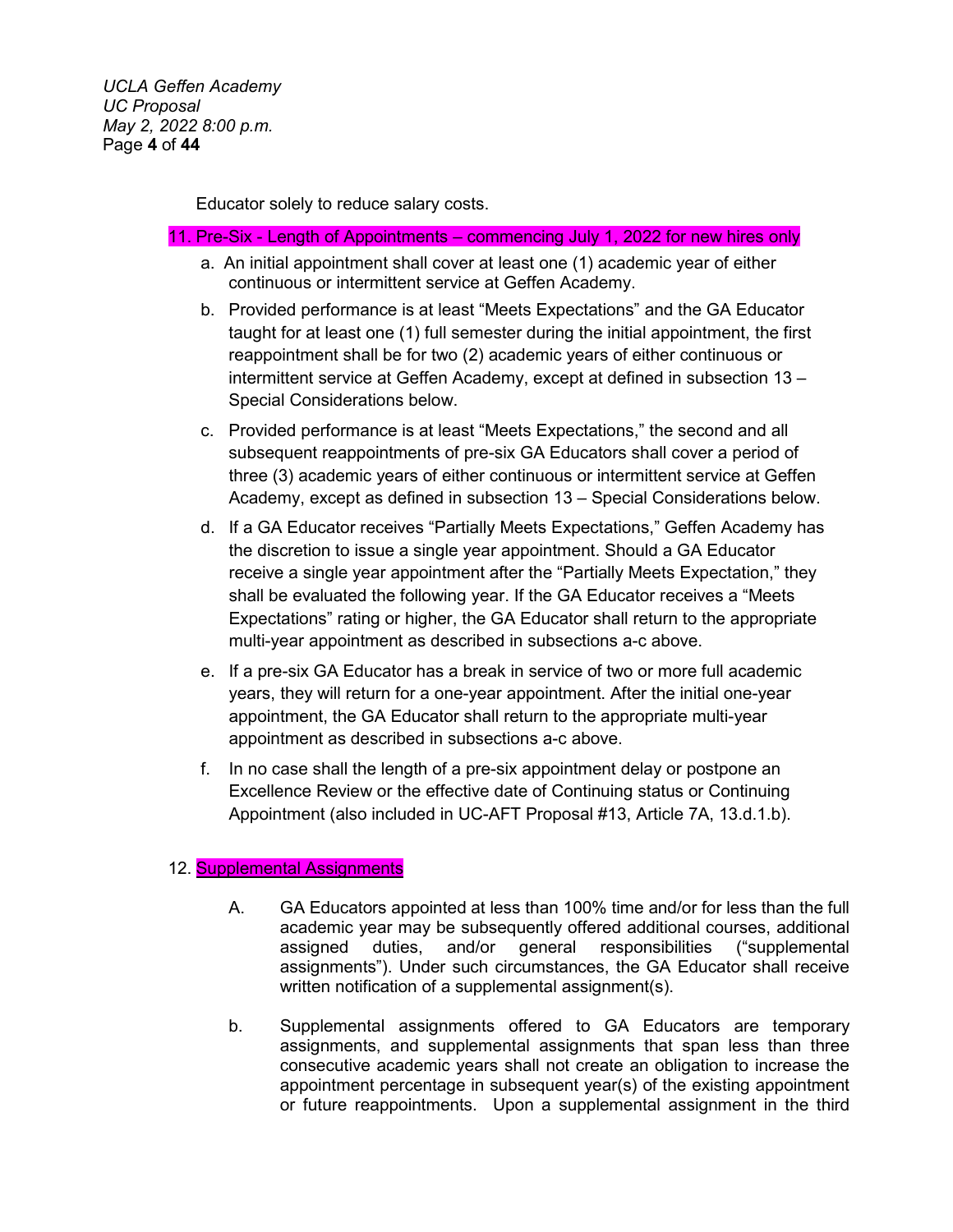*UCLA Geffen Academy UC Proposal May 2, 2022 8:00 p.m.* Page **5** of **44**

> consecutive year, the supplemental percentage will be added to the minimum average academic year appointment percentage for the subsequent year and/or reappointments.

c. Geffen Academy is encouraged to consider currently appointed part-time GA Educators for supplemental assignments prior to considering external applicants.

13. Special Considerations

- a. When Geffen Academy appoints a GA Educator in the first six years of employment, the parties recognize it does not do so intending that the Educator will or will not achieve a Continuing appointment or Continuing status. The parties recognize that legitimate practices or programs or needs may exist, or be established (including time-limited positions) that may have an effect of limiting pre-six year GA Educators access to Continuing status or Continuing Appointments. Nevertheless, the University will not engage in activities or establish practices and/or programs that preclude pre-six year GA Educators access to Continuing status or Continuing Appointments.
- b. Geffen Academy has the sole discretion to make appointment and reappointment decisions based on academic need. Special considerations including but not limited to the following, may apply:
	- 1) the implementation of programs that have time-limited positions, insofar as such programs adhere to their stated academic goals and pass through documented regular academic consultative processes;
	- 2) a pedagogical program dependent upon varied perspectives or pedagogy, insofar as the program does not deny consideration to GA Educators on an individual basis and passes through documented regular academic consultative processes; and/or
	- 3) the employment of other academic appointees in order to accomplish Geffen Academy's academic goals as long as any actions taken pass through documented regular academic consultative processes and do not violate the Unit 18 Agreement or this Memorandum.
- c. When a GA Educator is appointed to participate in a program as described in subsection 2 above, Geffen Academy shall notify the GA Educator that the position will not be renewed. However, the University is not precluded from reappointing the GA Educator.
- d. Reappointments of Less Than Two or Three Years: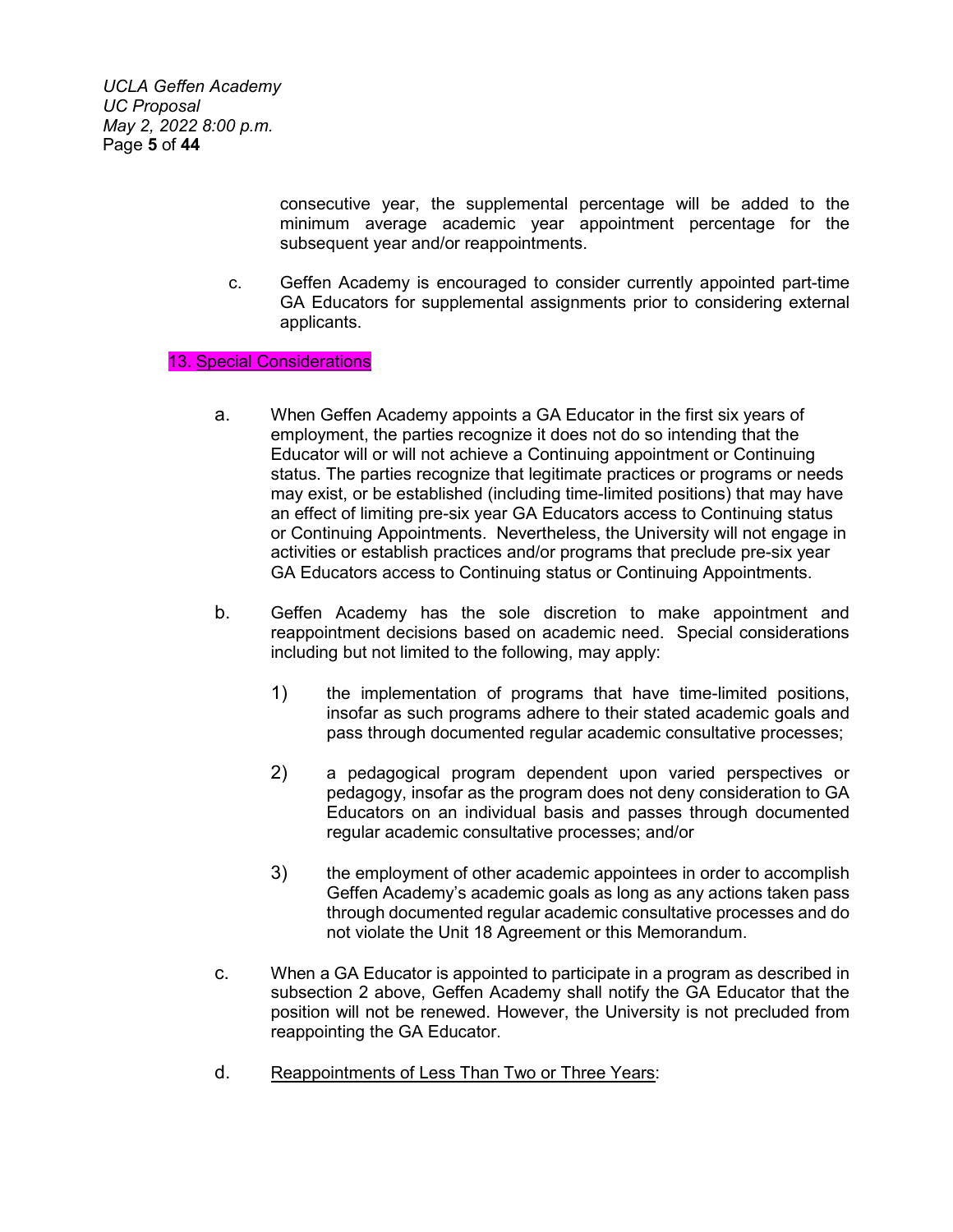*UCLA Geffen Academy UC Proposal May 2, 2022 8:00 p.m.* Page **6** of **44**

- 1. Geffen Academy may offer a reappointment for a term of less than two or three years when the appointment is for any of the following reasons and the GA Educator will be provided with a written explanation:
	- a. temporary replacement to teach courses that fulfill temporary academic need in lieu of an GA Educator who is on leave, withdraws from instruction, separated, or is otherwise unavailable;
	- b. the appointment or reappointment may not extend beyond the 12th semester.
- 2. Geffen Academy may appoint the GA Educator for the full two-year or three-year period should the circumstances in 1.a-b change. A revised appointment letter shall then be provided. In the event an appointment is revised to a two or three-year appointment, they will undergo a pre-six academic review in accordance with Section D below.

#### 14. Consideration for Reappointment

- a. This section only applies to GA Educators who have undergone a Pre-Six Academic Review at Geffen Academy. In the event that Geffen Academy determines that a GA Educator who receives a rating of "Meets Expectations" or "Exceeds Expectations" will not be reappointed at the same or increased appointment percentage as the previous appointment. In this case, Geffen Academy will provide the GA Educator with a written explanation.
- b. All pre-six GA Educators with a current appointment will be considered for reappointment prior to the consideration of external applicants.
- c. The decision not to reappoint a GA Educator shall not be arbitrary or capricious.
- d. The decision not to reappoint or to reappoint at a lower overall appointment percentage shall be based on one or more of the following:
	- i. lack of work (unavailability of a course assignment for which the GA Educator is qualified, as determined by Geffen Academy);
	- ii. programmatic need or change that results in a lack of work as defined in 14.d.i. above;
	- iii. budgetary considerations (subject to Section A.10) that results in a lack of work as defined in 14.d.i. above;
	- iv. assignment of course(s) to a Pre-Six GA Educator on a time-limited or programmatic basis under subsection A.13 - Special Considerations;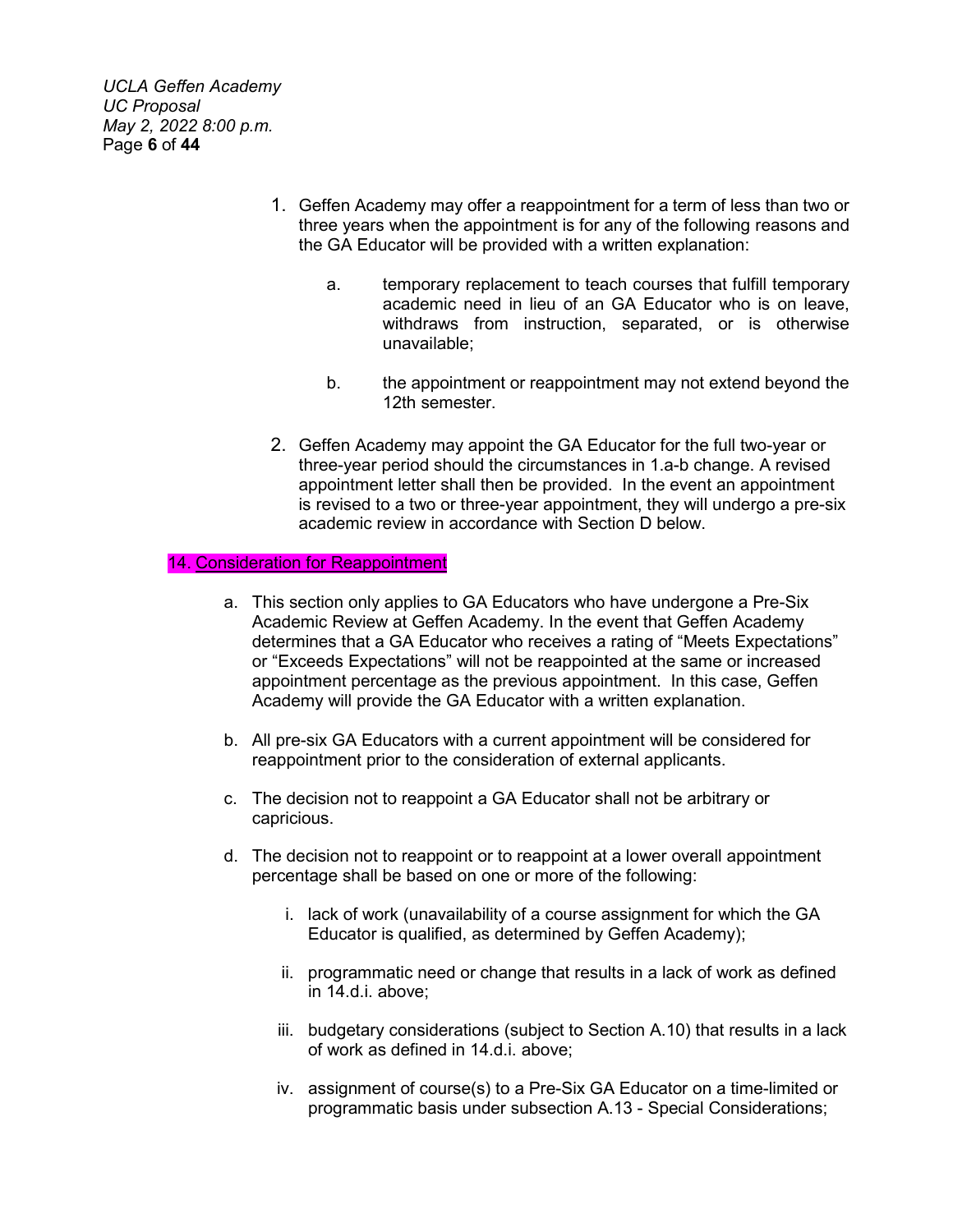*UCLA Geffen Academy UC Proposal May 2, 2022 8:00 p.m.* Page **7** of **44**

- v. Geffen Academy determined at its sole discretion that another current GA Educator is more qualified to teach the course(s) that results in a lack of work as defined in 14.d.i. above.
- e. The University is not precluded from offering future work to a GA Educator who received the rating of "Meets Expectations" or above, but not reappointed for a reason in Section 14.d.

#### 15. Appointment Termination

- a. If appointments have a definite beginning and ending date, they shall terminate on the last day of the appointment.
- b. Appointments may be reduced or terminated prior to the established appointment ending date only in accordance with Article 16 (Medical Separation) or Article 30 (Discipline and Dismissal) of the Unit 18 Agreement or Article 17 (Layoff, Reduction in Time and Reemployment) of this Memorandum.

#### B. Other Considerations

- 1. During a two or three-year reappointment, the minimum average academic year percentage shall be the same between year-1 of that appointment and all subsequent years of that same appointment, although the term-by-term percentage may vary.
	- a. If appointed 10/12, the GA Educator will have a 10/12 appointment in all years of the same appointment, and the same minimum average academic year appointment percentage shall be maintained in all years of that appointment.
	- b. The service period for 10/12 appointments shall be in accordance with Article 6 of this Memorandum.
	- c. If appointed on a 1/10 basis for the initial appointment or reappointment, the same minimum average academic year appointment percentage shall be maintained in all years of the same appointment.
		- i. A GA Educator may be assigned to teach intermittently during noncontinuous service periods within the appointment or reappointment period.
		- ii. The service period for 1/10 appointments shall be in accordance with Article 6 of this Memorandum.
		- iii. During terms that the GA Educator is on pay status, the terms of this Memorandum that apply to the 1/10 academic year appointments continue to apply, including benefits eligibility. If not on pay status, the terms of this Memorandum shall not apply.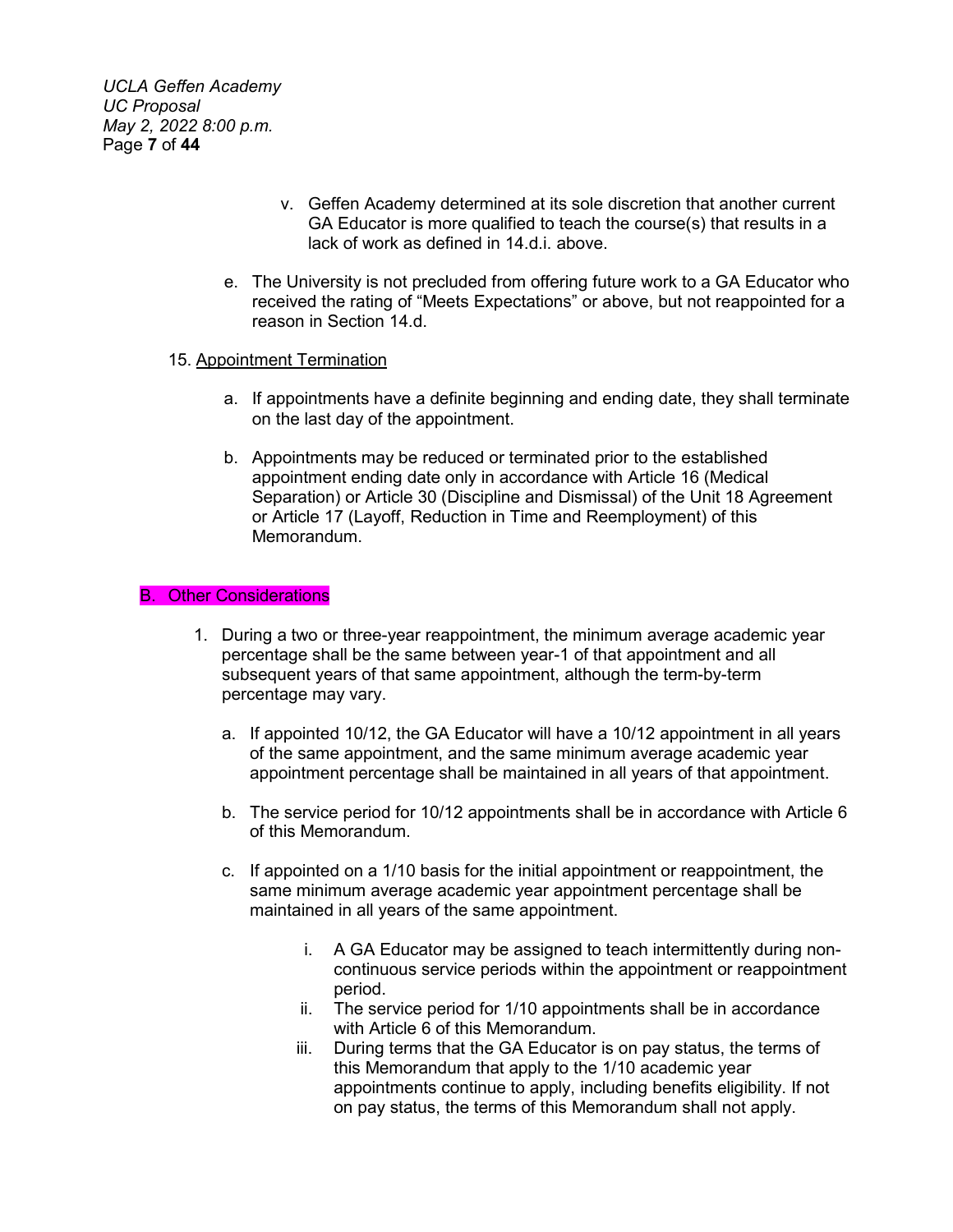*UCLA Geffen Academy UC Proposal May 2, 2022 8:00 p.m.* Page **8** of **44**

> 2. The duration of an appointment or supplemental assignments made to an existing appointment are at the sole discretion of Geffen Academy, unless otherwise provided for in this Memorandum. Reductions of the existing appointment percentage shall be in accordance with Article 17 (Layoff, Reduction in Time and Reemployment) of this Memorandum.

#### C. Letters of Appointment or Reappointment

- 1. Letters of appointment and reappointment for full academic year appointees shall be issued by March 25th of each year for the academic year to begin in the fall of that calendar year.
- 2. Letters of appointment for partial-year appointments beginning after the first service day of the academic year shall be issued to appointees no later than thirty (30) calendar days prior to the commencement of the service period, or as soon as practicable thereafter.
- 3. If a new GA Educator is replacing another GA Educator who has separated from Geffen Academy employment, the letter of appointment for the new Educator shall be issued no later than one (1) working day prior to the start of work.
- 4. Geffen Academy shall request that GA Educators who accept an appointment or reappointment return a signed copy of their appointment or reappointment letter within fourteen (14*)* calendar days of its issuance.
- 5. A GA Educator may request a meeting with their Division Director within five (5) calendar days to discuss any concerns they have about the appointment. This meeting should be completed within nine (9) calendar days of the GA Educator's request, or as soon as practicable thereafter. This meeting does not extend the deadline for submission of an appointment or reappointment letter unless approved in writing by Geffen Academy. Geffen Academy has the sole nongrievable discretion to approve the requested extension.
- 6. Commencing Academic Year 2022-2023, GA Educators who are not being reappointed for the following academic year shall be notified by Geffen Academy by March 1<sup>st</sup>.
- 7. When the University appoints a GA Educator, they shall be informed in writing of:
	- a. the title of the position;
	- b. the annual salary rate for the first year of the appointment and, if applicable, a statement that in subsequent years the salary rate will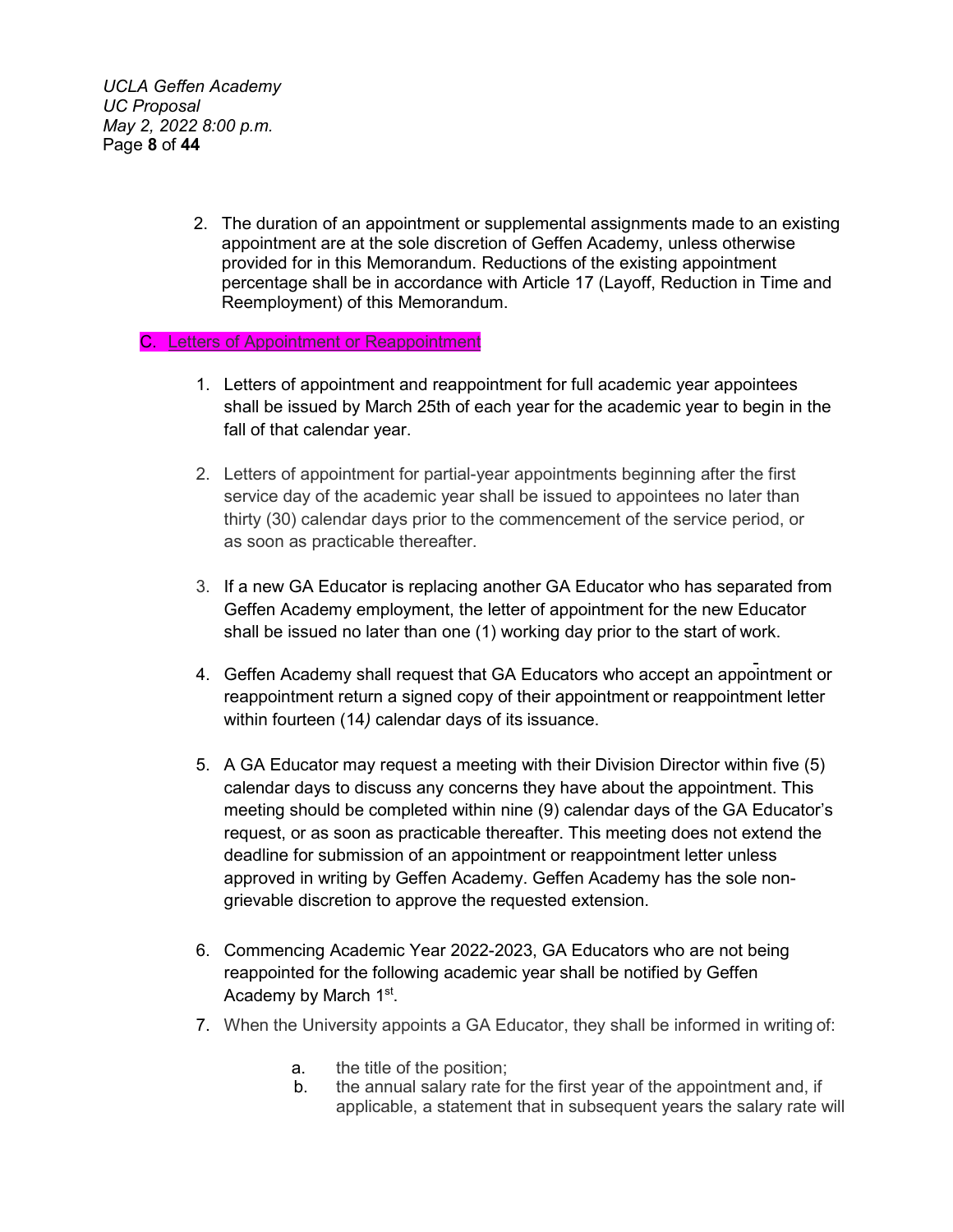*UCLA Geffen Academy UC Proposal May 2, 2022 8:00 p.m.* Page **9** of **44**

> be adjusted in accordance with the applicable provisions of the Memorandum;

- c. the period(s) for which the appointment is effective;
- d. the percentage of time, if other than full time for the academic year;
- e. the deadline to accept or decline the position;
- f. The name of the GA Educator's supervisor/chair, if known;
- g. If applicable, the phrase: "You are eligible for University benefits. Please refer to the UC Benefits website: [http://ucnet.universityofcalifornia.edu/compensation-and](http://ucnet.universityofcalifornia.edu/compensation-and-benefits/index.html)[benefits/index.html.](http://ucnet.universityofcalifornia.edu/compensation-and-benefits/index.html)"
- h. The phrase: "Your position is in a bargaining unit represented by a union, the UC-AFT. As such, the terms and conditions of your appointment are contained in the Unit 18 collective bargaining agreement and the Geffen Academy Memorandum which you may access at:

<https://ucnet.universityofcalifornia.edu/labor/bargaining-units/ix/>

i. Link to the UC-AFT's website at [www.ucaft.org](http://www.ucaft.org/) including Welcome Letter.

#### 8. Notice of Projected Teaching Schedule

The University shall provide supplemental written notice no later than fourteen (14) calendar days before the first day of instruction to include:

- a. projected teaching schedule for the upcoming academic year, including the name and grade level of courses;
- b. other assigned responsibilities known at this point;
- c. the IWC value for each responsibility and total IWC value for each term; and
- d. a statement that the assignments may be subject to change after the written notice is provided;
- 9. **Appointment Performance Standards** 
	- a. A GA Educator who achieves a rating of Meets or Exceeds Expectations shall be eligible to be appointed for the following academic year(s) in accordance with the Length of Appointment subsection 11 above.
	- b. If a GA Educator receives a Partially Meets Expectations rating, Geffen Academy shall retain the sole, non-grievable discretion to offer a new appointment and whether to issue a performance improvement plan.
	- c. A GA Educator who receives Does Not Meet Expectations shall not be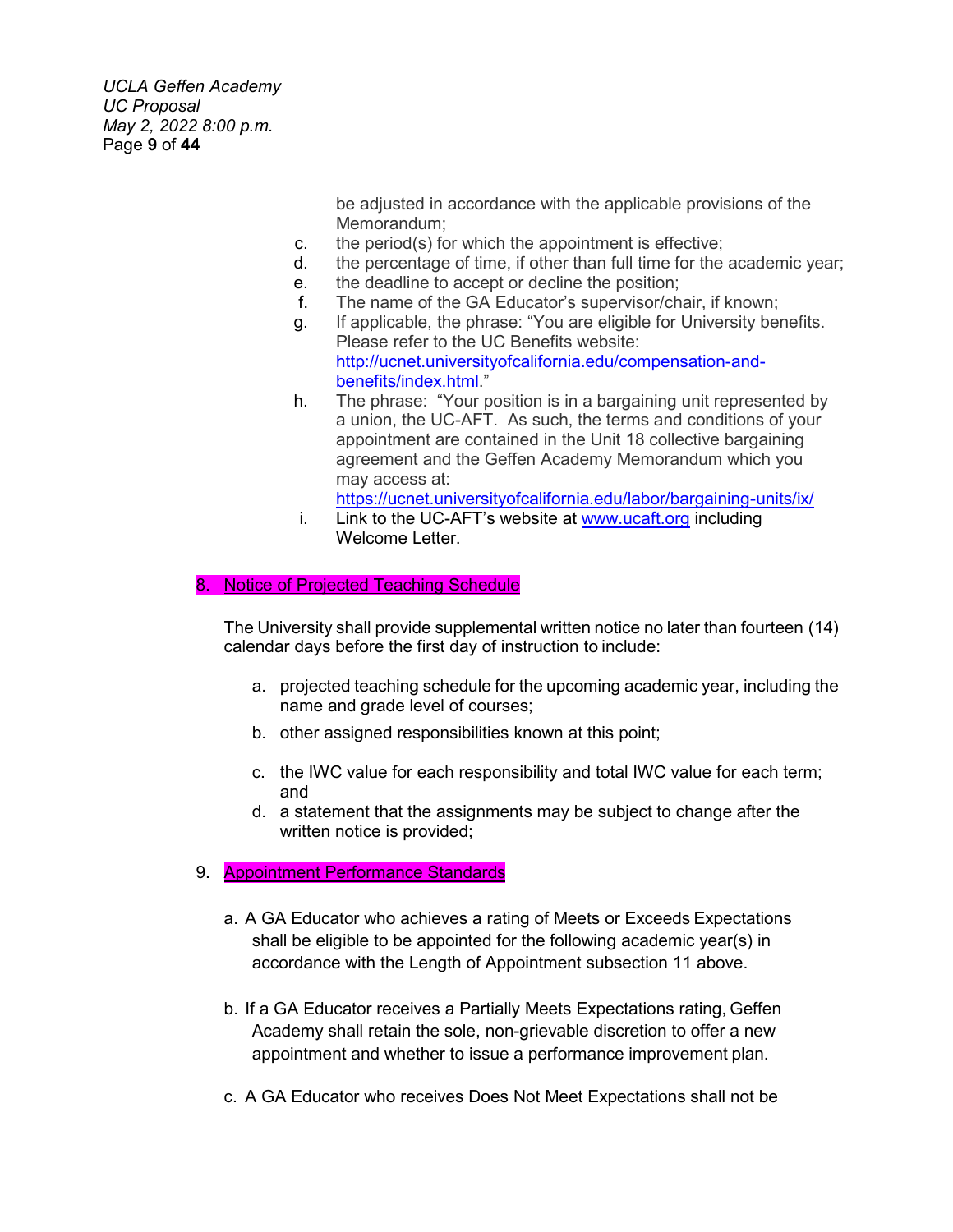*UCLA Geffen Academy UC Proposal May 2, 2022 8:00 p.m.* Page **10** of **44**

eligible for a new appointment.

#### D. Performance Evaluation (Pre-Six Academic Review)

i. GA Educators shall undergo a Performance Evaluation in the last year of each appointment or reappointment.

ii. Nothing precludes the University from considering a GA Educator for reappointment who was not required to undergo a Performance Evaluation.

iii. The Performance Evaluation process is described in Article 31 – Performance Evaluations.

#### E. **GRIEVABILITY AND ARBITRABILITY**

- 1. Subject to the limitations set forth in this Article, allegations of procedural violations of this Article shall be subject to the full Grievance and Arbitration provisions of this Article. An arbitrator reviewing procedural violations shall have the authority to order the University to redo the procedure.
- 2. Non-reappointment decisions are not grievable unless the grievance alleges a procedural violation or a violation of the prohibition on Continuing status or Continuing Appointment avoidance in Section A.10 or A.13.a, above. Allegations that the University made a reappointment decision for a discriminatory reason may only be pursued through Article 4 – Non-Discrimination in Employment.
- 3. An arbitrator reviewing a grievance under this Article shall have no authority to order the University to appoint or reappoint a GA Educator. An arbitrator reviewing a nonreappointment decision shall not have the authority to substitute their judgment for the University's judgment with respect to the University's academic needs or an individual GA Educator's performance or qualifications. In those instances where the University's decision or action was based on the GA Educator's performance, the arbitrator shall have jurisdiction to review the GA Educator's academic review/personnel files, if any.

#### 4. Special Enforcement Provisions

The following provisions apply to grievances alleging that the University has violated Section A.10 or A.13.a above. Only the Union, and not individual GA Educators, may submit grievances alleging a violation of Sections A.10 or A.13.a, above.

- a. In any grievance involving Section A.13.a, the Union shall have the burden to provide evidence of a policy or practice that restricts access to Continuing status or Continuing Appointments in violation of Section A.13.a, above.
- b. When the Union alleges a violation of section A.13.a, and **Geffen Academy** asserts that its decision comported with Section A.13.b, the arbitrator may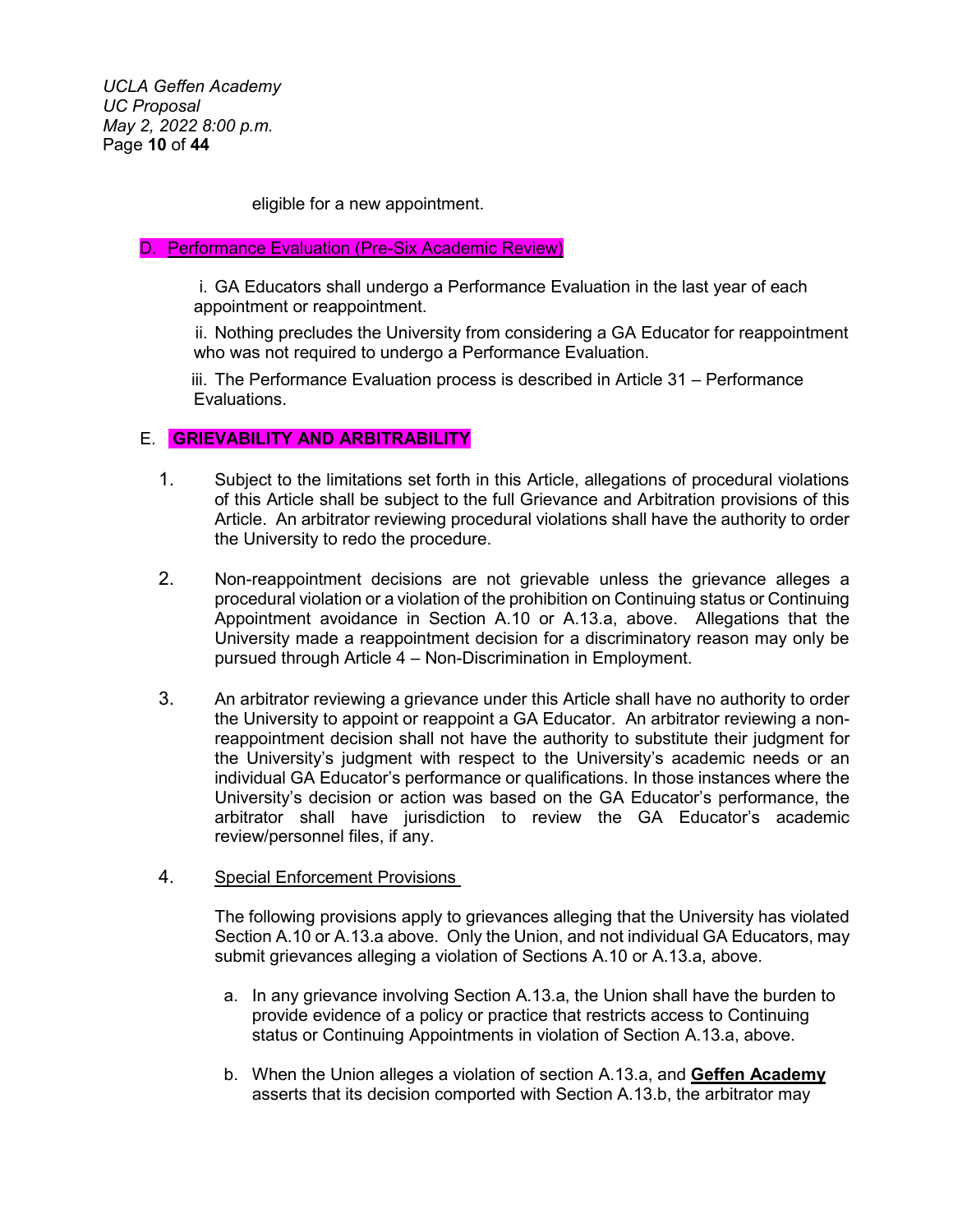*UCLA Geffen Academy UC Proposal May 2, 2022 8:00 p.m.* Page **11** of **44**

> consider if the University's action was only a pretext for Continuing status or Continuing Appointment avoidance.

- c. In any grievance involving section A.10, the Union must provide the following information within forty-five (45) calendar days of the date on which the Union knew or should have known a violation occurred:
	- 1). the name of the GA Educator who was not reappointed;
	- 2). the department where the GA Educator has an appointment;
	- 3). the courses taught by the GA Educator who was replaced;
	- 4). the name of the lower-paid GA Educator who replaced the higher-paid GA Educator; and
	- 5). the courses taught by the lower-paid GA Educator.
- a. Arbitrator's Remedial Authority

If an arbitrator finds that the University has violated the prohibition on Continuing Appointment avoidance set forth in Section A.13.a, or the provisions of Section A.10 above, their remedial authority shall not exceed ordering the University to immediately discontinue the practice or policy and consider the adversely affected GA Educator(s) for a reappointment. Upon the request of either party, the arbitrator may retain jurisdiction to ensure that the University has complied with this order.

#### **Article 7.B. Process for Initial Continuing Appointment**

- **A.** General Provisions
	- 1. This Article contains the policies and procedures that govern the process for GA Educators to achieve Continuing status.
	- 2. The University retains the sole discretion in the evaluation of a GA Educator's performance.
	- 3. The University shall conduct the excellence review during the academic year in which the  $12<sup>th</sup>$  semester of service occurs.
	- 4. The University shall complete the excellence review prior to the commencement of the  $13<sup>th</sup>$  semester.
	- 5. Following the completion of the excellence review, the University shall notify the GA Educator of the results.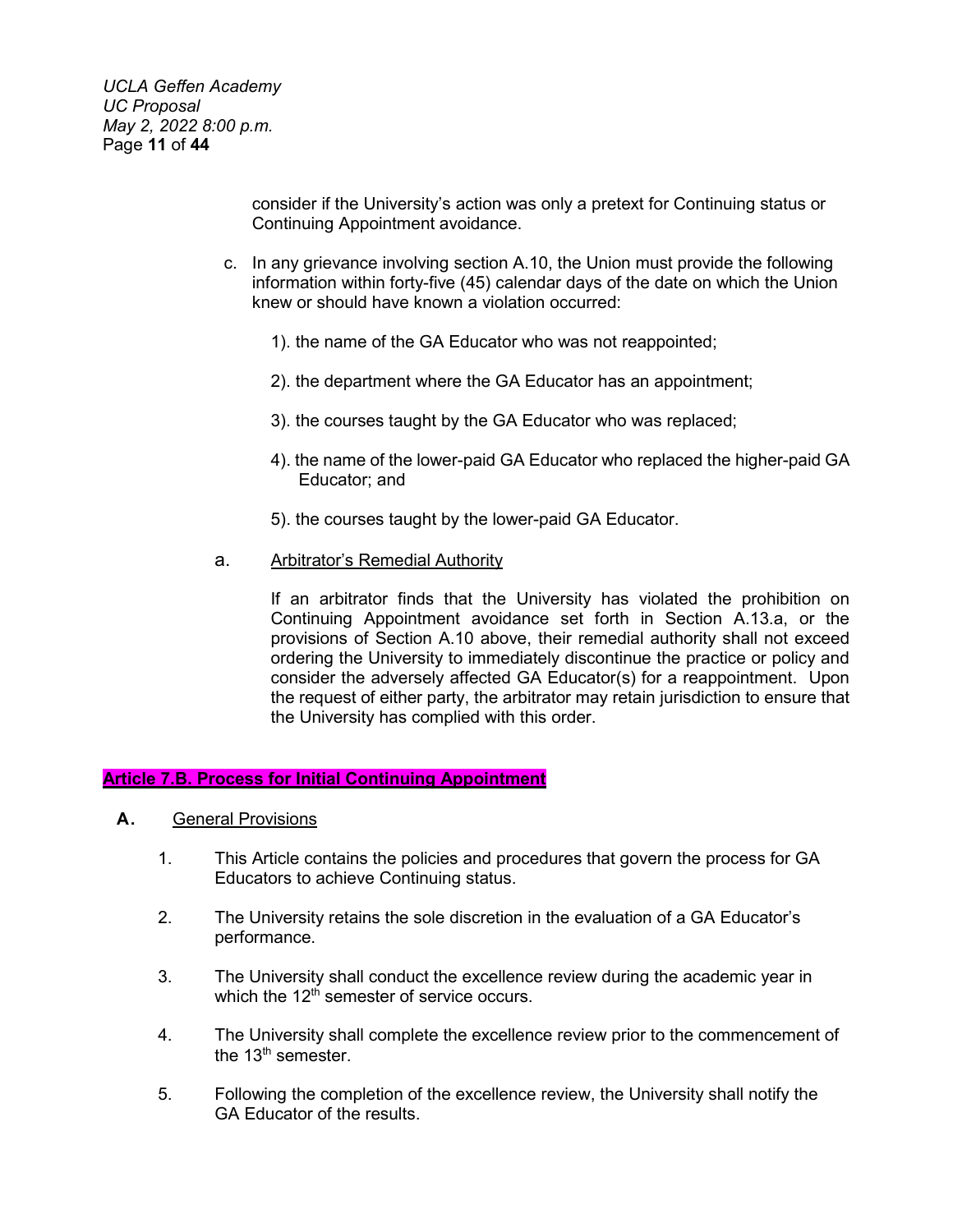*UCLA Geffen Academy UC Proposal May 2, 2022 8:00 p.m.* Page **12** of **44**

- a. If, as a result of the excellence review, the GA Educator is deemed excellent, the GA Educator shall have Continuing Status.
- b. Conversely, if, as a result of this review, the University determines that the GA Educator is not qualified to perform anticipated responsibilities at an excellent level, the GA Educator will be released at the end of the current appointment.
- 6. For GA Educators who have achieved Continuing status and for whom there is instructional need in the  $13<sup>th</sup>$  semester as defined in Section B below, the University shall provide notice of a Continuing appointment in accordance with Article 7c by the end of the 12th semester, or as soon as practicable.
- 7. For GA Educators who have achieved Continuing status but for whom there is not instructional need in the 13th semester, the University shall notify the GA Educator by the end of the 12th semester, or as soon as practicable, that they have the right of first refusal for two years for Geffen work for which they are qualified. This right of first refusal shall not abridge the reemployment rights of another GA Educator, as specified in Article 17 (Layoff, Reduction in Time and Reemployment in this Memorandum.
- 8. Either Continuing status or a Continuing appointment, if any, shall commence at the start of a 13th semester, regardless of when the excellence review is completed.
- 9. Nothing in this Memorandum shall preclude the Geffen Academy from hiring a GA Educator who has achieved Continuing status after the period of right of first refusal has expired. In such a hiring, the GA Educator shall be hired as a Continuing Appointee.

### **B.** Special Notice Requirement for Anticipated Reduction of Initial Continuing Appointment

If, prior to the issuance of the Letter of Continuing Appointment, the University determines that a GA Educator who has been appointed to  $a$  12<sup>th</sup> semester will have an initial continuing appointment percentage that is less than the GA Educator's minimum appointment percentage during the previous year, the University will provide notice to the GA Educator as soon as practicable, with a copy to the Union.

#### **C.** Excellence Review Process

1. The University shall notify the GA Educator in writing of the review, its timing, criteria, and the procedure that will be followed, including when materials are due. Such notice shall be provided no less than thirty (30) calendar days prior to the due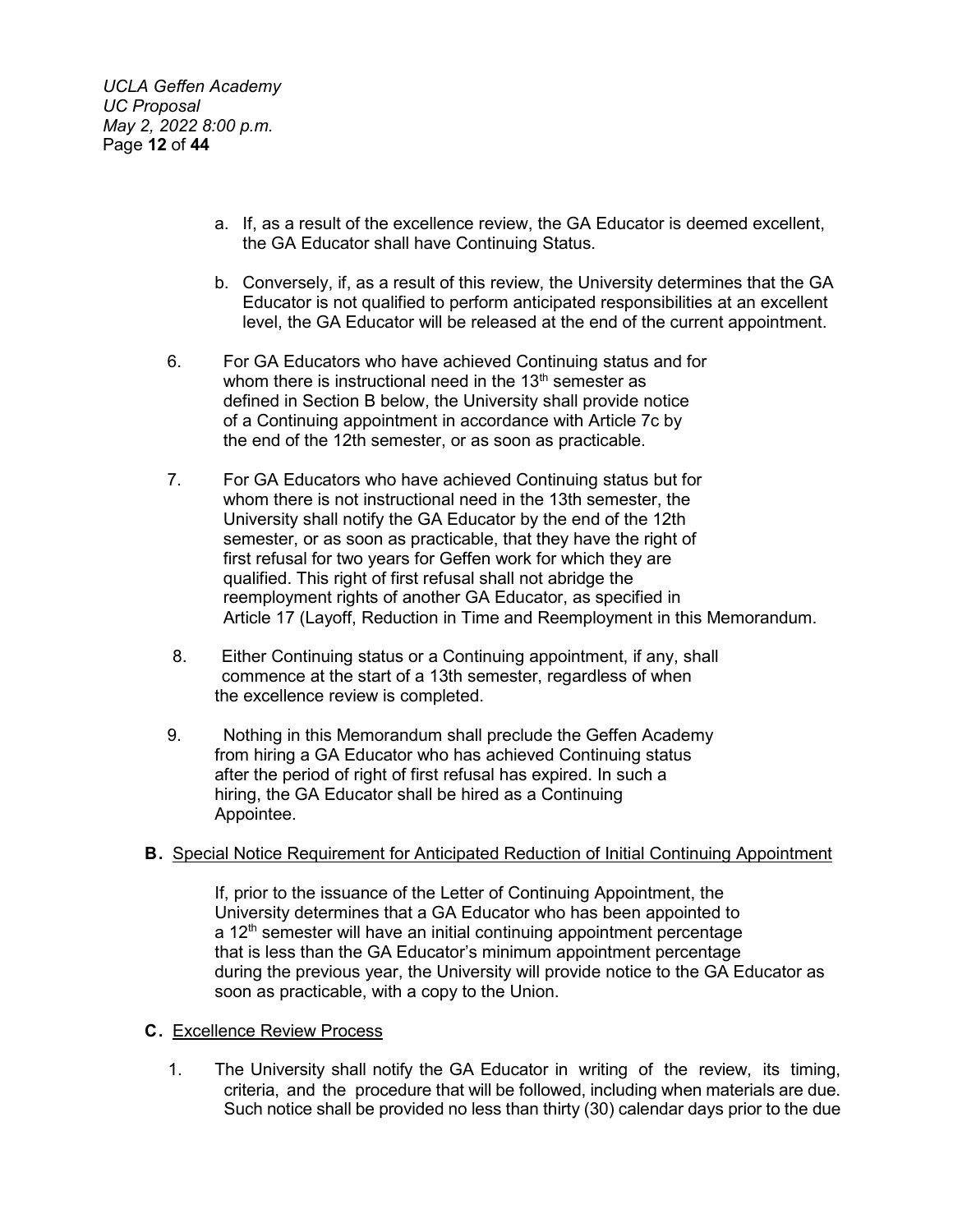date of material submission, when practicable. Should the University provide less than thirty (30) calendar days' notice, the University shall not unreasonably deny an extension for the GA Educator to submit materials for the review file.

- 2. The notification shall include:
	- a. A list of materials the GA Educator is responsible for providing and how they should be submitted;
	- b. The date by which the GA Educator must submit all required materials;
	- c. A statement of the date by which the merit increase or promotion in question shall be effective.
- 3. Materials shall include:
	- a. Cover letter or self-statement;
	- b. Curriculum vitae;
	- c. All Geffen Academy performance evaluations and responses (if any);
	- d. A diversity, equity and inclusion statement;
	- e. Other relevant materials such as letters of support, awards, course materials, participation in external organizations, etc.
- 4. A GA Educator may request an extension of the review deadlines due to a leave of absence taken under Article 12 - Leaves. Such requests shall not be unreasonably denied.
- 5. A Geffen Academy Excellence Review Committee shall review and make recommendations about GA Educator's performance pertaining to the Excellence Review for Continuing Appointments.
	- a. The membership of the Excellence Review Committee is not confidential.
	- b. Such committee shall be composed of academic appointees. Care shall be taken to ensure that the Excellence Review Committee includes an academic appointee of appropriate discipline and who can offer a fair and neutral assessment of the GA Educator's performance.
- 6. An evaluation of the GA Educator shall be based on an academic review file. The academic review file shall contain only material relevant to consideration of personnel action. Performance-based decisions concerning appointment to a Continuing Appointment and termination for non-excellence shall be based upon the material contained in the academic review file.
- 7. The GA Educator may submit a written response to recommendations, which shall be included in the GA Educator's excellence review file.
- 8. Instructional performance shall be evaluated following the process and criteria outline in Article 31 of this Memorandum.
- **D.** Grievability and Arbitrability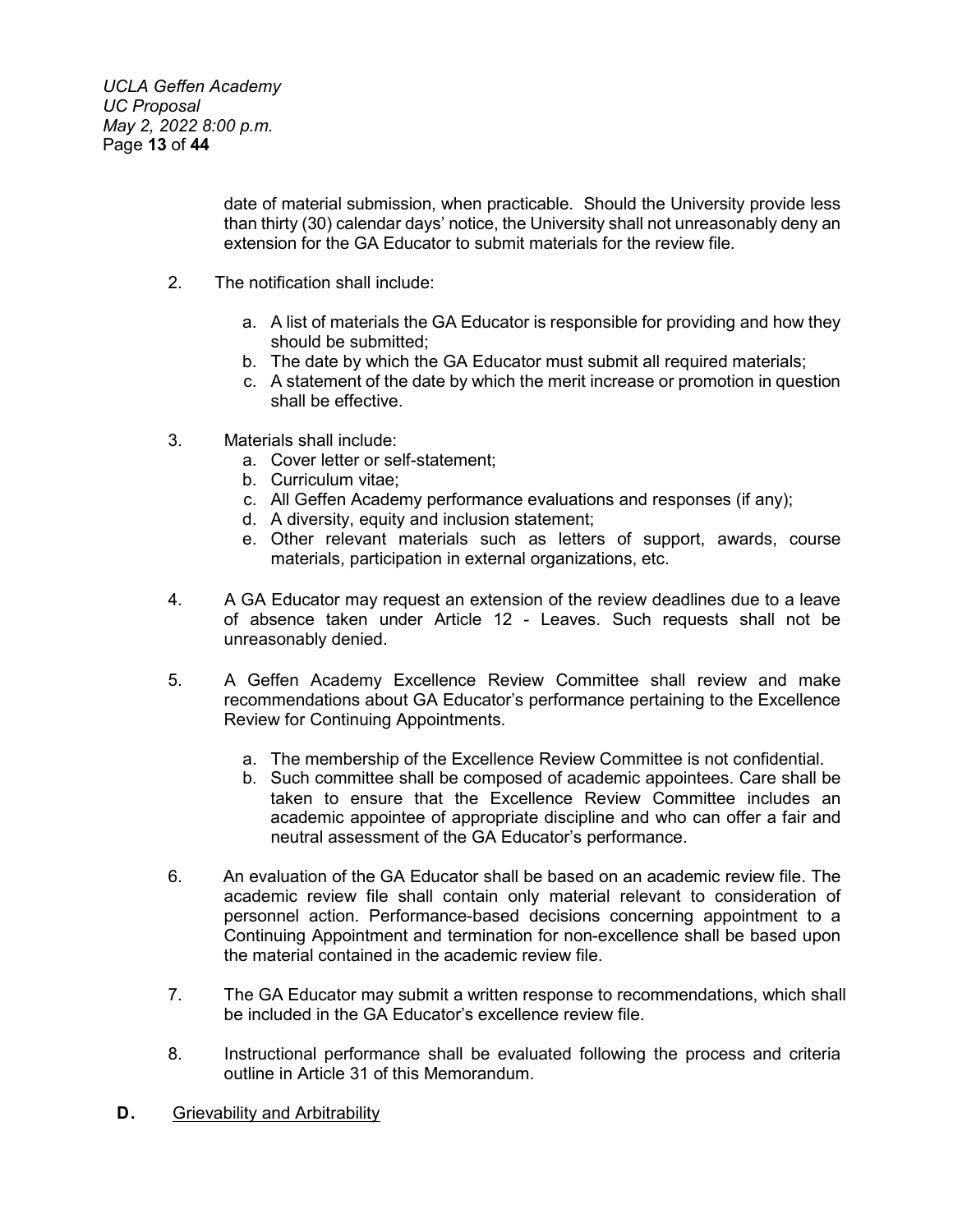*UCLA Geffen Academy UC Proposal May 2, 2022 8:00 p.m.* Page **14** of **44**

- 1. Performance review decisions are the result of academic judgment and are not subject to the grievance and arbitration provisions of this Agreement. Only allegations of procedural violations of this Article are subject to the grievance and arbitration provisions of this Agreement.
- 2. Allegations of procedural violations of this Article shall be subject to the full grievance and arbitration provisions of this Article. An Arbitrator reviewing procedural violations shall have the authority to order the University to redo the procedure.
- 3. An Arbitrator shall not have the authority to substitute the Arbitrator's judgment for the University's judgment with respect to instructional need, academic qualifications or determinations of excellence or non-excellence and thereby compel the University to make or continue an appointment. Nevertheless, the Arbitrator shall have the authority to resolve factual disputes.
- 4. The Arbitrator shall have jurisdiction to review the performance review process and the academic review file. If the Arbitrator finds that the performance review process was not followed, or that the decision was not based on materials in the review file, and that such flaw/decision had a material adverse impact on the review results, the Arbitrator's remedy shall be limited to an order that the University re-do the performance review process. Where the arbitrator determines that an individual involved in the academic review has in any way materially violated the Agreement, the Arbitrator may order the University to designate different individuals to conduct the subsequent performance review.
- 5. Upon the request of either party, the Arbitrator may retain jurisdiction to ensure that the parties have complied with the Arbitrator's award. When the Arbitrator retains jurisdiction, the Arbitrator's remedy shall be limited to an order that the UC redo the performance review process.

### **ARTICLE 7.C. - Continuing Appointments**

- **A.** General Provisions
	- 1. This Article applies to GA Educators who have Continuing status or a Continuing Appointment and for whom instructional need has been established at Geffen Academy.
	- 2. Except as provided for in this Memorandum, the University has the sole discretion to make determinations regarding instructional need for courses taught by GA Educators. Such decisions are not subject to the grievance or arbitration provisions of this Memorandum, except to the extent the grievance alleges a violation of a provision of this Article that is otherwise grievable and arbitrable.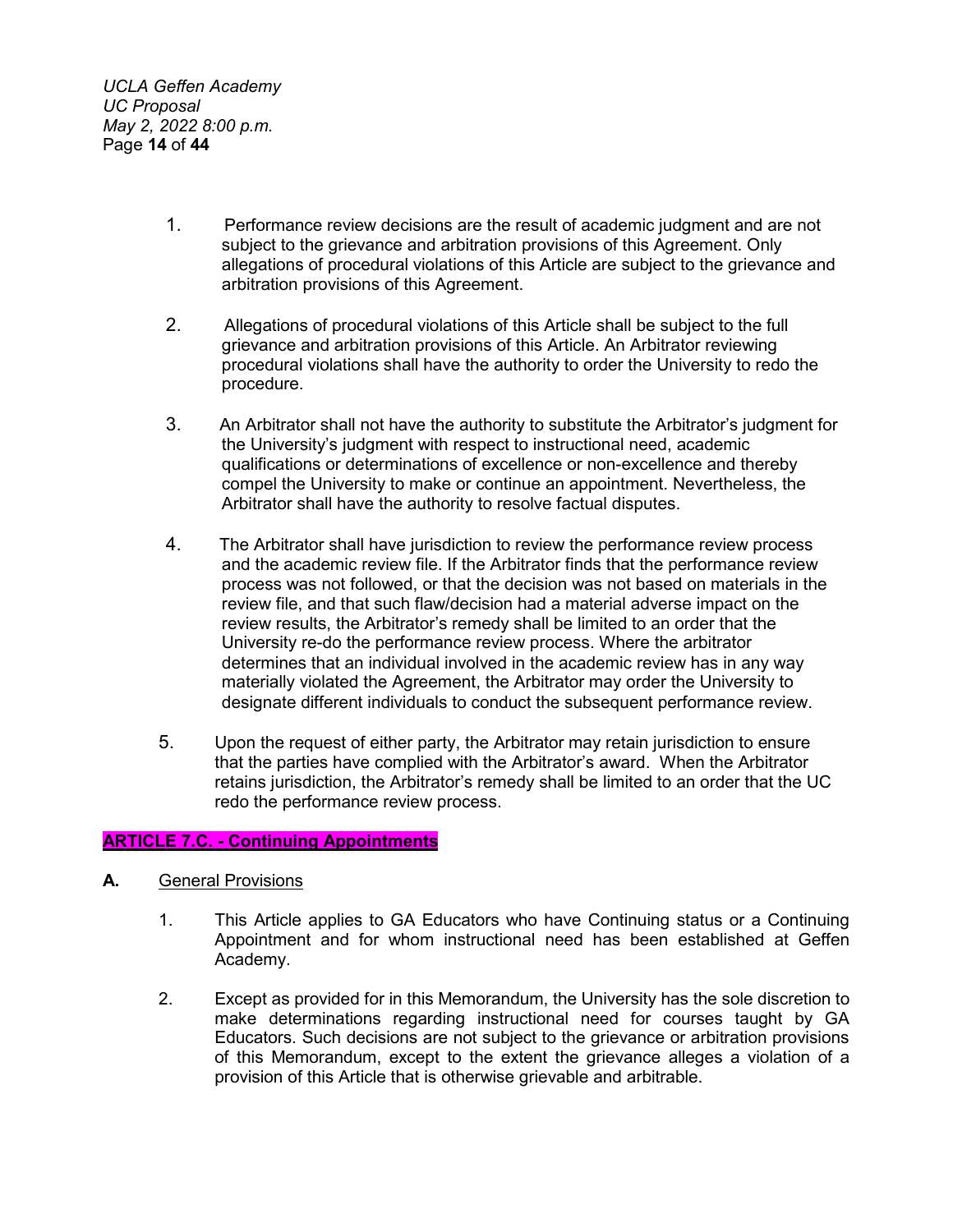*UCLA Geffen Academy UC Proposal May 2, 2022 8:00 p.m.* Page **15** of **44**

#### 3. Appointment Termination

Geffen Academy may reduce the initial appointment of a Continuing GA Educator in accordance with the provisions of Section B.2 of this Article. An appointment may be reduced or terminated prior to the established ending date only in accordance with Article 16 ("Medical Separation") or Article 30 ("Discipline and Dismissal") of the Unit 18 Agreement, or Article 17 *("*Layoff, Reduction in Time and Reemployment") of this Memorandum.

4. Geffen Academy shall not reduce the appointment percentage in the academic year prior to the year in which the Excellence Review is conducted or in the review year itself solely in order to avoid continuing appointment levels that reflect actual need.

#### **B.** Establishing the Continuing Appointment Percentage

- 1. The Continuing Appointment Base shall be at least equal to the GA Educator's appointment percentage during the previous two-year period.
- 2. When the initial continuing appointment percentage is reduced by 1 IWC or less after the GA Educator received the written confirmation of their initial appointment percentage pursuant to Section C.2, below, Geffen Academy will provide the GA Educator thirty (30) calendar days' notice or pay in lieu of notice. Geffen Academy shall also inform the GA Educator in writing of the specific reasons for the lower appointment percentage, with a copy to the Union.
- 3. Nothing shall preclude the University from establishing a higher initial continuing appointment percentage.
- 4. Geffen Academy will provide the GA Educator with written confirmation of the GA Educator's base appointment percentage at least fifteen (15) calendar days before the beginning of the academic year in which the Continuing Appointment begins.
- 5. Augmentations:
	- a. For a GA Educator with less than a 100% appointment, Geffen Academy may augment appointments on a temporary basis for a finite period of one year or less.
	- b. Temporary augmentations become permanent after three or more consecutive academic years and shall be added to the appointment base percentage.
	- c. The Geffen Academy may only reduce the permanent new appointment percentage, based on the augmentation, pursuant to the provisions of Article 17 (Layoff, Reduction in Time and Reemployment).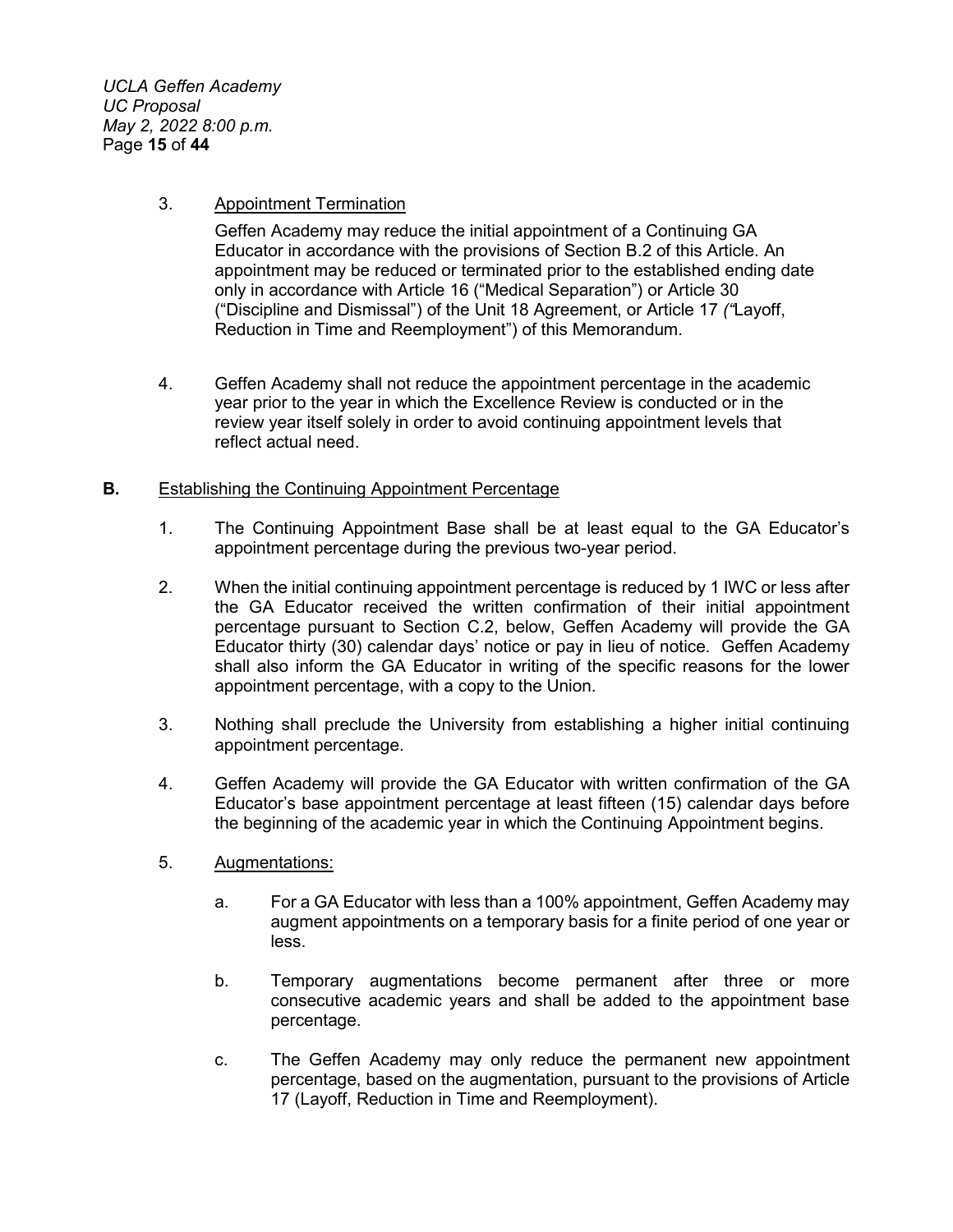d. Should additional courses become available at Geffen Academy, first consideration shall be given to a Continuing GA Educator who is less than 100%, and who is qualified to teach additional courses. The determination of who is assigned is at the sole discretion of Geffen Academy.

### **C.** Appointment Letters

- 1. Letters of Continuing Appointment shall be consistent with this Memorandum.
- 2. When the GA Educator is offered a continuing appointment, the GA Educator shall be informed in writing of:
	- a. the title of the position;
	- b. the annual salary rate, gross earnings, with a link to the payroll calendar;
	- c. the percentage of time;
	- d. the name of the employing department, program or unit;
	- e. the date upon which the appointment commences;
	- f. the course(s) and/or other assigned duties, and general responsibilities;
	- g. the name of the department chair, program, or unit head or other person to whom the GA Educator reports;
	- h. If applicable, the phrase: "You are eligible for University benefits. Please refer to the UC Benefits website: [http://ucnet.universityofcalifornia.edu/compensation-and](http://ucnet.universityofcalifornia.edu/compensation-and-benefits/index.html)[benefits/index.html.](http://ucnet.universityofcalifornia.edu/compensation-and-benefits/index.html)"
	- i. The phrase: "You are represented by a union, the UC-AFT. You may learn more about UC-AFT, including how to join as a member, at ucaft.org. The terms and conditions of your appointment are contained in the Unit 18 collective bargaining agreement and the Geffen Academy Memorandum which you may access at <https://ucnet.universityofcalifornia.edu/labor/bargaining-units/ix/>

### **D.** Merit Review Eligibility

- 1. A GA Educator shall be considered for a merit increase no more than once every three years following the commencement of the GA Educator's initial Continuing Appointment.
- 2. Within this Memorandum, Article 22 Merit Review covers the process for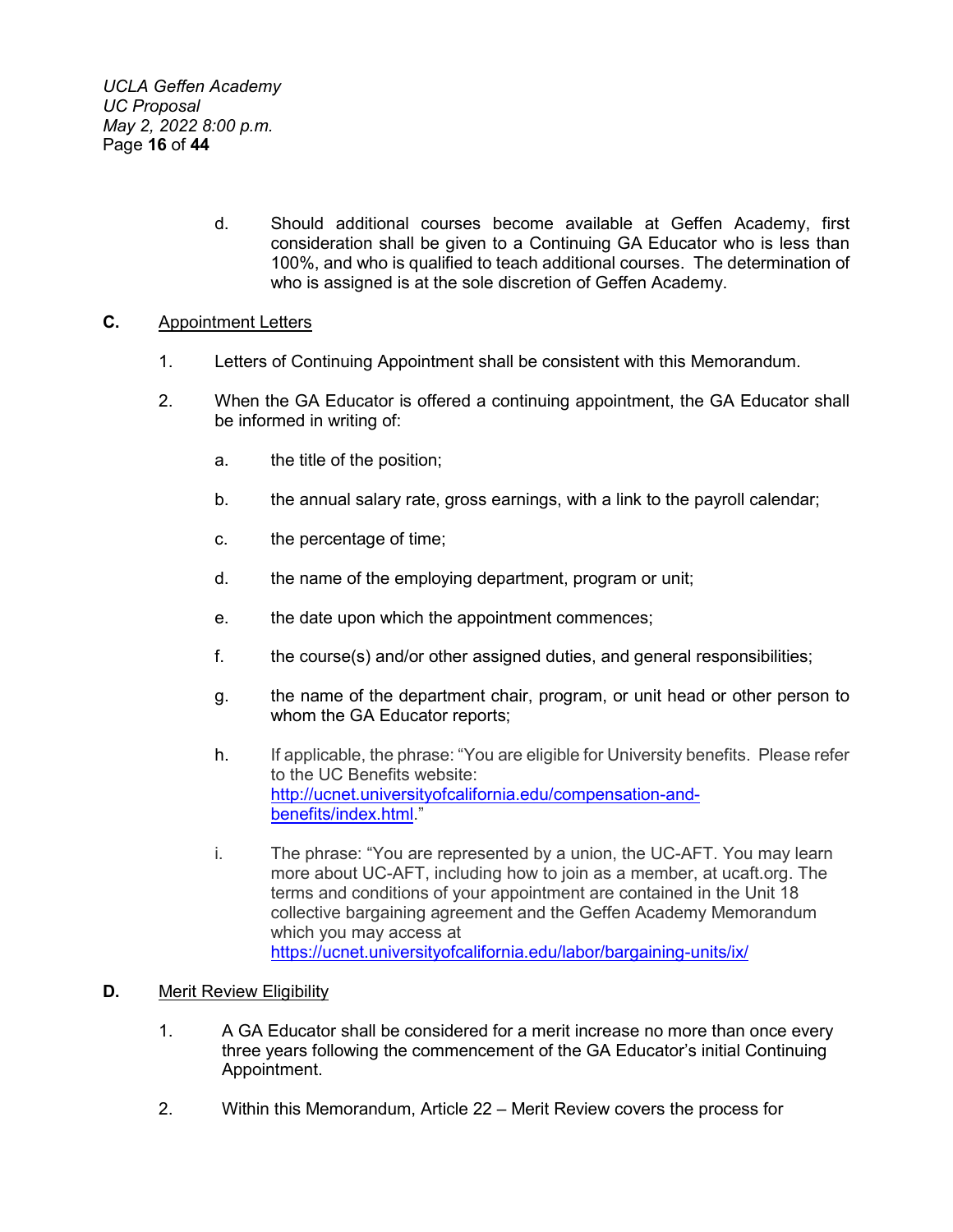*UCLA Geffen Academy UC Proposal May 2, 2022 8:00 p.m.* Page **17** of **44**

reviews and Article "31" covers the Performance Review process.

#### **E.** Grievability and Arbitrability

- 1. Allegations of procedural or factual violations of this Article shall be subject to the full grievance and arbitration provisions of this Article.
- 2. An arbitrator reviewing procedural violations shall have the authority to order the University to redo the procedure.
- 3. An arbitrator shall not have the authority to substitute the arbitrator's judgment for the University's with respect to instructional need, academic qualifications, or determinations of excellence or non-excellence and thereby compel the University to make or continue an appointment.

#### **Article 8 – Instructional Support**

- 1. GA Educators may continue to access UCLA educational opportunities and colloquia, which are open to Lecturer titles, provided they obtain supervisor approval prior to attending, if scheduled during school hours.
- 2. The University shall provide access to facilities, services, texts and instructional support at Geffen Academy that is reasonably necessary for GA Educators to complete their assigned duties and responsibilities, including:
	- a. Desk space;
	- b. Computer and internet connection;
	- c. Training and support for web-based tools;
	- d. Storage space to secure files, books, student work and personal effects;
	- e. Office, laboratory and instructional equipment;
	- f. Mailbox and email;
	- g. Office supplies;
	- h. Texts and/or reading materials; and
	- i. Printing and photocopying equipment.
- 3. In addition, in lieu of offices, the University may provide Educators with access, whenever practicable, to dedicated rooms for the purposes of grading, written feedback, correspondence, class preparation, study, and other contemplative activities.
- 4. Substitutes for Instructional Delivery
	- a. The University shall be responsible for coverage and for providing substitution when a GA Educator is unavailable to fulfill duties. The GA Educator is responsible for providing a lesson plan for the substitute.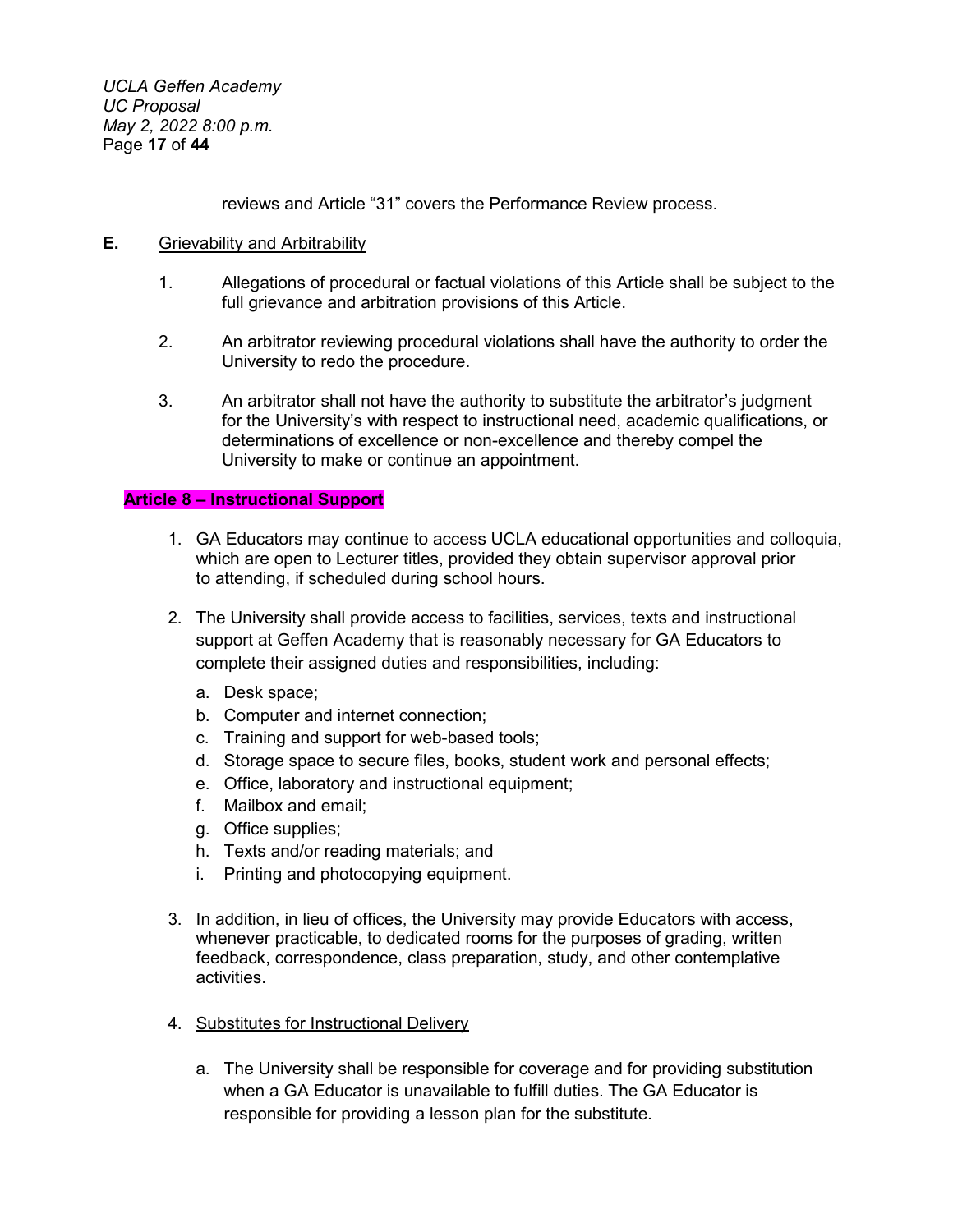*UCLA Geffen Academy UC Proposal May 2, 2022 8:00 p.m.* Page **18** of **44**

> b. A GA Educator may serve as substitute instructor for a maximum of seven (7) full class sessions per academic semester. Department chairs will designate and organize substitutions and substitution policies for Educators in their respective departments. Department substitution policies will be communicated in writing to Educators no later than September 15 of each academic year. An academic semester is defined according to Geffen Academy's official calendar.

### **Article 9 – Professional Concerns**

- 1. All GA Educators are eligible to apply for professional leaves and may be granted leave to attend professional meetings, programs, or trainings. In each case, payment of fees, payment of related costs, and pay status are at the sole discretion of the University.
- 2. When the University requires attendance at an external professional meeting, program, or training, the University will notify GA Educators in writing and will pay the fees and related costs. When the professional meeting, program or training is sponsored by UCLA, program costs, if any, shall be covered. Programs which are suggested or recommended are not "required" within the meaning of this Article.
- 3. When a professional leave has been granted pursuant to this Article, the University will notify the GA Educator in writing of the period of the leave, the pay status of the GA Educator during the leave, and which fees or related costs, if any, will be paid.
- *4.* GA Educators shall be eligible for UCLA Professional Development Funds in accordance with Article 9 - Section C in the Unit 18 Agreement. In addition, GA Educators shall be eligible for the Geffen Academy Professional Development Fund Pool described below.
- 5. Geffen Academy Professional Development Fund Pool
	- a. To support professional development activities requested by GA Educators, Geffen Academy shall annually fund a Professional Development Fund Pool.
	- b. GA Educators shall apply for pool funds.
	- c. Any unused funds shall be forfeited and shall not roll over to the following fiscal year.
- 6. Curriculum Development and Ownership
- a. As between Geffen Academy and GA Educator, the copyrights to curriculum materials (including syllabi, assessments, presentations, etc.) developed by a GA Educator during employment at Geffen Academy shall be owned by the GA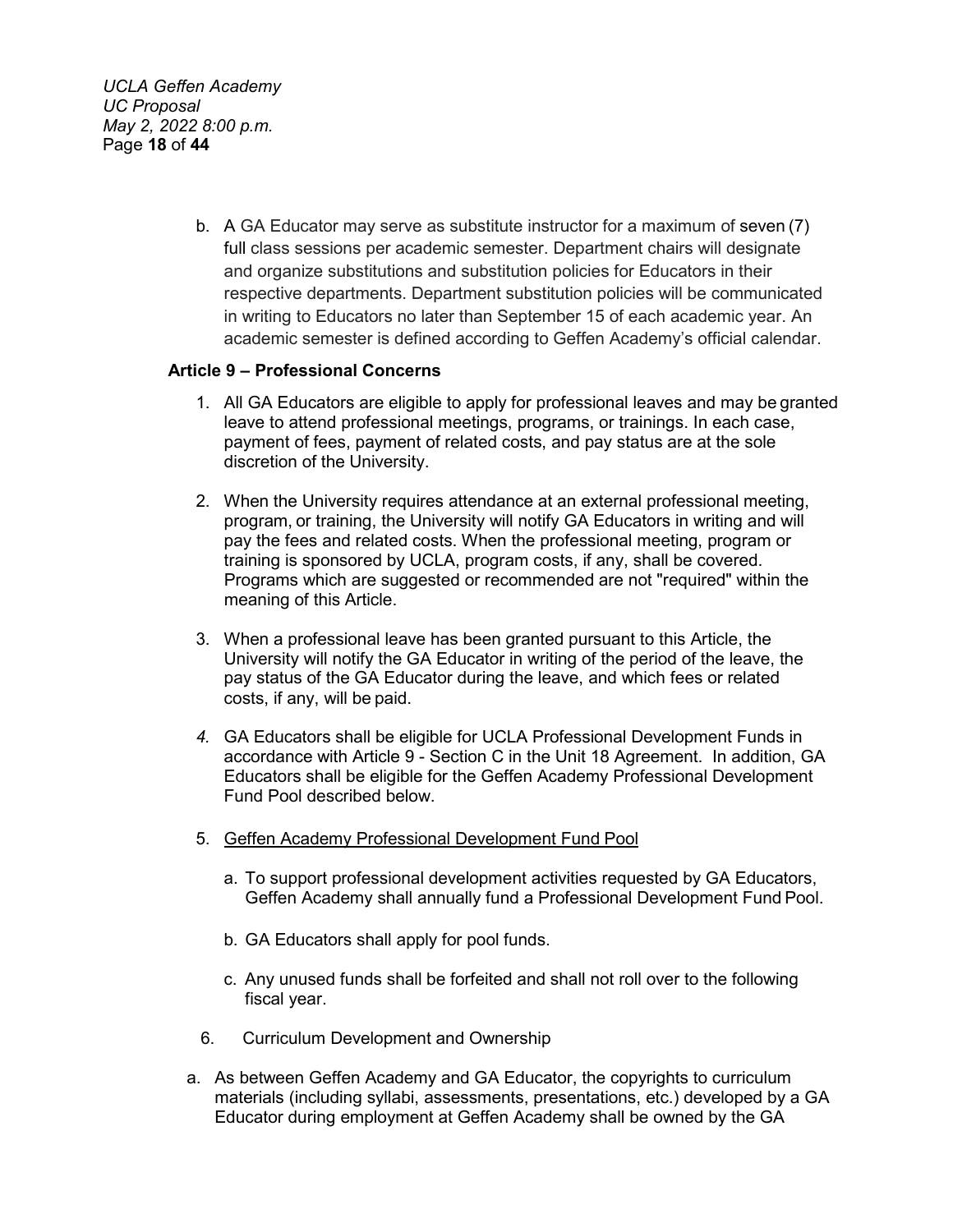*UCLA Geffen Academy UC Proposal May 2, 2022 8:00 p.m.* Page **19** of **44**

> Educator. For avoidance of doubt, the GA Educator retains ownership of all rights under Section 106 of the Copyright Act, including the rights to reproduce, modify, delete, add, substitute, display, and distribute curriculum materials.

b. Geffen Academy retains a non-exclusive, royalty-free, worldwide, perpetual license to curriculum materials developed by such GA Educators, including the right to create derivative works. The use, distribution, and publication of these materials shall be limited to within Geffen Academy and UCLA.

### **Article 12 - Leaves**

1. Leaves

The following sections of Article 12 apply to GA Educators:

- (1) Section A: General Provisions, all provisions but A.11 of the Unit 18 Agreement apply;
- (2) Section B: Family and Medical Leave (FML);
- (3) Section C: Pregnancy Disability Leave;
- (4) Sections D.3. (Reporting) and D.4: (Sick Leave Retirement Credit)
- (5) Section E: Bereavement Leave;
- (6) Section F: Jury Duty;
- (7) Section G: Military Leave;
- (8) Section H: Military Spouse/Domestic Partner Leave;
- (9) Section I: Non-FML Parental Leave Without Pay;
- (10) Section K: Voting;
- (11) Section L: Blood Donations;
- (12) Section M: Witness Leave;
- (13) Section O: Other Leaves/Personal Leaves,
- (14*)* Section Q*:* Unit 18 Pay for Family Care and Bonding, and;
- (15) Section R: Grievability and Arbitrability.

#### 2. GA Educators*'* Sick Leave

- a. Commencing FY 2022-2023, GA Educators shall accrue one day of sick leave per month for ten (10) months per academic year.
- b. GA Educators may use up to five (5) days of sick leave per academic school year for personal leave. When feasible, seventy-two (72) hours' notice will be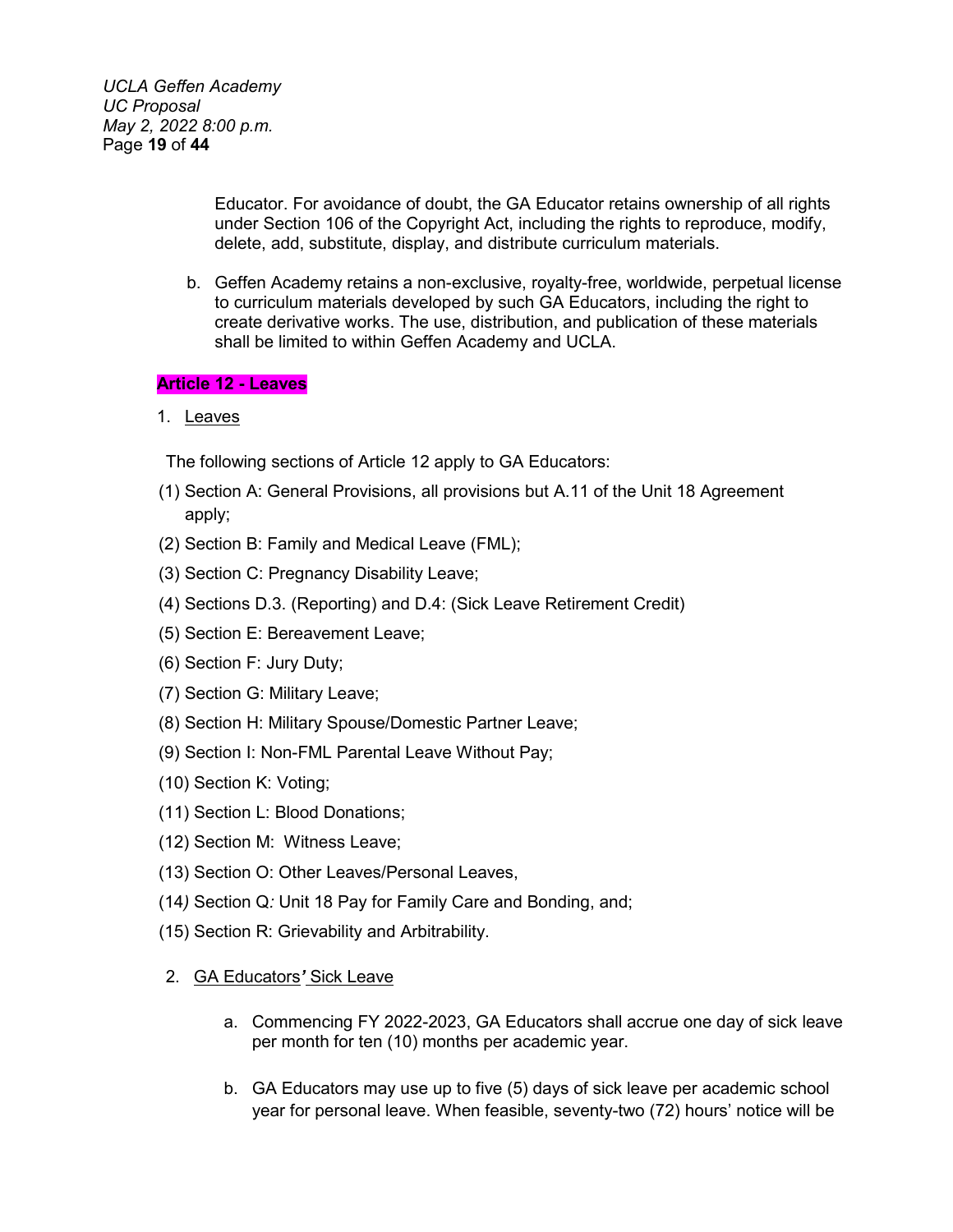*UCLA Geffen Academy UC Proposal May 2, 2022 8:00 p.m.* Page **20** of **44**

> provided, with department chair, dean of faculty and human resources approval within twenty-four (24) hours of the notice. No more than two (2) consecutive days shall be approved, unless there are extenuating circumstances.

- c. Sick leave is an accrued benefit and will remain in each GA Educator*'*s bank until used.
- d. Sick days accumulated prior to the ratification of this Memorandum shall remain in the GA Educators' banks and available for use.

### 3. Absence

- a. Educators shall be present at the worksite as needed to perform assigned duties. No class shall be left unattended.
- b. Absence is defined as a work day when an Educator is not working.
- c. With the exception of unexpected sick days, absence(s) must be pre-approved and will not be unreasonably denied.

### **Article 17 – Layoff, Reduction in Time and Reemployment**

#### 1. General Provisions

- a. All layoffs and reductions in time, and reemployment from layoff status, must be made in accordance with the provisions of this Article.
- b. This Article does not apply to Summer Program appointments.
- c. Consistent with this Memorandum, Geffen Academy has the sole discretion to determine when a layoff or reduction in time is necessary.
- d. The provisions of this Article do not nullify or modify the applicable University and Geffen Academy policies or procedures that exist or may be developed pertaining to disestablishment.
- e. The provisions of this Article pertain to actions taken within a layoff unit, as defined in Section B.3, below.
- f. Geffen Academy shall not apply the provisions of this Article in an arbitrary, capricious or unreasonable manner.
- g. For purposes of Article 7.A and 7.B and this Article only, layoff periods of less than one semester count towards eligibility for Continuing Appointment status and seniority.
- h. Seniority is based on total semesters of service on pay status at Geffen Academy.
- a. If an GA Educator rejects any part or the entirety of an appointment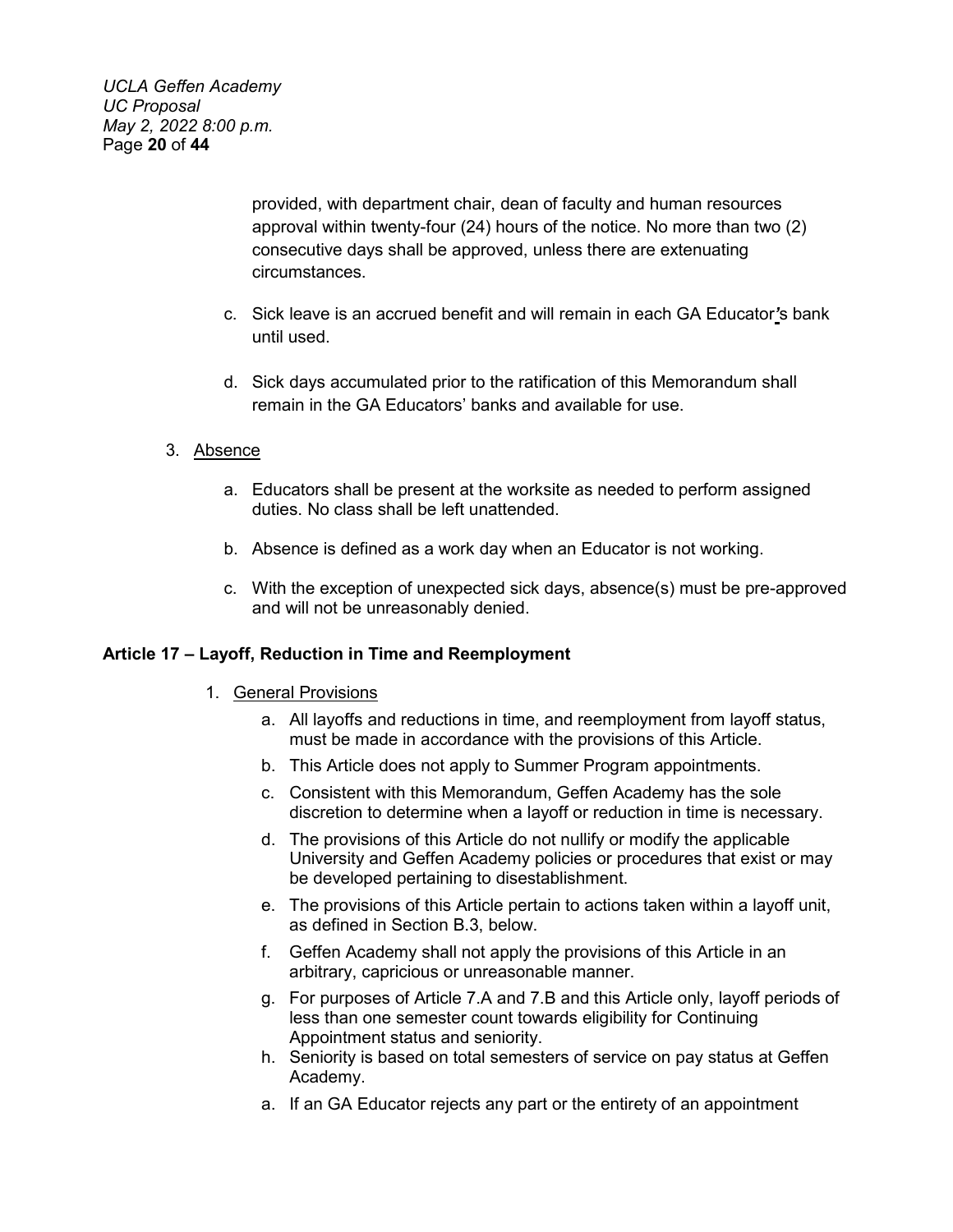*UCLA Geffen Academy UC Proposal May 2, 2022 8:00 p.m.* Page **21** of **44**

> offered by Geffen Academy, the part or entirety rejected is not a layoff or reduction in time.

#### 2. Definitions

### a. **Layoff**

- 1). A layoff is an involuntary separation from employment in a layoff unit, due to a programmatic change, budgetary considerations, or a lack of work for GA Educator(s).
- 2). Pre-Six Appointees are considered to be separated automatically from employment at the expiration of their appointment. Such separation does not constitute a layoff.
- 3). With the exception of dismissals pursuant to Article 30- Discipline and Dismissal, a rescission, reduction in time, or involuntary separation of employment after the issuance of an appointment letter to the GA Educator, acceptance of the appointment, and before the ending date of the appointment defined therein is considered a layoff or reduction in time and is subject to the provisions of this article.

### b. **Reduction in Time**

A reduction in time occurs when a GA Educator's appointment is involuntarily reduced due to a programmatic change, budgetary considerations, or a lack of work for the GA Educator.

### 3. Layoff Unit

The layoff unit shall be Geffen Academy.

### 4. Considerations Prior to Layoff or Reduction in Time

- a. When Geffen Academy has determined that the GA Educator staffing cuts are necessary, it will consider attrition, retirement, and voluntary reduction in GA Educator staffing within the layoff unit in order to avoid a layoff or reduction in time.
- b. In response to Geffen Academy's determination that a layoff or reduction in time is needed, a GA Educator may volunteer for layoff or reduction in time. This would not constitute a rejection of an appointment pursuant to Section A.8. At its sole discretion, Geffen Academy may accept any GA Educator's written request to volunteer for layoff or reduction in time. However, Geffen Academy shall not solicit volunteers for layoff or reduction in time. Geffen Academy will transmit a copy to the Union of the acceptance, if any, of the GA Educator's request within five business days.

### 5. Selection for Layoff and Reduction in Time

a. When there is no substantial difference in the degree of special skills, knowledge, or ability essential to the academic discipline or fulfillment of assigned duties and responsibilities as determined by Geffen Academy,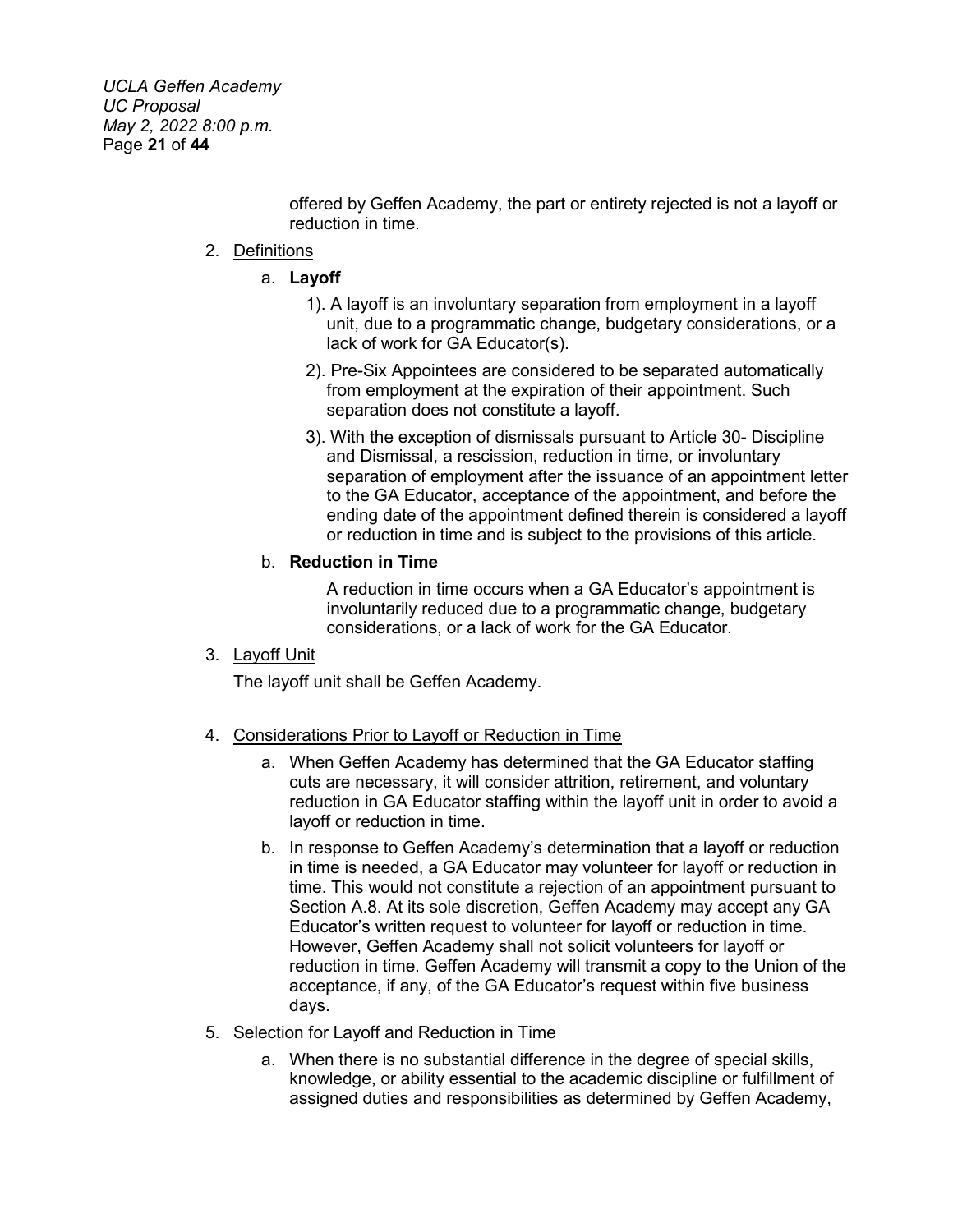*UCLA Geffen Academy UC Proposal May 2, 2022 8:00 p.m.* Page **22** of **44**

the order of layoff or reduction in time shall be as follows:

- i. Pre-Six GA Educators;
- *ii. If additional layoffs need to be made after all pre-six GA Educators have been laid off, then Continuing GA Educators shall be laid off, using inverse seniority order.*
- *b. When Continuing GA Educators have the same semesters of service on pay status in accordance with 1. h. above, the following methods shall be used to assign rankings until unique rankings are achieved in the following order:*
	- *i. any discipline in the personnel file shall constitute a lower ranking;*
	- *ii. lower performance ratings since achieving Continuing status shall constitute a lower ranking;*
	- *iii. lower performance rating on the most recent evaluation shall constitute a lower ranking;*
	- *iv. signing of hiring paperwork last shall constitute a lower ranking.*
- c. When a Continuing GA Educator has received a notice of layoff or reduction in time, and the Continuing GA Educator or the Union on behalf of the Continuing GA Educator alleges that they are equally qualified to perform the work being done by one or more less senior Continuing GA Educator, the Geffen Academy shall evaluate the qualifications of the less senior GA Educator. If Geffen Academy determines that the more senior Continuing GA Educator's qualifications are substantially equal to those of the less senior GA Educator, the Geffen Academy shall lay off or reduce in time the less senior GA Educator.

#### 6. Notice

#### a. **Written Notice of Layoff or Reduction in Time**

- i. GA Educator shall be given advance written notice of the effective date of any layoff or reduction in time in accordance with the chart in Section 11 below.
- ii. The notice shall identify whether the layoff or reduction in time is due to a programmatic change, budgetary considerations, or a lack of work for the GA Educator.
- iii. When Geffen Academy provides written notice to the GA Educator, Geffen Academy shall transmit a copy of the notice to the Union within five (5) business days.
- b. **Pay in Lieu of Notice for Layoff or Reduction in Time**
	- i. Where advance written notice of layoff or reduction in time is not given within the timelines provided for in the chart in Section 11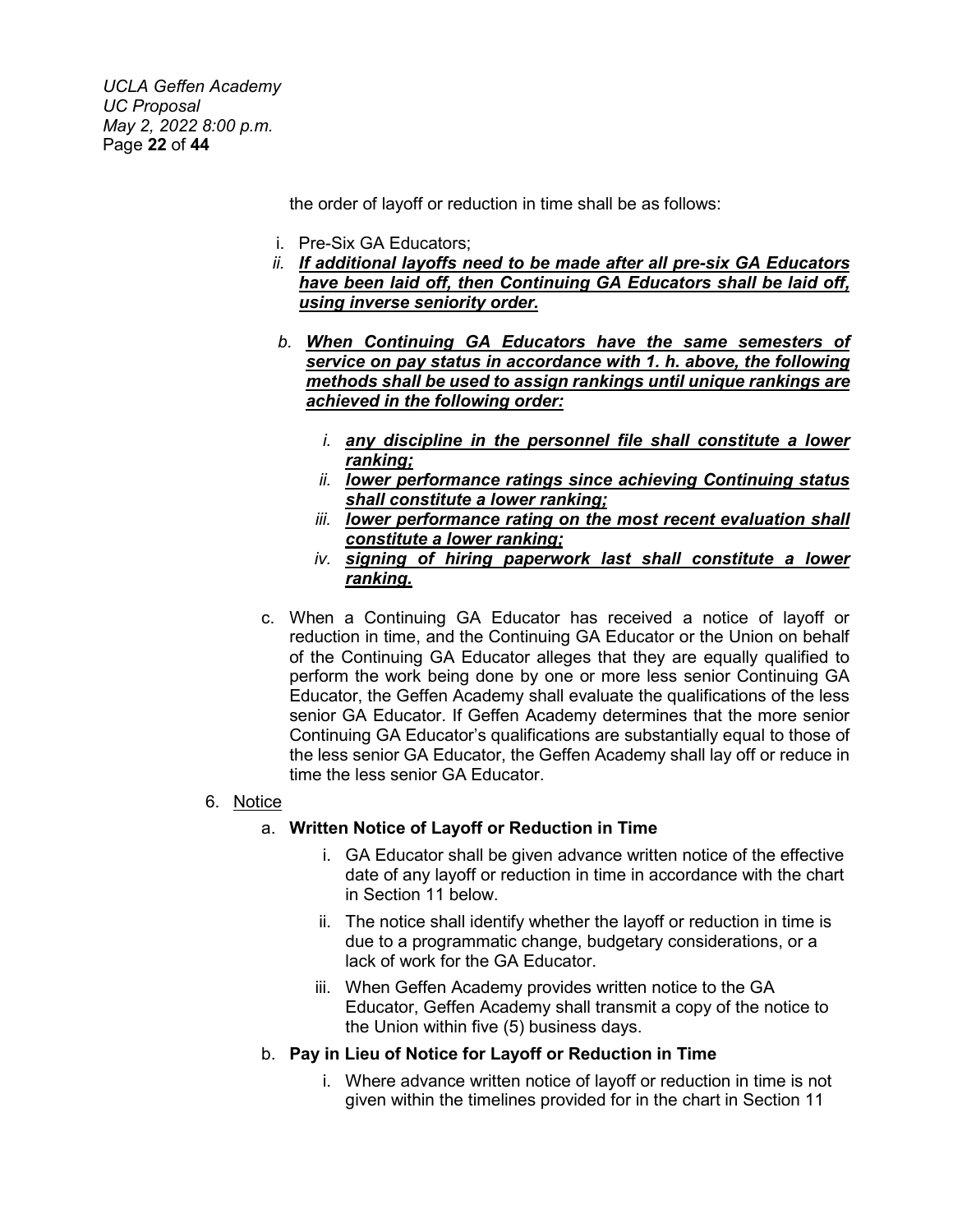*UCLA Geffen Academy UC Proposal May 2, 2022 8:00 p.m.* Page **23** of **44**

> below, pay in lieu of notice, or a combination of timely notice and pay in lieu of notice, will be provided, as set forth in the chart in Section 11.

ii. Pay in lieu of notice shall never exceed the pay the GA Educator would have received absent the layoff or reduction in time.

### c. **Reduction in Time that Impacts Health and Welfare Benefits:**

Whenever possible, GA Educators shall be given advance notice when the reduction in time can reasonably be expected to affect their eligibility for health and welfare benefits. The notice shall identify whether the reduction in time is based on programmatic change, budgetary considerations, or lack of work for the GA Educator.

### 7. Meet and Discuss/Consult

- a. Within fifteen (15) calendar days of the date of the issuance of the layoff notice, the Union may request to meet with Geffen Academy to discuss the effect of the layoff or reduction in time.
- b. However, nothing in this Article shall preclude the department chair or unit head from consulting with the affected GA Educator.

### 8. Reemployment

### a. **Duration**

- i. For the duration of reemployment rights, refer to the chart in Section J below.
- ii. GA Educators retain reemployment rights for the remainder of the reemployment period if they turn down or do not respond within fourteen (14) calendar days to a first written offer of reemployment at the same or higher percentage of time sent to the GA Educator's last known personal email and postal address on file.

# b. **Order of Reemployment**

If more than one qualified GA Educator is on layoff or reduced time status from Geffen Academy, the order of reemployment shall be on the basis of special skills, knowledge or ability essential to the department or unit. When there is no substantial difference in the degree of special skills, knowledge and ability essential to the department or unit as determined by Geffen Academy, the order of reemployment shall be in inverse order of layoff or reduction in time.

### c. **Temporary Reemployment**

In the event Geffen Academy decides to offer temporary reemployment opportunities of no more than one semester in the same layoff unit and title group, the temporary reemployment shall not constitute a recall for reemployment purposes. Further, a GA Educator's acceptance of temporary reemployment of no more than one semester will not nullify said GA Educator's layoff or reduced time status. Should instructional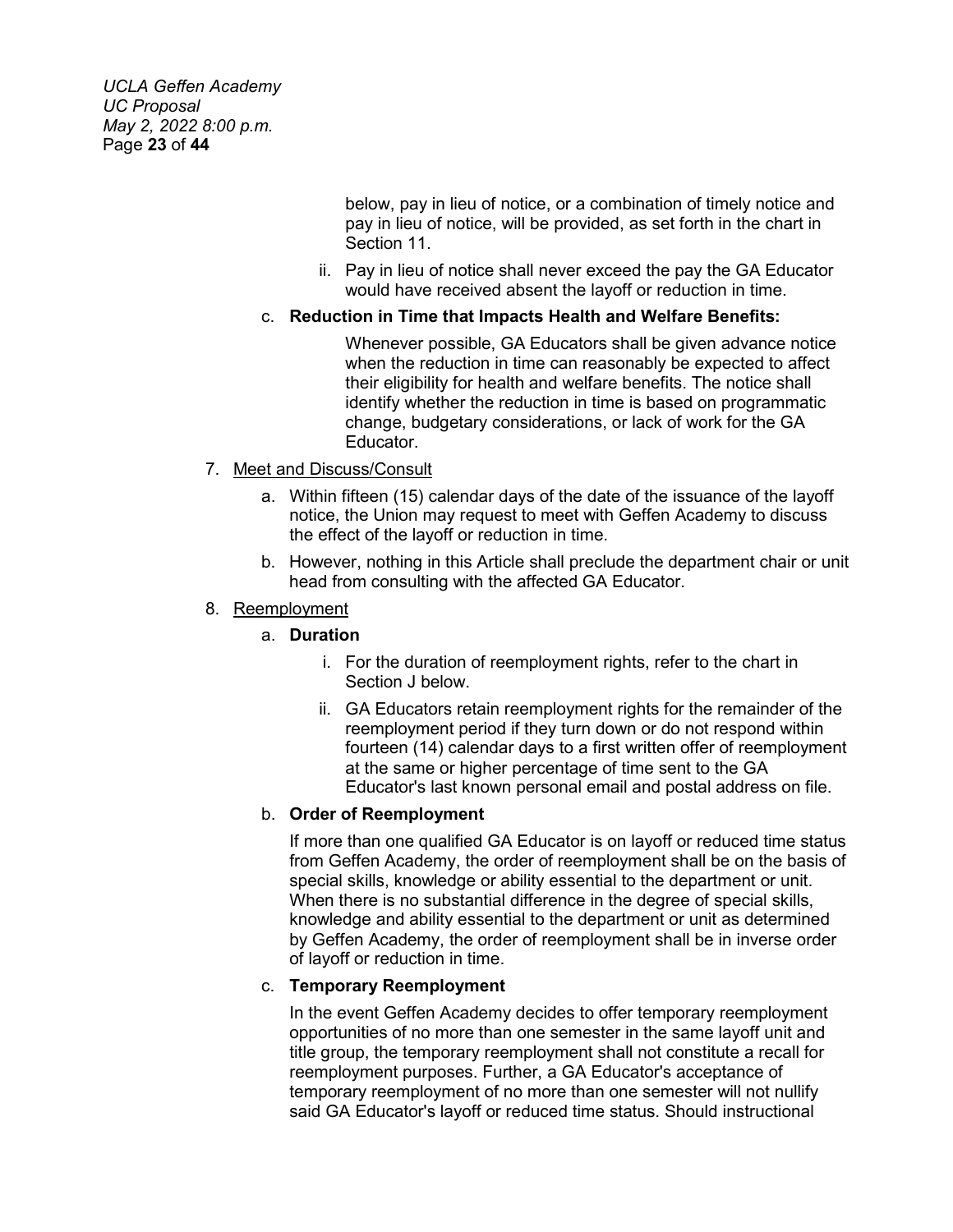*UCLA Geffen Academy UC Proposal May 2, 2022 8:00 p.m.* Page **24** of **44**

> need exist beyond this temporary period, the GA Educator's reemployment status previous to the layoff or reduction in time shall be reinstated.

### d. **Termination of the Right to Reemployment**

- i. The right to reemployment terminates if a GA Educator:
	- 1. accepts an appointment at the same or higher percentage of time in the same title and layoff unit from which the GA Educator was reduced in time or laid off;
	- 2. refuses or fails to respond within fourteen (14) days to a second written offer of reemployment at the same or higher percentage of time sent to the GA Educator's last known personal email and postal addresses on file. The second written offer of reemployment must be separate from the first offer per Section G.1.c. However, the right to reemployment does not terminate if the two offers are for courses/work within the same academic year or if the GA Educator is unable to resume employment because of other employment commitments made in response to the layoff.
- ii. If Geffen Academy is attempting to employ a GA Educator on an urgent basis and if a laid-off or reduced in time GA Educator who has reemployment rights cannot be reached and/or does not respond within seven (7) calendar days, Geffen Academy may fill the position. In this instance or when failure to respond was due to extraordinary circumstances, a laid off or reduced in time GA Educator will not have waived any future reemployment rights.

### 9. **Benefit Coverage**

A GA Educator on reduced time may continue, if previously enrolled, in certain group insurance programs for the length of time provided by the University's Group Insurance Regulations, subject to the payment of full premiums by the GA Educator. A reduced time appointment of more than one-half of the working days of a month does not count towards Geffen Academy service for benefit purposes unless the reduced time appointment continues to qualify the GA Educator for such benefits.

#### 10. **Grievance and Arbitration**

- a. A grievance alleging a violation of this article must be filed within thirty (30) calendar days of the transmission of notice to the Union. With respect to grievances based on alleged violations that would not be apparent when the written notice is issued, such grievances must be filed within thirty calendar (30) days of the date on which the GA Educator/Union knew or should have known of the alleged violation, whichever is earlier.
- b. In any arbitration involving layoff or reduction in time, the arbitrator shall not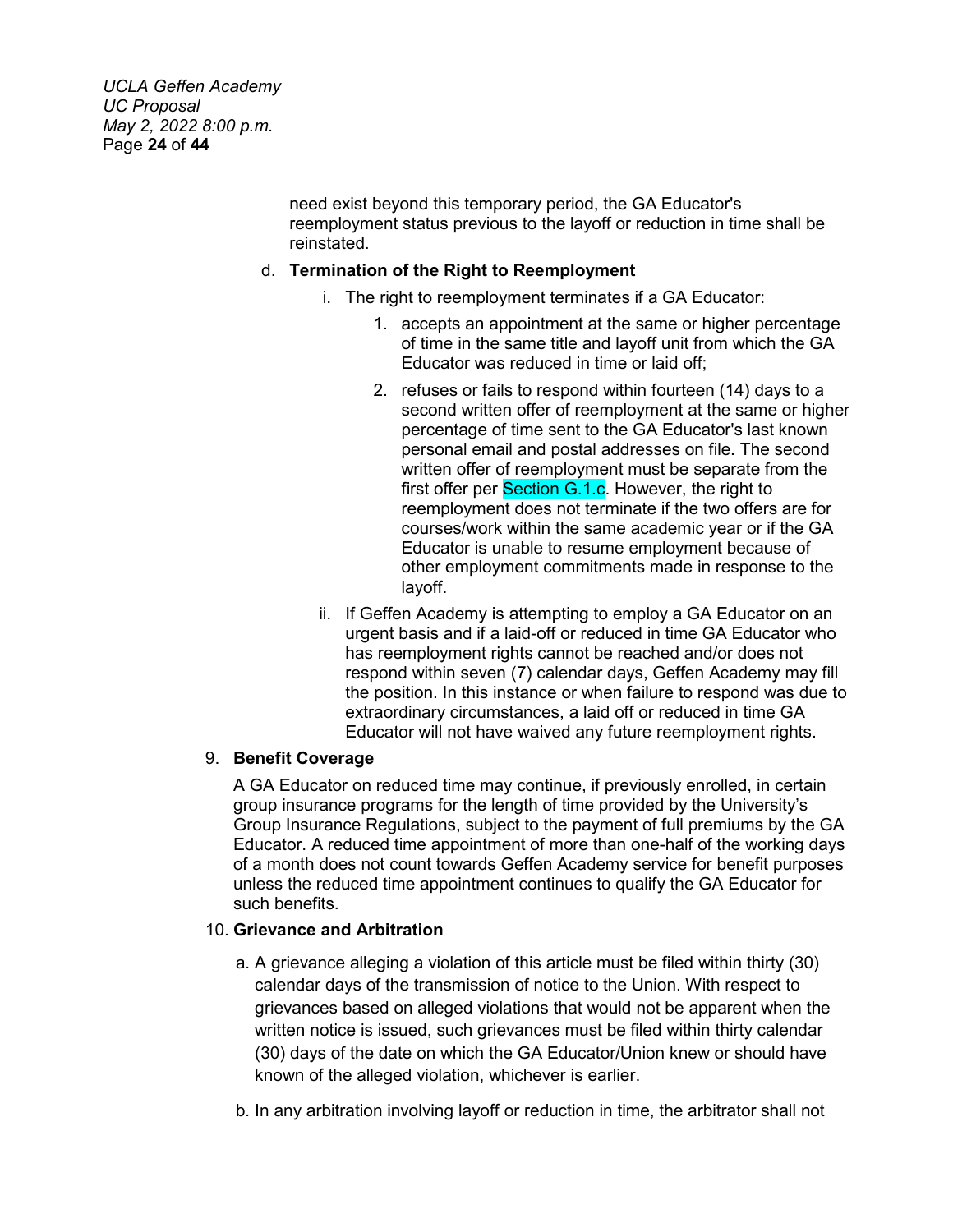*UCLA Geffen Academy UC Proposal May 2, 2022 8:00 p.m.* Page **25** of **44**

> have the authority to substitute the arbitrator's judgment for that of Geffen Academy regarding the necessity for the layoff or reduction in time, or the functions/programs or titles affected by the layoff or reduction in time. Consistent with the provisions of this Agreement, the Arbitrator shall defer to Geffen Academy's judgment regarding an GA Educator's academic qualifications unless the Union demonstrates that there was no reasonable basis for the Geffen Academy's decision.

- c. If the arbitrator determines that Geffen Academy failed to consider the qualifications of a Continuing GA Educator relative to a less senior GA Educator identified by the Continuing Appointee or the Union (pursuant to Section D.3., the arbitrator's remedial authority shall be limited to ordering such consideration. Upon the request of either party, the arbitrator may retain jurisdiction to ensure that the procedural flaws have been addressed.
- d. When the Union has alleged that Geffen Academy's stated reason(s) for a decision to lay off is pretextual or factually incorrect, the arbitrator will consider all the evidence submitted by the parties and may reverse a Geffen Academy decision when s/he determines that the decision is contrary to the weight of all the evidence.
- e. Allegations of procedural violations of this Article shall be subject to the Grievance and Arbitration provisions of this Agreement.
- 11. Layoff, Reduction in Time and Reemployment

|       | <b>Appointment Type</b>            | <b>Action</b>        | <b>Advance</b><br>Written<br><b>Notice</b> | Pay in Lieu of<br><b>Notice</b> | Reemployment<br><b>Rights</b>                                                           |
|-------|------------------------------------|----------------------|--------------------------------------------|---------------------------------|-----------------------------------------------------------------------------------------|
| a.    | All pre-six GA<br><b>Educators</b> | Reduction in<br>time | Thirty (30)<br>calendar days               | Thirty (30)<br>calendar days    | One (1) calendar<br>year following the<br>effective date of<br>the reduction in<br>time |
| $b$ . | All pre-six GA<br><b>Educators</b> | Layoff               | Ninety (90)<br>calendar days               | Ninety (90)<br>calendar days    | One (1) calendar<br>year following the<br>effective date of<br>the layoff               |

### **Pre-Six GA Educators Schedule Chart:**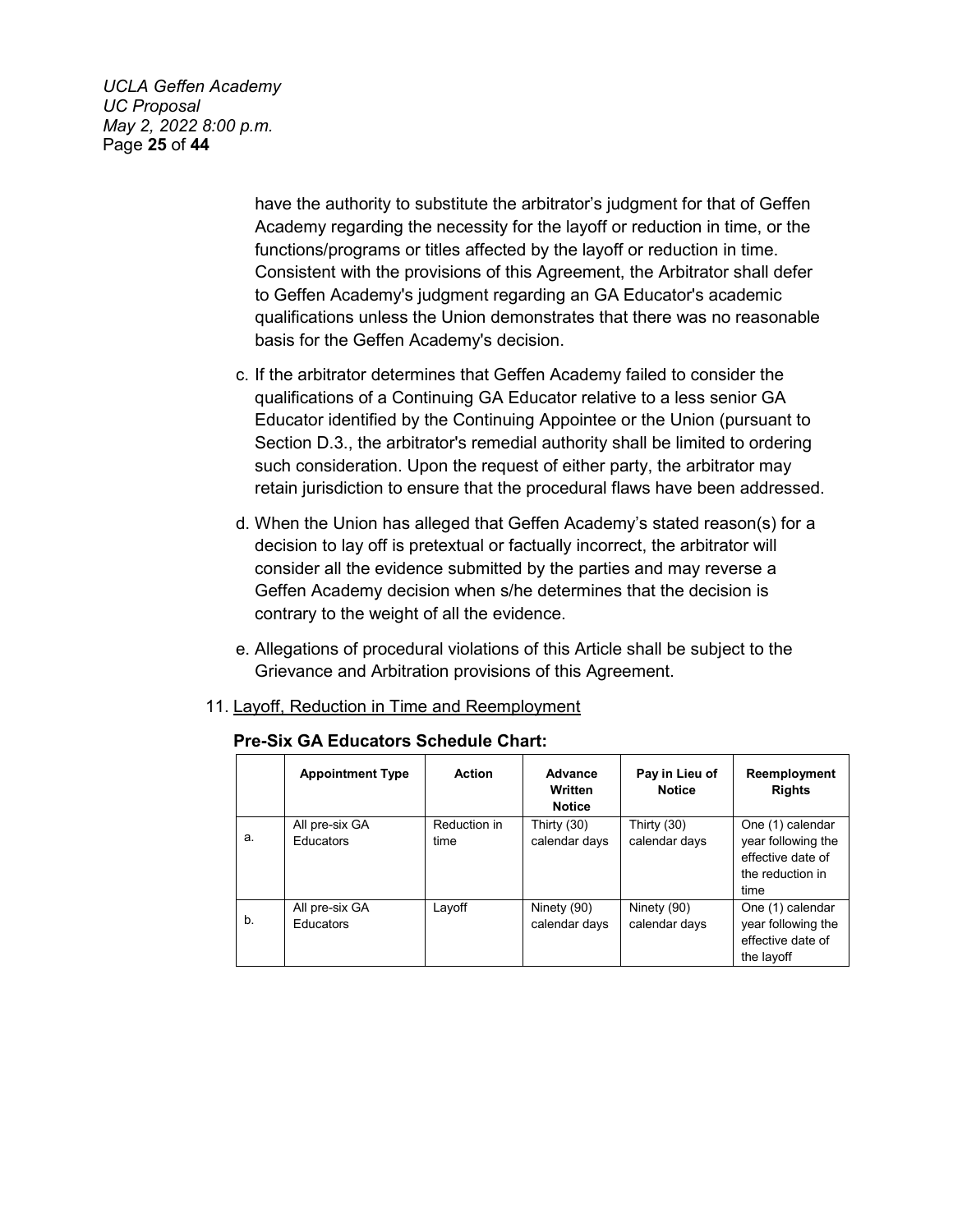|    | Appointment<br><b>Type</b>            | <b>Action</b>               | Advance<br>Written<br><b>Notice</b> | Pay in Lieu<br>of Notice       | Reemployme<br>nt Rights                                                                             |
|----|---------------------------------------|-----------------------------|-------------------------------------|--------------------------------|-----------------------------------------------------------------------------------------------------|
| a. | All Continuing GA<br><b>Educators</b> | <b>Reduction</b><br>in time | Sixty (60)<br>calendar<br>days      | Sixty (60)<br>calendar<br>days | Two $(2)$<br>calendar<br>years<br>following the<br>effective date<br>of the<br>reduction in<br>time |
| b. | All Continuing GA<br><b>Educators</b> | Layoff                      | Six (6)<br>months                   | Six (6)<br>months              | Two $(2)$<br>calendar<br>years<br>following the<br>effective date<br>of the layoff                  |

# **Continuing GA Educators Schedule Chart:**

### *12. \*Notwithstanding Section 6, b, i., Continuing GA Educators shall receive notice of full layoff as follows:*

- *a. When Geffen Academy must layoff a Continuing GA Educator for the Fall semester of the following academic year, the notice shall be issued no later than March 15th and the GA Educator shall receive six months of notice and/or pay in lieu of notice.*
- *b. When Geffen Academy must layoff a Continuing GA Educator for the Spring semester during the academic year, the notice shall be issued no later than August 1st and the GA Educator shall receive six months of notice and/or pay in lieu of notice.*
- *c. If Geffen Academy issues notice after the March 15 and August 1 deadlines, the Continuing GA Educator shall be entitled to receive notice, and/or pay in lieu of notice, through the end of the following semester, which will be a minimum six (6) months' notice.*

### **Article 19 – Reassignment**

1. Reassignment is defined as a change of subject of an GA Educator during the term of an appointment (July 1 – June 30). Reassignment is not a form of corrective action. Reassignment shall be initiated by the University in consultation, whenever possible, with the GA Educator involved. The University, upon request, will meet with the GA Educator and/or the UC-AFT to discuss the reassignment within seven (7) calendar days of the notice of reassignment; however, the scheduling of the meeting will not delay implementation.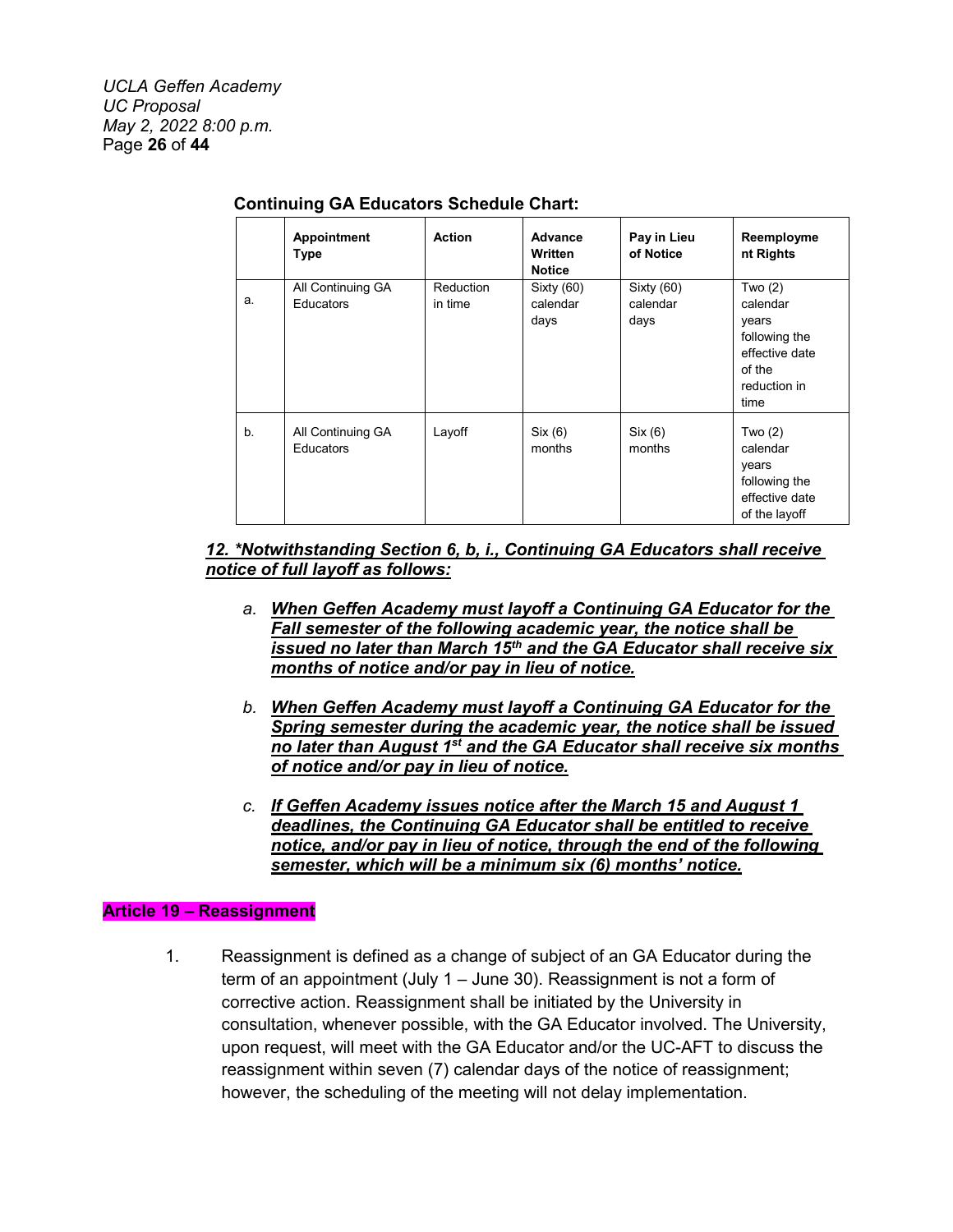*UCLA Geffen Academy UC Proposal May 2, 2022 8:00 p.m.* Page **27** of **44**

> 2. A GA Educator who applies for and accepts a position teaching a different subject is not considered to have been reassigned.

### **Article 21 – Compensation**

#### 1. General Conditions

- a. The salary shall be paid monthly over a twelve-month period, in accordance with Article 6.
- b. The GA Educator Salary Range shall be appended to this Memorandum as Appendix A.
	- 1) K-12 Educators shall have a minimum starting annualized salary of \$69,379 for full-time appointments.
	- 2) K-12 Educators shall not exceed a max annual salary of \$157,481 for full-time appointments.

#### 2. Annual Increases

- a. For the life of this Memorandum, GA Educators shall receive a 3% annual salary increase, effective July  $1<sup>st</sup>$  of each year.
- b. Effective the first full pay period following sixty (60) calendar days from ratification, GA Educators appointed for AY 21-22 shall receive a 3% increase.
- 3. Ratification Lump Sum Payment
	- a. Each GA Educator shall receive a one-time, non-base building, non-UCRP eligible payment of \$1500 Ratification Lump Sum Payment, paid no later than April 1, 2022.
	- b. In order to be eligible for the Ratification Lump Sum Payment, the GA Educator must be on active pay status in the bargaining unit on the date of ratification of the Unit 18 Agreement.
	- c. The Ratification Lump Sum Payment is subject to applicable taxes and withholdings, but union dues shall not be deducted.
- 4. Grievability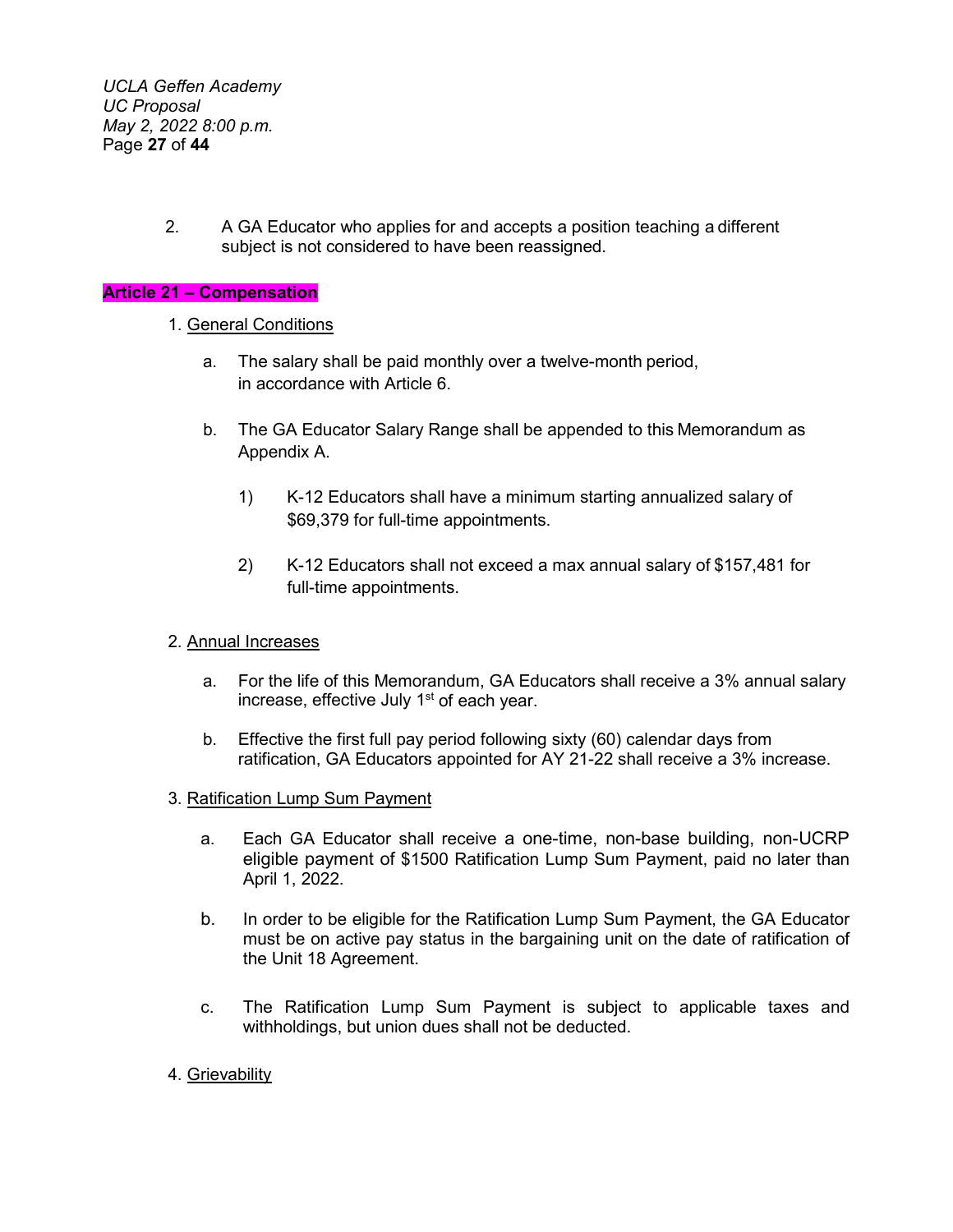*UCLA Geffen Academy UC Proposal May 2, 2022 8:00 p.m.* Page **28** of **44**

> Decisions related to the amount and timing of general range adjustments, and all aspects of the non-general range adjustment provided to GA Educators are not grievable. The implementation of the amount and timing of the general range adjustments is subject to grievance and arbitration.

#### **Article 22 - Merit Increases**

#### A.General Provisions

- 1. Merit increases are in addition to the annual increases in section 2 above.
- 2. Under no circumstances shall a GA Educator be evaluated for a merit increase more than once every three years.
- 3. Merit review decisions are the result of academic judgement and are not subject to the grievance and arbitration provisions. Only allegations of procedural violations Article 22 are subject to the grievance and arbitration provisions.
- 4. Merit review decisions shall follow the provisions outlined in Article 31 Performance Evaluations.
- 5. A Continuing GA Educator shall be considered for a merit increase at the time of the initial continuing appointment, and at least once every three years thereafter.

### B. Pre-Six Appointees

1. During the third year of employment, the GA Educator shall be evaluated for a merit increase based on past performance at the Geffen Academy for the prior three academic years. If the merit process results in the achievement of Meets or Exceeds Expectations, the GA Educator shall receive a 3% merit increase effective with the commencement of the fourth year of service on July 1st.

### C. Continuing GA Educators

1. Merit reviews shall occur in subsequent three-year periods  $(6<sup>th</sup>, 9<sup>th</sup>, 12<sup>th</sup>)$ , etc.) with the merit increase effective on July  $1<sup>st</sup>$  of the following year.

2. GA Educators who are evaluated for a merit increase and do not achieve a Meets or Exceeds Expectation standard shall not receive a merit increase.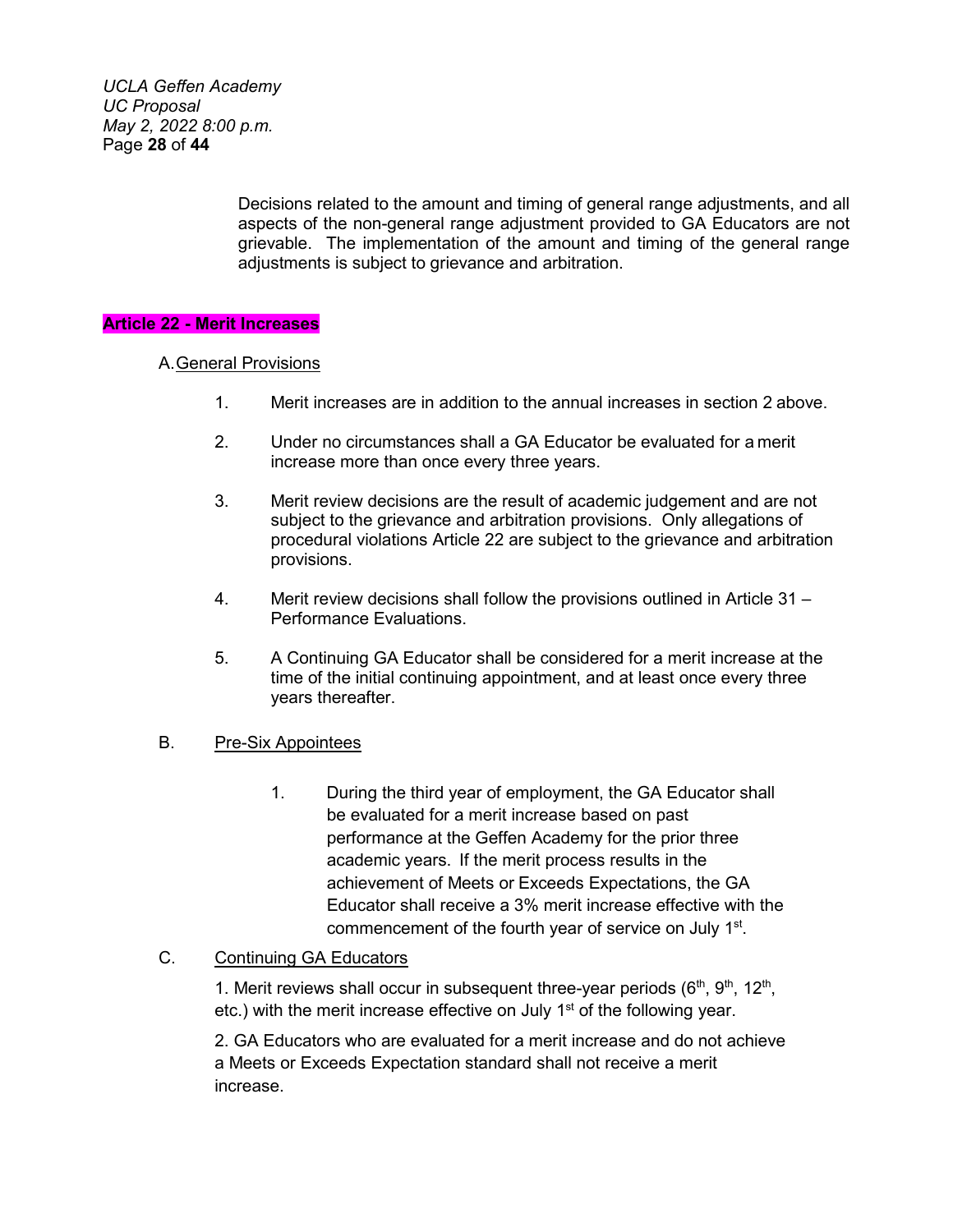*UCLA Geffen Academy UC Proposal May 2, 2022 8:00 p.m.* Page **29** of **44**

#### **Article 23 – Summer Program**

#### A. General Provisions

- 4. When the Geffen Academy offers a summer program, GA Educators will be given the opportunity to apply.
- 5. In no event shall Summer Program count toward Continuing status.
- 6. The Geffen Academy shall retain the sole non-grievable authority to appoint for the Summer Program.
- 7. Appointment Letters

a. Summer Educators shall receive an appointment letter no later than fourteen (14) calendar days in advance of the commencement of the Summer Program, when practicable.

b. The appointment letter shall include the by-agreement salary, when it will be paid, and the dates of service.

#### B. Appointment Security

- 1. Geffen Academy reserves the right to cancel Summer Program offerings at any time prior to the date of commencement of the program, in which case the Summer Educator forfeits the by-agreement compensation.
- 2. Summer Educators will be given no less than seven (7) calendar days advanced written notice of layoff/reduction in time or pay in lieu of notice, if less than seven calendar days is provided.

### C. Compensation

- 1. Compensation for Summer Program appointments for GA Summer Program Educators shall be determined by one of the following methods:
	- a. For current GA Educators, compensation will be based on the annualized salary of GA Educators in effect as of June 30 of the calendar year in which the Summer Program begins. Geffen Academy shall compensate said Educators at the rate of their annualized salary multiplied by the percentage time of the Summer Program appointment (Annualized Salary/52 x Percentage of Time x Week(s) Worked).
	- b. For Summer Program appointees who have not previously held an appointment at Geffen Academy, the minimum compensation rate shall be equivalent to the lowest minimum annualized base salary of GA Educators multiplied by the percentage time of the Summer Program appointment (Lowest Minimum Base Salary/52 x Percentage Time x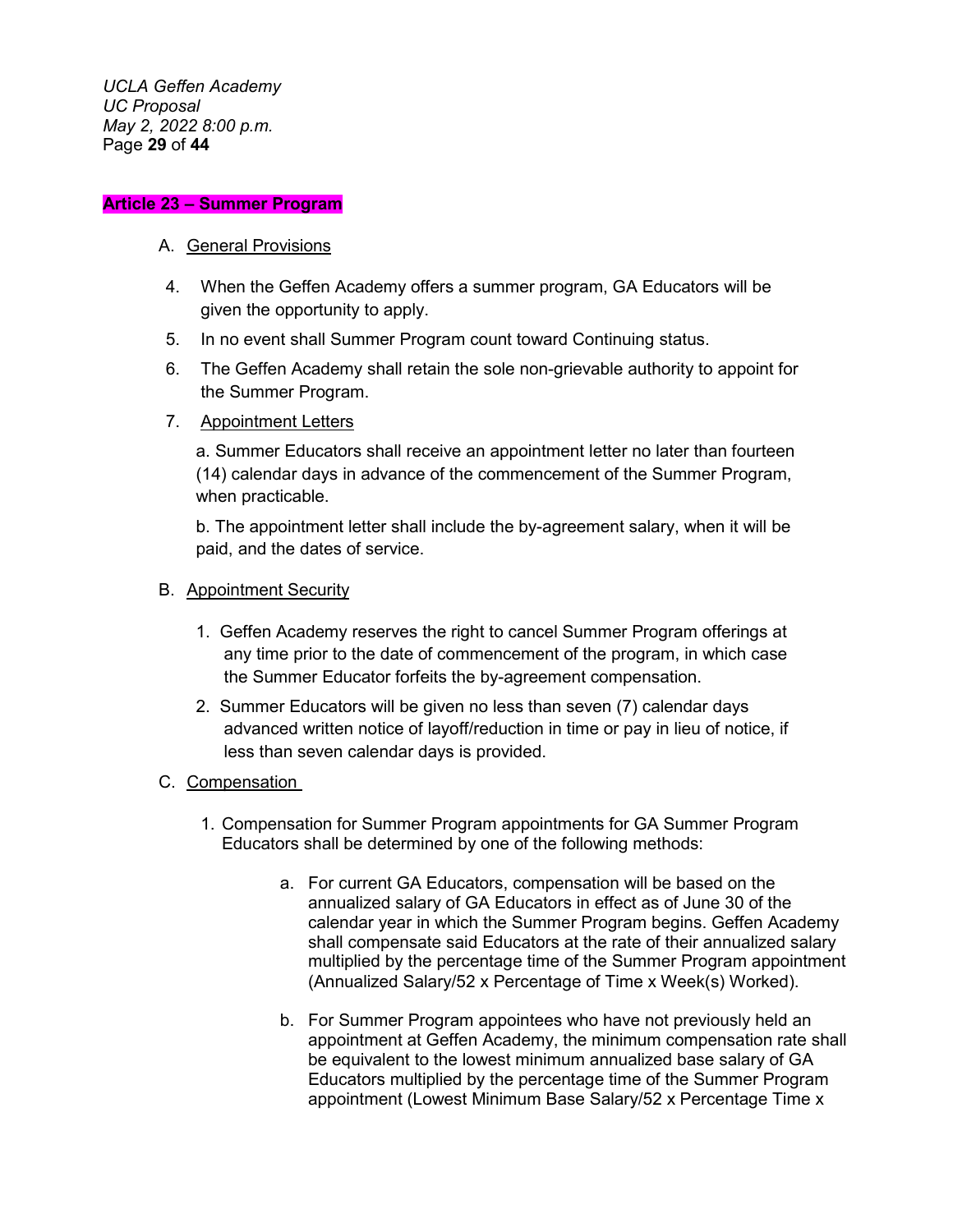*UCLA Geffen Academy UC Proposal May 2, 2022 8:00 p.m.* Page **30** of **44**

Week(s) Worked).

- c. Percentage Time shall include time spent recruiting enrollment, onboarding/orientation, preparing, grading/comment recording, teaching in class, and time expected to support or mentor students outside class, as necessary.
- d. Compensation will be paid By Agreement on UCLA's payroll cycle.

# **Article 24 – Instructional Workload**

- 1. General Provisions
	- a. The full-time workload for GA Educators shall be 10 (ten) IWCs per academic year, though not all IWCs must be assigned prior to the beginning of the school year. GA Educators for whom additional IWC assignments are forthcoming will not be penalized prior to receiving those assignments.
		- b. For purposes of this Article, a class shall be valued at 1 IWC when it meets the following criteria: regularly scheduled for more than 2 times a week for the duration of a semester, requires office hours, and requires grading of the class by the Educator.
		- c. In addition to the activities assigned IWC value, all GA Educators shall be expected to attend Welcome and Admission Events, Professional Development sessions, Back-to-School Night(s), Parent-Teacher Conferences, the Educator's divisional commencement ceremony, and provide short-term substitution, in accordance with Article 8, Section 4.b. of this Memorandum.
		- d. GA Educators shall be expected to provide lunch supervision as assigned once per week, provided that they are teaching fewer than five (5) courses in that semester. For GA Educators employed at fifty percent time (50%) or less, they shall be expected to provide lunch supervision no more than twice per month. GA Educators shall not be scheduled for lunch supervision on days when teaching courses immediately before and after lunch.
		- e. Nothing prohibits a GA Educator from volunteering for additional lunch supervision or other duties.
		- f. A co-taught class or a co-advisory shall carry the same IWC it would carry if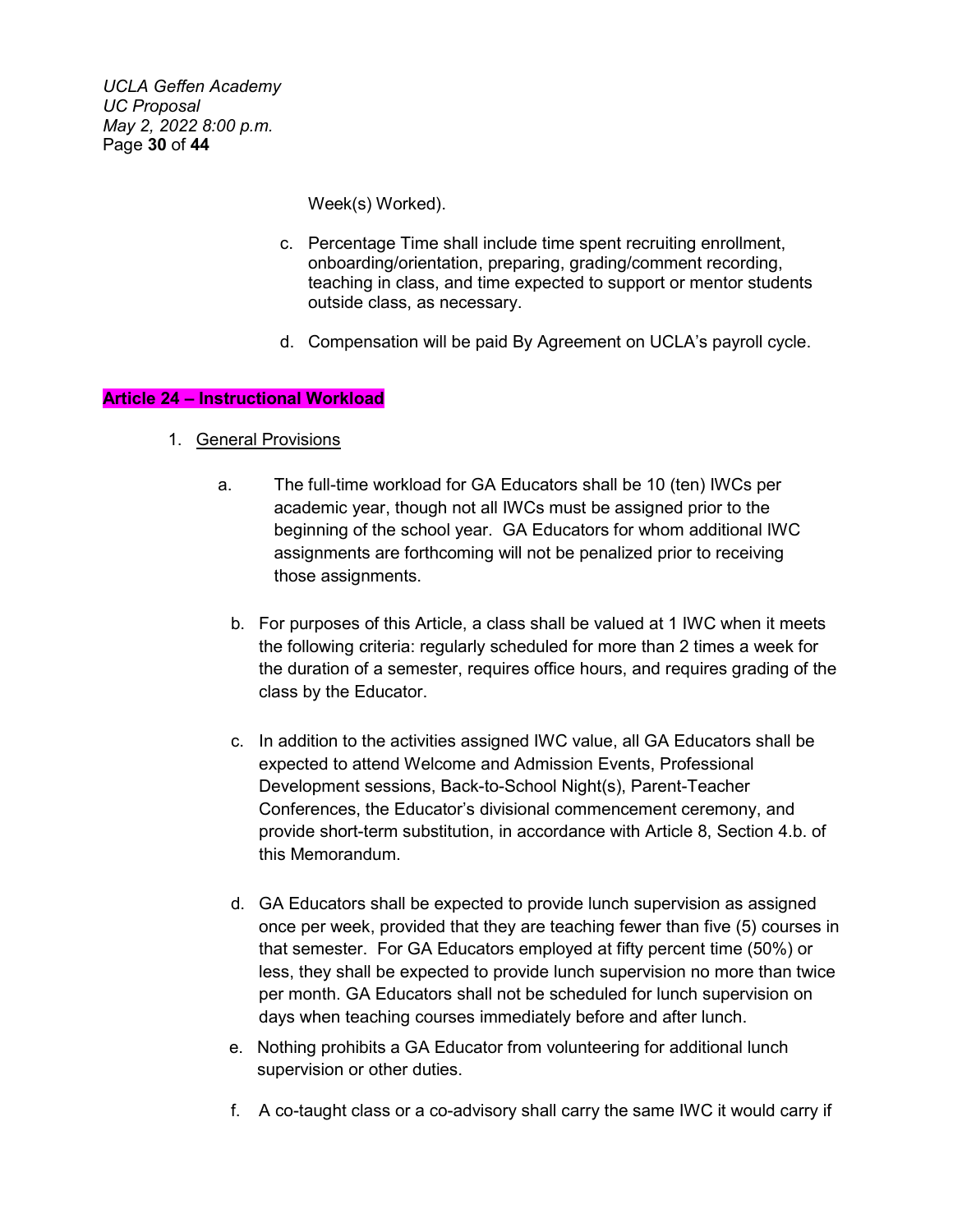*UCLA Geffen Academy UC Proposal May 2, 2022 8:00 p.m.* Page **31** of **44**

taught by a single GA Educator.

- g. An Educator's workload may also include curricular and co-curricular activities. Co-curricular activities include, but are not limited to: independent studies, advising clubs and organizations, community activities, ensembles that meet during the school day, committee work, event planning, supervisions, athletic coaching, and mentoring. The Geffen Academy will determine the IWC value of such curricular and co-curricular activities, based upon the preparation and effort expected from GA Educators to satisfactorily carry out the assigned activity. The values will be listed in the Geffen Academy's workload policy.
- h. After-school performance programs shall be valued at no less than 1 IWC, if such programs require meetings every day after school or meet at least three days a week.

### 2. Notice of Work Assignment

- a. A statement of work assignment shall be issued to GA Educators by their Department Chairs and/or Division Director(s) at least fourteen (14) calendar days prior to the beginning of instruction. The statement of work assignment shall detail the Educator's curricular workload, any additional assigned curricular and co-curricular activities, and the associated IWC value of each assigned duty.
- b. A GA Educator's work assignment is subject to change after the statement of work assignment is issued. In the event of a change, the Geffen Academy will provide the GA Educator with a revised statement of work assignment.

### 3. Work Assignment Review

- a. Process for addressing work assignment concerns
	- i. Step 1: Within thirty (30) calendar days from the date the semester began or the documented date of substantial change, GA Educator communicates concerns with their supervisor - the department chair. If the issue is not remedied to the GA Educator's satisfaction, they can appeal to Step 2;
	- ii. Step 2: Within fourteen (14) calendar days, the GA Educator meets with the Dean of Faculty and Department Chair to discuss existing concerns. If the issue is not remedied to the GA Educator's satisfaction, they can appeal to *S*tep 3;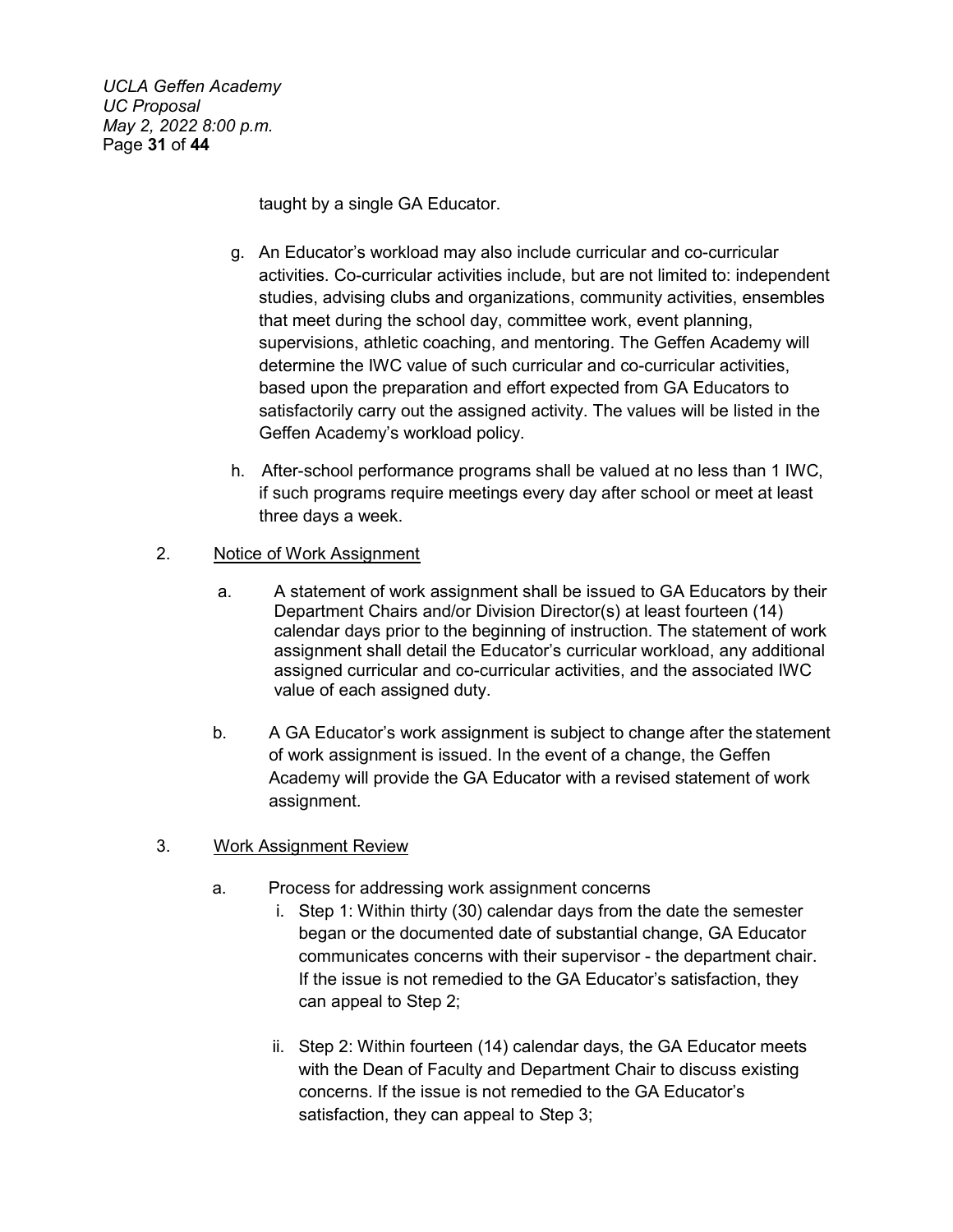*UCLA Geffen Academy UC Proposal May 2, 2022 8:00 p.m.* Page **32** of **44**

- iii. Step 3: Within fourteen (14) calendar days, the Dean of Faculty and the Chief Administrative Officer or designee shall meet with the GA Educator in a final effort to reach a compromise that works for the GA Educator and the academic program needs of the students.
- b. If a GA Educator's work assignment is modified as a result of the review, the GA Educator will receive a revised statement of work assignment.
- c. A GA Educator is expected to perform their work assignment as initially assigned during the work assignment review process.
- d. If, after a workload review, an Educator disputes the assigned IWC, a grievance may be filed within thirty (30) days following the outcome of the workload review. Section L of Article 24 in the Unit 18 Agreement shall apply to GA Educators. For Geffen Academy, the Academic Administrative Panel shall consist of Geffen Academy academic appointees.
- 4. Changes or Additions to Geffen Academy Workload Policy
	- a. Sections D and E of Article 24 of the Unit 18 Agreement will apply to GA Educators.
	- b. The University's obligation to meet and discuss changes under Sections D and E shall not delay the assignment of a GA Educator to the course or offering or the commencement of actual instruction.

### **Article 25 – Union Access and Rights**

1. Article 25 of the Unit 18 Agreement shall apply in its entirety, with the exceptions as noted below (cleanup of numbers anticipated), which are replaced by the language below:

G. 1. b. a. Geffen Academy shall schedule an in-person mandatory orientation in the Fall for all newly-hired GA Educators, starting Fall 2022. The UC-AFT shall have thirty (30) minutes on the agenda to provide union orientation. The UC-AFT is responsible for distribution and collection of sign-in sheets. The Fall orientation will be held in-person at Geffen Academy.

G. 1. b. b. University representatives shall not be present during the UC-AFT Orientation. Management will not discourage union membership or attendance at the UC-AFT Orientation.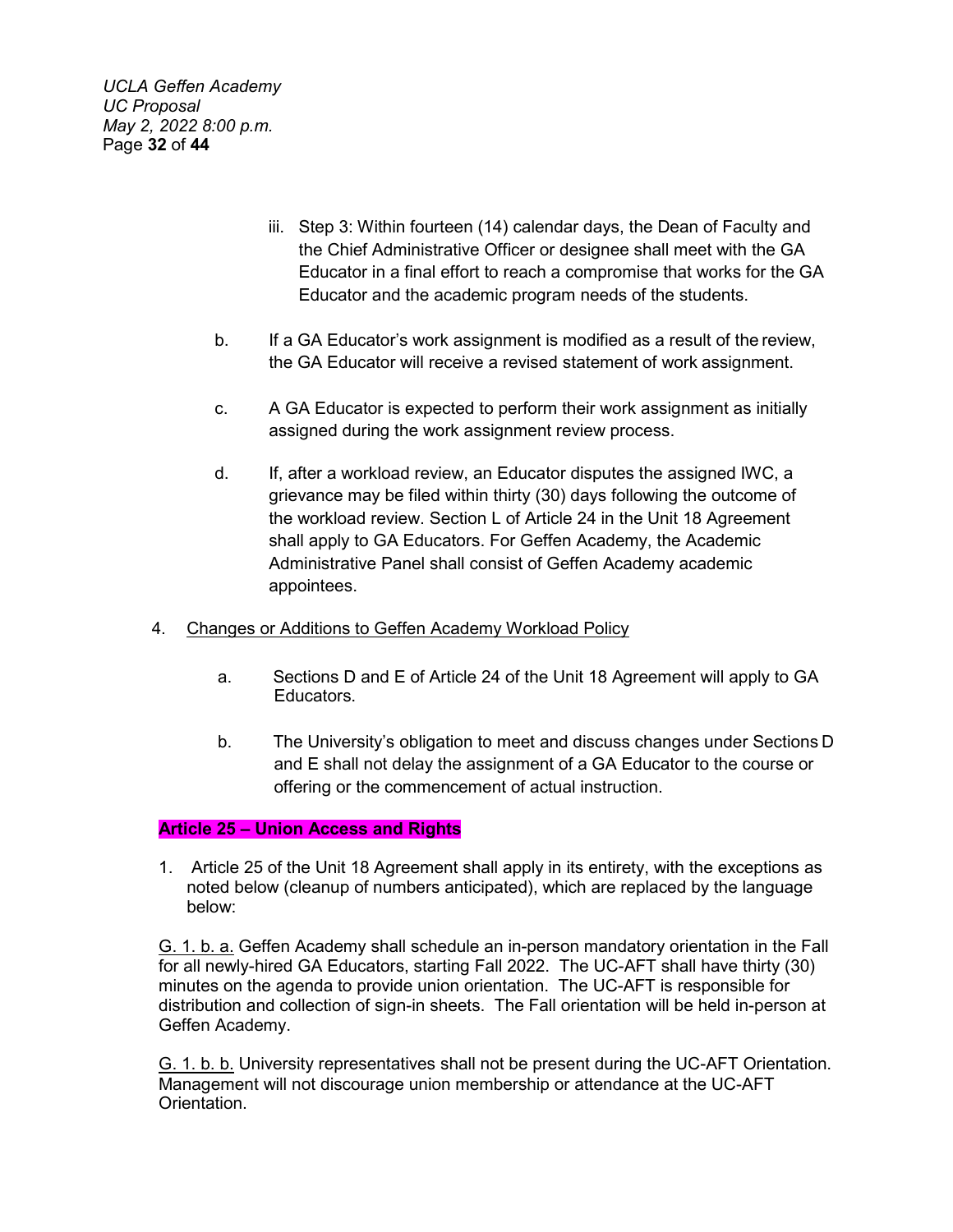*UCLA Geffen Academy UC Proposal May 2, 2022 8:00 p.m.* Page **33** of **44**

> G. 1. b. c. No other new employee orientation activities for Geffen Academy shall be scheduled at the same time as the union's presentation.

G. 2. GA Educators shall be informed in their initial appointment letters that there will be a mandatory orientation during their first term. Information about the date, time, and place shall be provided no less than fourteen (14) calendar days prior to the scheduled orientation to all newly-hired Geffen Academy Educators and the UC-AFT local representative. Geffen Academy will notify new GA Educators upon hire.

### **Article 26 – Release Time for UC-AFT Business**

The University shall release no more than three (3) GA Educators to negotiate successor Geffen Academy Memorandum not to exceed five (5) full school days requiring substitutes. Should bargaining continue after the five days are exhausted, the parties will mutually agree to when to schedule future dates and times for bargaining. The UC-AFT shall notify the University at least thirty (30) days in advance with the name of the bargaining team member(s) to be released.

#### **Article 29 – Academic Calendar**

- 1. The University shall have the sole, non-grievable discretion to develop and implement the academic calendar for the Geffen Academy.
- 2. A GA Educator appointment includes instructional, professional development, training, and non-instructional work days. The number of work days in an academic year shall not exceed 200 days, except as outlined below.
- 3. Newly-hired GA Educators may be assigned up to three (3) days of additional training prior to the first day of instruction.
- 4. The Summer Program is not part of the academic year and the 200-day maximum.
- 5. In each semester, there will be one full work day scheduled for writing of student comments no less than three weeks prior to the comment submission due date. In each semester, there will be one full work day scheduled for grading no less than three weeks prior to the submission due date for grades. GA Educators shall not be required to be present on campus during comment-writing and grading days.
- 6. GA Educators are salaried employees who must be available in-person for school duties and responsibilities, as requested.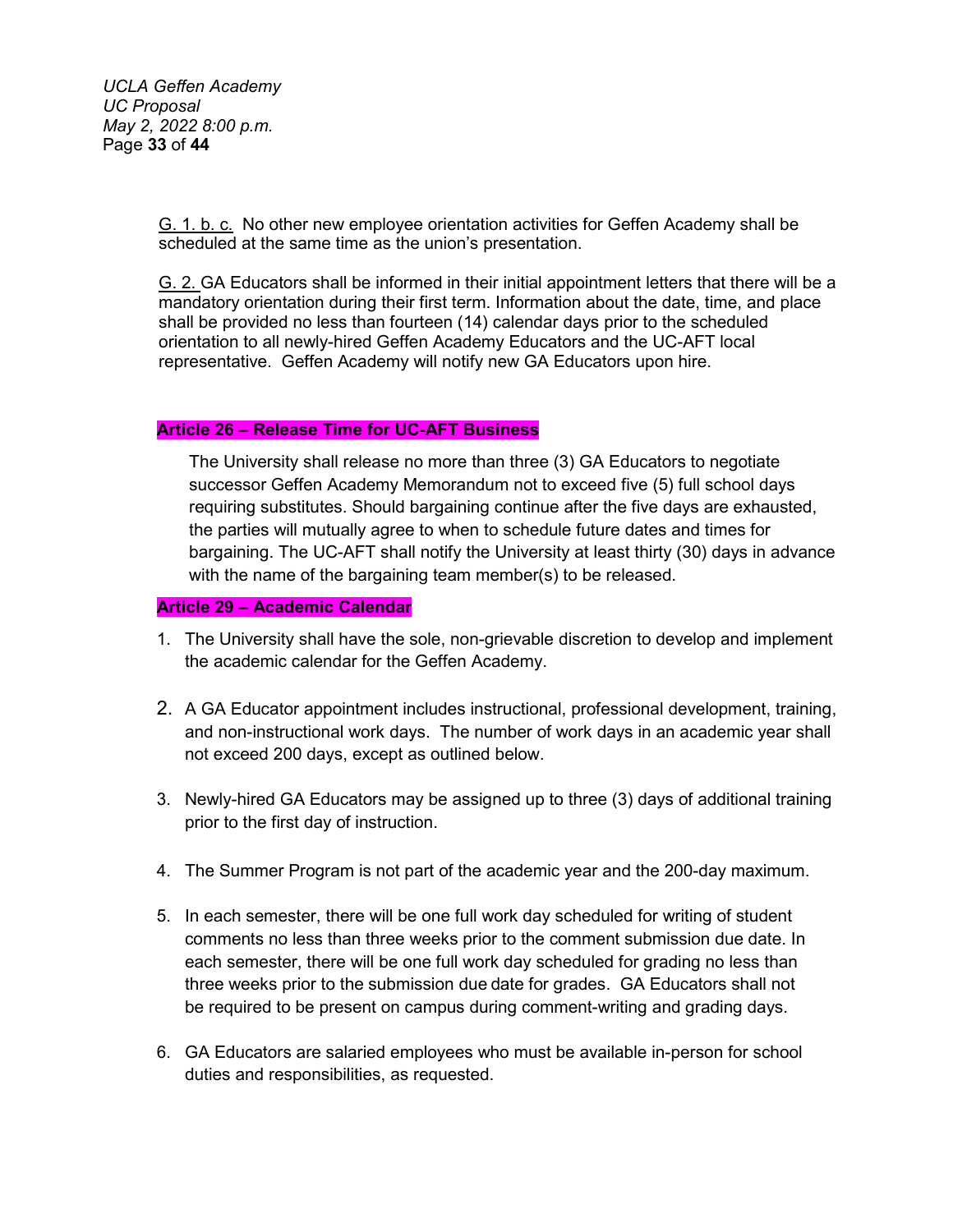*UCLA Geffen Academy UC Proposal May 2, 2022 8:00 p.m.* Page **34** of **44**

- 7. The Geffen Academy agrees, upon request, to meet with the UC-AFT to discuss any changes in the number of GA Educators' work days. However, if the University proposes to increase the number of work days above 200 days, the University agrees to meet and confer with the UC-AFT regarding the impact of such an increase. Negotiations regarding the impact shall not delay the implementation of the academic calendar.
- 8. The Geffen Academy will publish a tentative academic calendar, including professional development days, no later than June 1<sup>st</sup>.

# **Article 30 – Discipline and Dismissal**

### *Article 30 of the Unit 18 Agreement shall apply in its entirety, with the exceptions as noted below:*

*1. Section B – in accordance with Article 31 - 5c, the performance improvement plan replaces the remediation plan.*

*2. F. 2 shall not apply.*

*3. G.1. shall not apply.* 

*4. G.2. shall apply except for the references to the Senate Review.*

### **Article 31 - Performance Evaluations**

#### 1. General Provisions

a. Geffen Academy shall evaluate GA Educators on assigned responsibilities using the Geffen Academy Teaching Evaluation process.

b. The Geffen Academy Teaching Evaluation Form shall be appended to this Memorandum as Appendix B.

c. Evaluations shall commence AY 2022-2023 and shall be conducted by March  $1<sup>st</sup>$ each year.

- ii. If an evaluation is not conducted by March 1st, the GA Educator shall receive a "Meets Expectations" rating.
- iii. Evaluations shall be completed by an Evaluation Team, comprised of the relevant Department Chair, Division Director(s), Dean of Faculty, and other Geffen Academy academic appointees.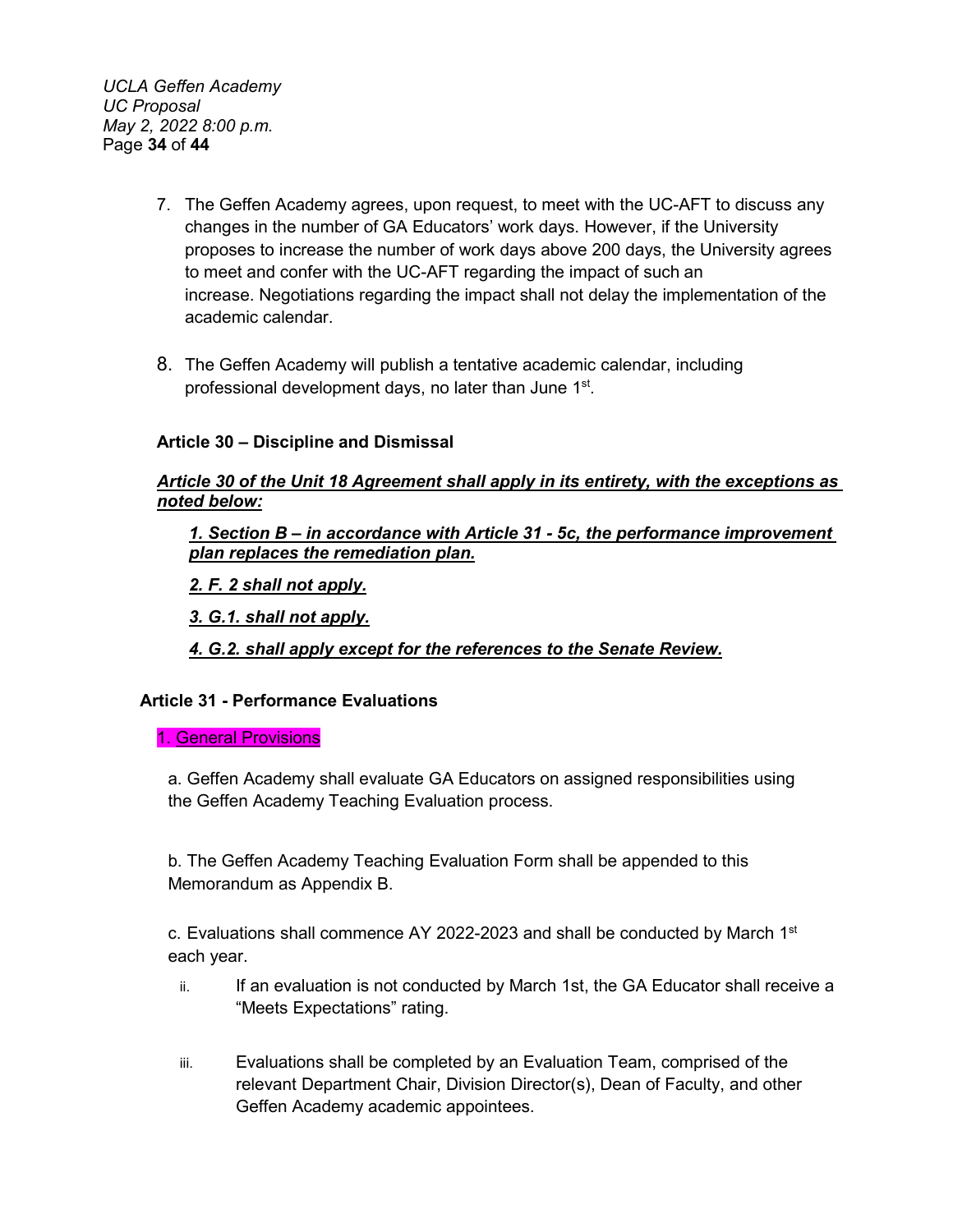*UCLA Geffen Academy UC Proposal May 2, 2022 8:00 p.m.* Page **35** of **44**

d. GA Educators who voluntarily terminate will not receive an evaluation.

#### 2. Performance Evaluation Review Materials

The Geffen Academy Teaching Evaluation of a GA Educator shall be based on an academic review file. Due consideration will be given to all relevant materials in the review file. These include:

i. The Educator self-appraisal;

ii. A Pre-Observation Meeting between the Educator and an Evaluation Team member, during which the Educator will have the opportunity to present their curriculum map, syllabus, sample assessments, or other documents which might better contextualize the lesson which the Evaluation Team member will observe;

iii. A classroom observation by an Evaluation Team member;

iv. A GA Educator Post-Observation Reflection by the reviewed GA Educator; and

v. Relevant information supplied by the reviewed Educator, GA Educator's Department Chair, Dean of Faculty, and/or Division Director(s).

#### 3. Observation Process

- a. The classroom observation of a GA Educator shall be carried out by a member of the Evaluation Team and shall encompass one full class period.
- b. The Evaluation Team Member conducting the classroom observation shall initiate communication in writing to the GA Educator to schedule 1) an initial goals discussion meeting; 2) a mutually-agreed upon time and date for the observation; and 3) a mutually-agreed upon time and date for the post-observation meeting.
- c. The GA Educator shall have an opportunity to complete a GA Educator Post-Observation Reflection following the classroom observation within three calendar days.
- d. The observing Evaluation Team Member shall share the feedback with the GA Educator at a scheduled post-observation meeting.
- e. The GA Educator may respond to the observation with any additional details and/or context to be considered in the overall observation no later than five calendar days from the post-observation meeting.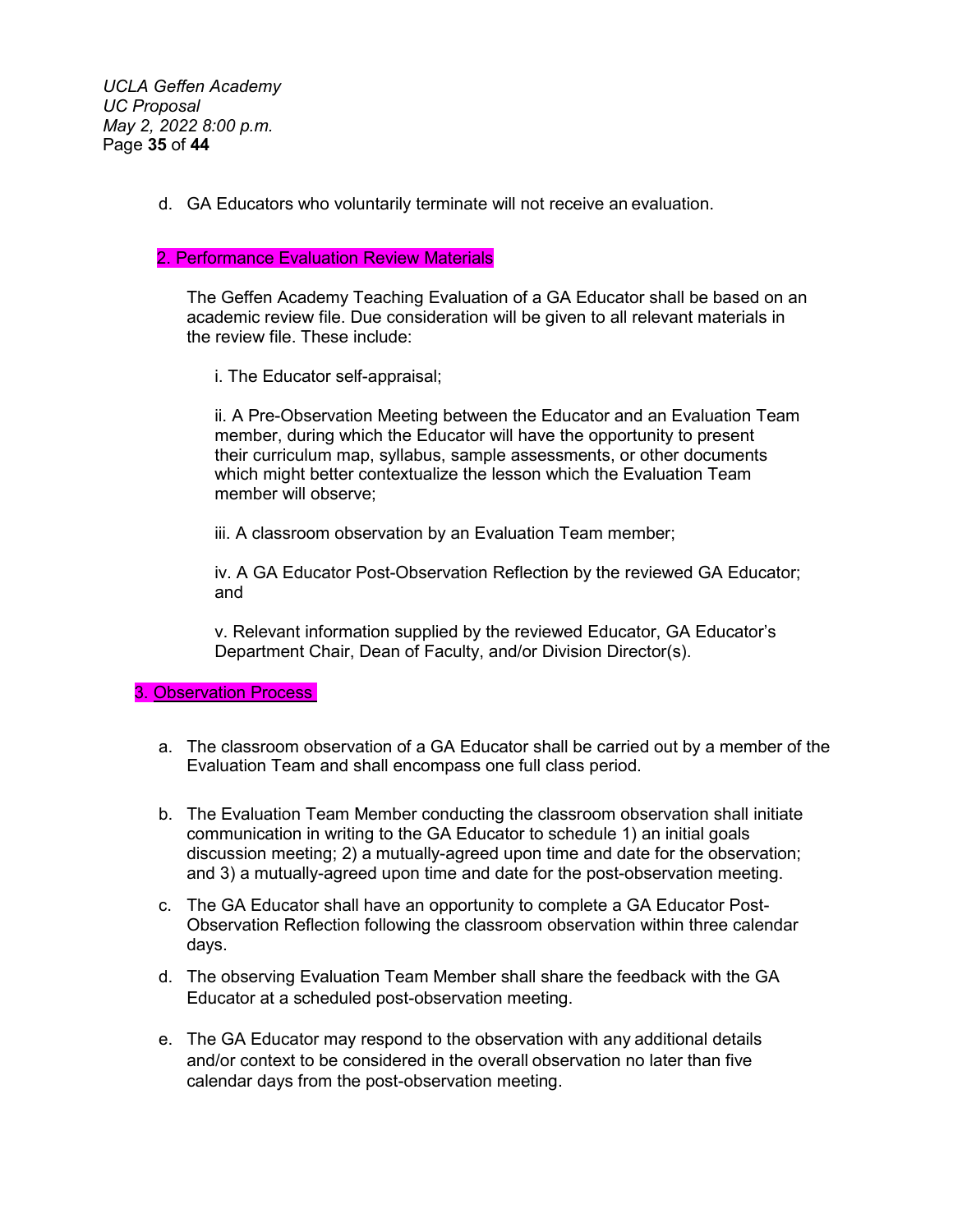*UCLA Geffen Academy UC Proposal May 2, 2022 8:00 p.m.* Page **36** of **44**

> f. A final post-observation write-up shall be shared with the GA Educator for review and comment before it is placed in the GA Educator's personnel file to be used as part of the performance evaluation.

### 4. Timing

- a. The GA Educator will submit an optional self-appraisal no later than January 15th of the evaluation year, including supporting materials.
- b. The Evaluation Team shall review the self-appraisal, conduct the performance evaluation and communicate it to the GA Educator no later than March 1st.
- c. The GA Educator may respond in writing to the performance evaluation with any additional details and/or context to be considered in the overall evaluation within seven (7) calendar days from the receipt of the evaluation.
	- Unless there are comments submitted, the evaluation is final.
	- If the GA Educator submits comments, Geffen Academy shall review the comments and finalize the evaluation no later than seven (7) calendar days from the date of receipt of the comments.
- d. While GA Educators are permitted to include comments regarding their evaluation, the final rating is at the sole discretion of management.
- e. In no event shall the final evaluation be issued later than March  $25<sup>th</sup>$  and will be shared with the GA Educator before it is placed in the GA Educator's personnel file.

### 5. Formal Evaluations:

- a. Using the Geffen Academy Teaching Evaluation Form (Appendix B), the Evaluation Team shall rate each area of the GA Educator's performance with one of the following designations:
	- i. **Exceeds Expectations:** Performance consistently exceeded expectations in most essential areas of responsibility, and the quality of work overall was excellent.
	- ii. **Meets Expectations:** Performance met expectations in most essential areas of responsibility, at times possibly exceeding expectations, and the quality of work overall was very good.
	- iii. **Partially Meets Expectations:** Performance did not consistently meet expectations – performance failed to meet expectations in one or more essential area*s* of responsibility and/or one or more of the most critical goals were not met. A performance improvement plan may be developed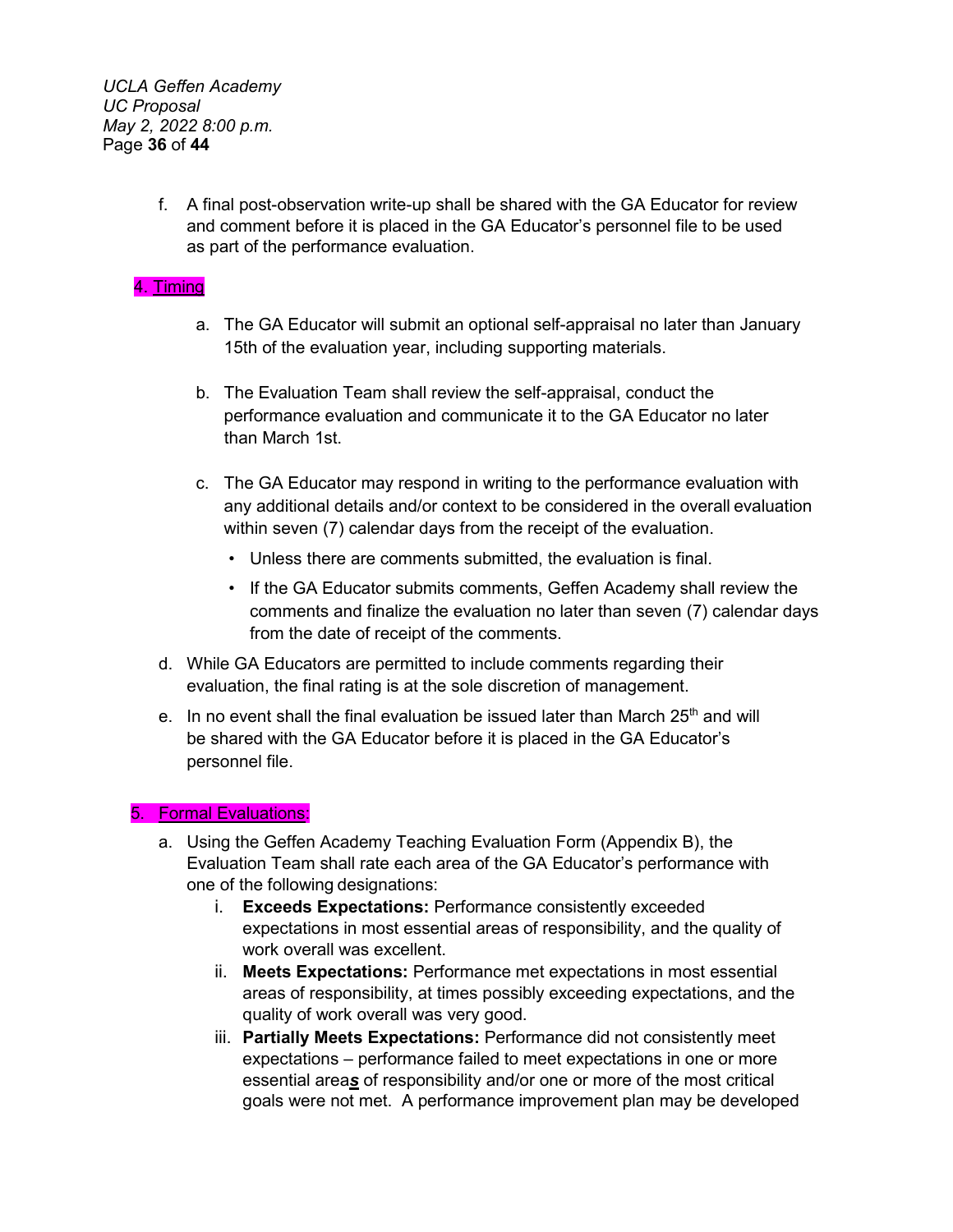*UCLA Geffen Academy UC Proposal May 2, 2022 8:00 p.m.* Page **37** of **44**

> to improve performance, including timelines, and monitored to measure progress.

- iv. **Does Not Meet Expectations:** Performance was consistently below expectations in most essential areas of responsibility, and/or reasonable progress toward critical goals was not made. Significant improvement is needed in one or more important areas. GA Educator will not receive a new appointment.
- v. **Not Applicable.**
- b. The Evaluation Team shall rate each GA Educator with an overall rating based on their completed Geffen Academy Teaching Evaluation Form.
- c. For Continuing GA Educators who receive an overall rating of Do Not Meets Expectations or Partially Meets Expectations, the process in Article 30 (Discipline and Dismissal) – Section B shall apply. For GA Continuing Educators, the performance improvement plan is the remediation plan.

#### **Article 32 – Grievance Procedure**

Provided grievances are limited to the provisions of the Unit 18 Agreement that apply to Geffen Academy and/or this Memorandum, Article 32 - Grievance Procedure shall apply to GA Educators, except as modified herein.

#### **Article 33 – Arbitration**

Provided arbitrations are limited to the provisions of the Unit 18 Agreement that apply to Geffen Academy and/or this Memorandum, Article 33 - Arbitration shall apply to GA Educators, except as modified herein.

#### **Article 37 – Waiver**

- 1. The University and the Union acknowledge that during negotiations which resulted in the Memorandum, each had the right and opportunity to make demands and proposals with respect to any subject or matter not removed by law from the area of collective bargaining, and the understandings and agreements arrived at by the parties after the exercise of that right and opportunity are set forth in this Memorandum, which constitutes the agreement arrived at by the parties.
- 2. Except as otherwise provided for in this Memorandum or upon mutual consent of the parties to seek written amendment thereto, the University and the Union, for the life of this Memorandum each voluntarily and unqualifiedly waives the right, and each agrees that the other shall not be obligated, to bargain collectively with respect to any subject or matter referred to or covered in this Memorandum, or with respect to any subject or matter not specifically referred to or covered by this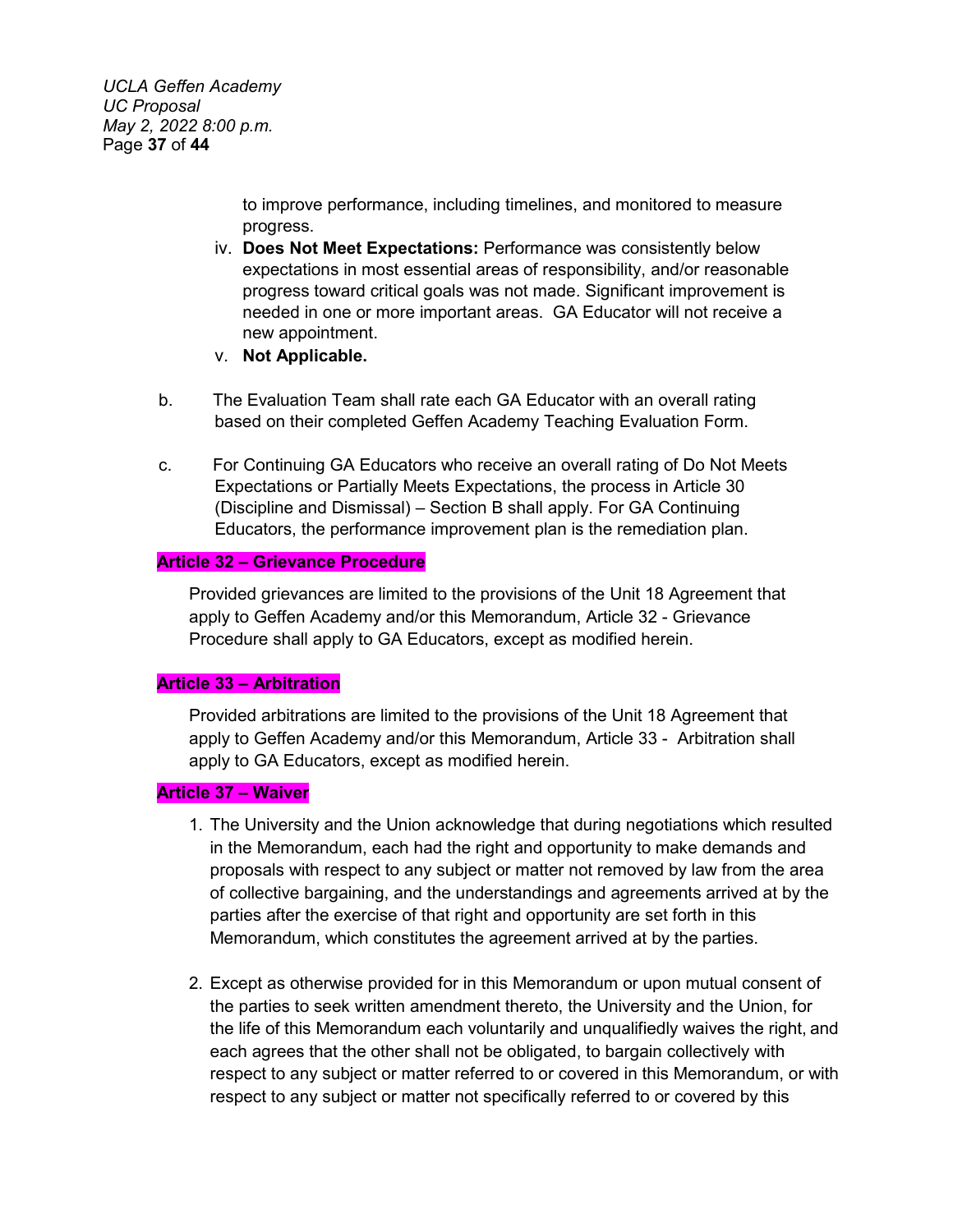*UCLA Geffen Academy UC Proposal May 2, 2022 8:00 p.m.* Page **38** of **44**

> Memorandum even though such subject or matter may not have been within the knowledge or contemplation of either or both of the parties at the time they negotiated or signed this Memorandum.

- 3. For the purposes of Waiver, should either the University or the UC-AFT open an Agreement article that applies to Geffen Academy prior to the expiration of this Memorandum, the final negotiated result shall apply to the Geffen Academy.
- 4. Nothing in this article precludes UC-AFT from addressing Geffen Academy concerns with the University regarding enactments or amendments to presidential or regental policies.
- 5. Article 37 Section D shall apply to Geffen Academy during the life of the Memorandum.

### **Article 40 – Duration**

- **1.** The terms and conditions of this Memorandum shall remain in full force and effect commencing at 12:00 a.m. midnight on and shall terminate at 11:59 p.m. on June 30, 2026.
- 2. Negotiations for a Successor Memorandum

Timely notice, as provided below, shall impose the duty to engage in meeting and conferring for the purpose of negotiating amendments to the articles specified. Neither party shall have any obligation or requirement to negotiate any provisions of any articles not timely noticed.

- a. Each party shall provide the other with written notice of its selected articles and a list of bargaining team members no later than February 1, 2026. Included in such notice shall be each party's written objectives regarding those terms and conditions of employment subject to negotiations.
- b. By February 15, 2026, the parties shall set a mutually agreeable start date for the negotiations.
- c. In the event that neither party gives timely notice as set forth in this section, this Memorandum shall remain in effect on a year-to-year basis from July  $1<sup>st</sup>$  to June  $30<sup>th</sup>$ . In the event that the Memorandum continues in this manner, the parties shall provide written notice of selected articles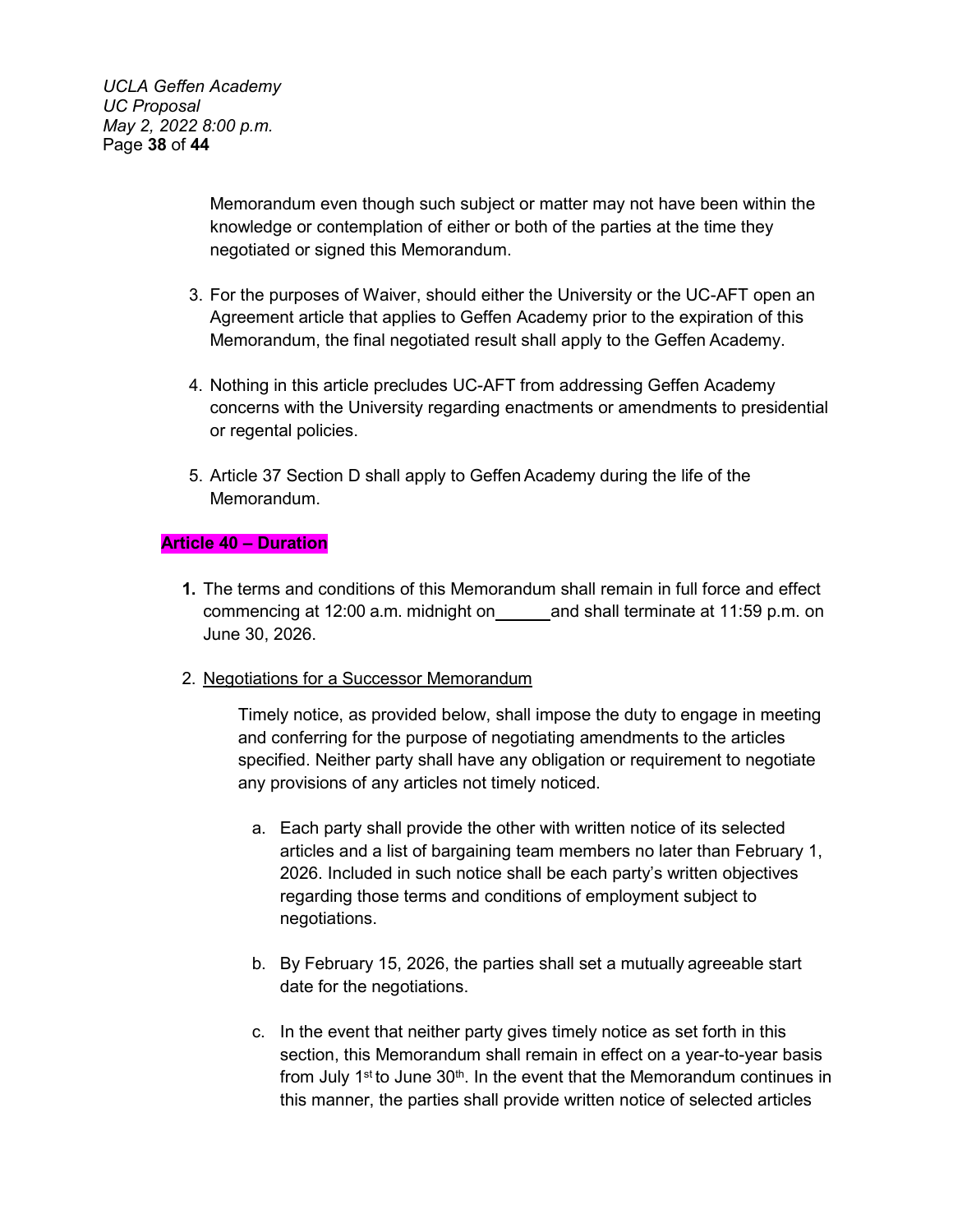*UCLA Geffen Academy UC Proposal May 2, 2022 8:00 p.m.* Page **39** of **44**

> and a list of bargaining team members for a successor Memorandum no later than July 1 of the applicable year. Thereafter, the parties shall follow the requirements for negotiations of a successor Memorandum, as set forth in 2 above.

#### D. **ARTICLES AND PROVISIONS THAT DO NOT APPLY**

The following articles and provisions of the Unit 18 Agreement shall not apply to Geffen Academy Educators:

Article 7D – Senior Continuing Appointments Article 42 – On-Line Education Article X – Academic Review Criteria Appendix D – Salary Scale

Agreement Side Letters noted below:

- Article 1 Recognition 2011
- Health Sciences Exclusion
- Use of Adjunct and Visiting Prof. Appts
- NSF Workload Maximum in Writing Programs and Foreign Languages
- Letter of Understanding Workload Value Dispute 10-25-07
- Benefits: Special Break in Service Provisions
- Retiree Health Reopener
- UCSD Preuss Teachers
- UCSD Preuss Counselors
- UCSF New Employee Orientations
- Legacy Incumbent Senior Lecturers

### E. **SUBSEQUENT UNIT 18 AGREEMENT PROVISIONS**

Following the ratification of the next successor Unit 18 Agreement, wholly new articles, side letters, or appendices added to the Unit 18 Agreement will apply to Geffen Academy. If either party deems any of the above inapplicable as written, the parties shall meet and confer to adapt for Geffen Academy.

#### **APPENDICES**

GA Appendix A – GA Educators Salary Range

GA Appendix B – Geffen Academy Evaluation Form

GA Appendix C – Transition Chart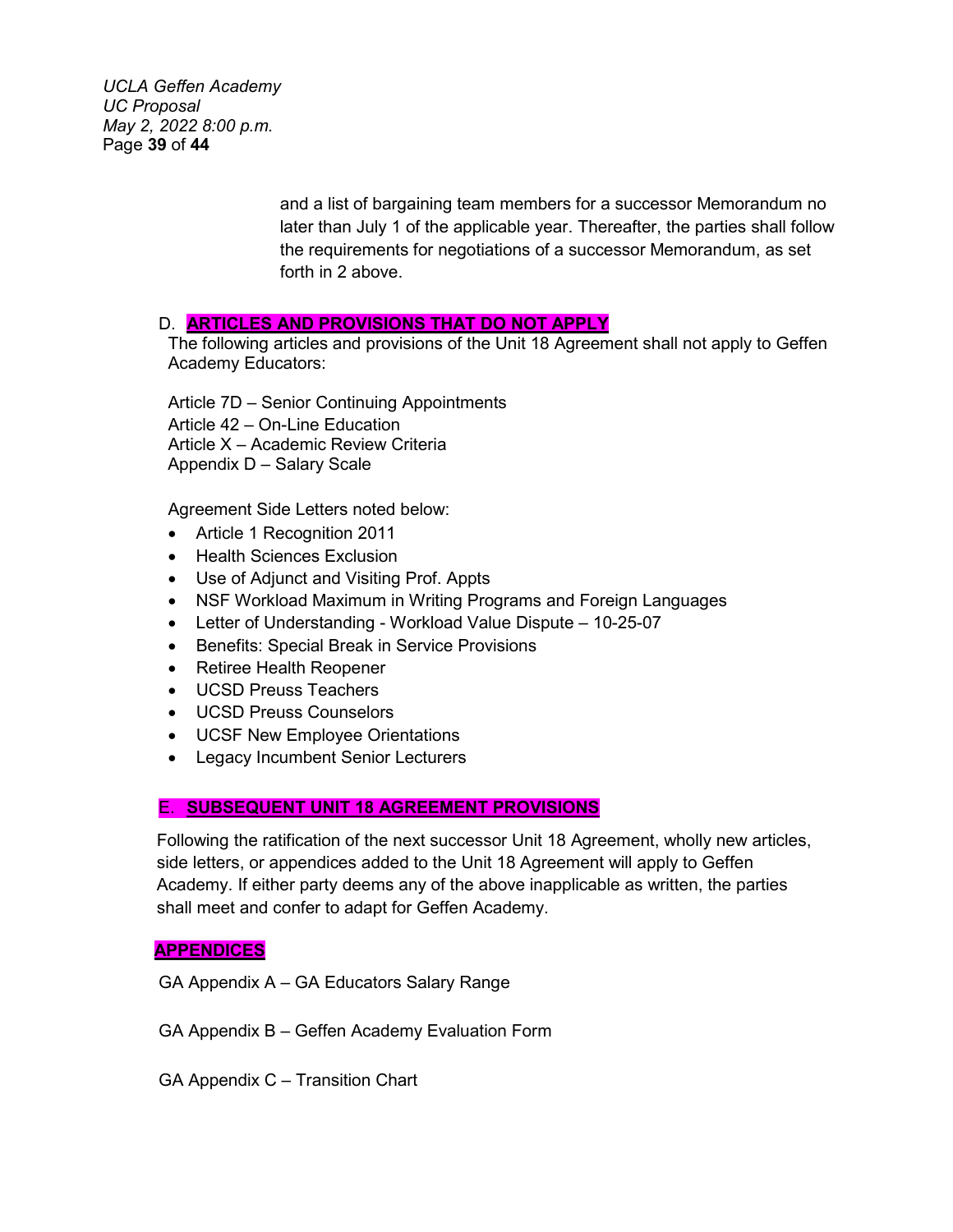*UCLA Geffen Academy UC Proposal May 2, 2022 8:00 p.m.* Page **40** of **44**

GA Appendix D –Evaluation Process New Hires – 7-1-22

GA Appendix E – Transition from Fiscal Year to Academic Year

FOR THE UNIVERSITY FOR THE UNION

| Nadine B. Fishel<br><b>Chief Negotiator</b><br>Office of the President | Date | <b>Tiffany Page</b><br><b>Chief Negotiator</b><br><b>UC-AFT Vice President</b> | Date |
|------------------------------------------------------------------------|------|--------------------------------------------------------------------------------|------|
| Devin Dillon<br>Superintendent<br>Pre K-12 Operations                  | Date | Zeke Trautenberg<br><b>Bargaining Team Member</b><br><b>UC-AFT</b>             | Date |
| Sibyll Carnochan Catalan<br><b>Head of School</b><br>Geffen Academy    | Date | <b>Carol Hoffstedt</b><br><b>Bargaining Team Member</b><br>UC-AFT              | Date |
| Michael Simidjian<br><b>Director</b><br><b>UCLA Academic Personnel</b> | Date | Megan McEwen<br><b>Bargaining Team Member</b><br><b>UC-AFT</b>                 | Date |
| <b>Kim Massih</b><br><b>Employee &amp; Labor Relations</b>             | Date |                                                                                |      |
| James DiCaprio<br>Academic Personnel & Programs                        | Date |                                                                                |      |

Office of the President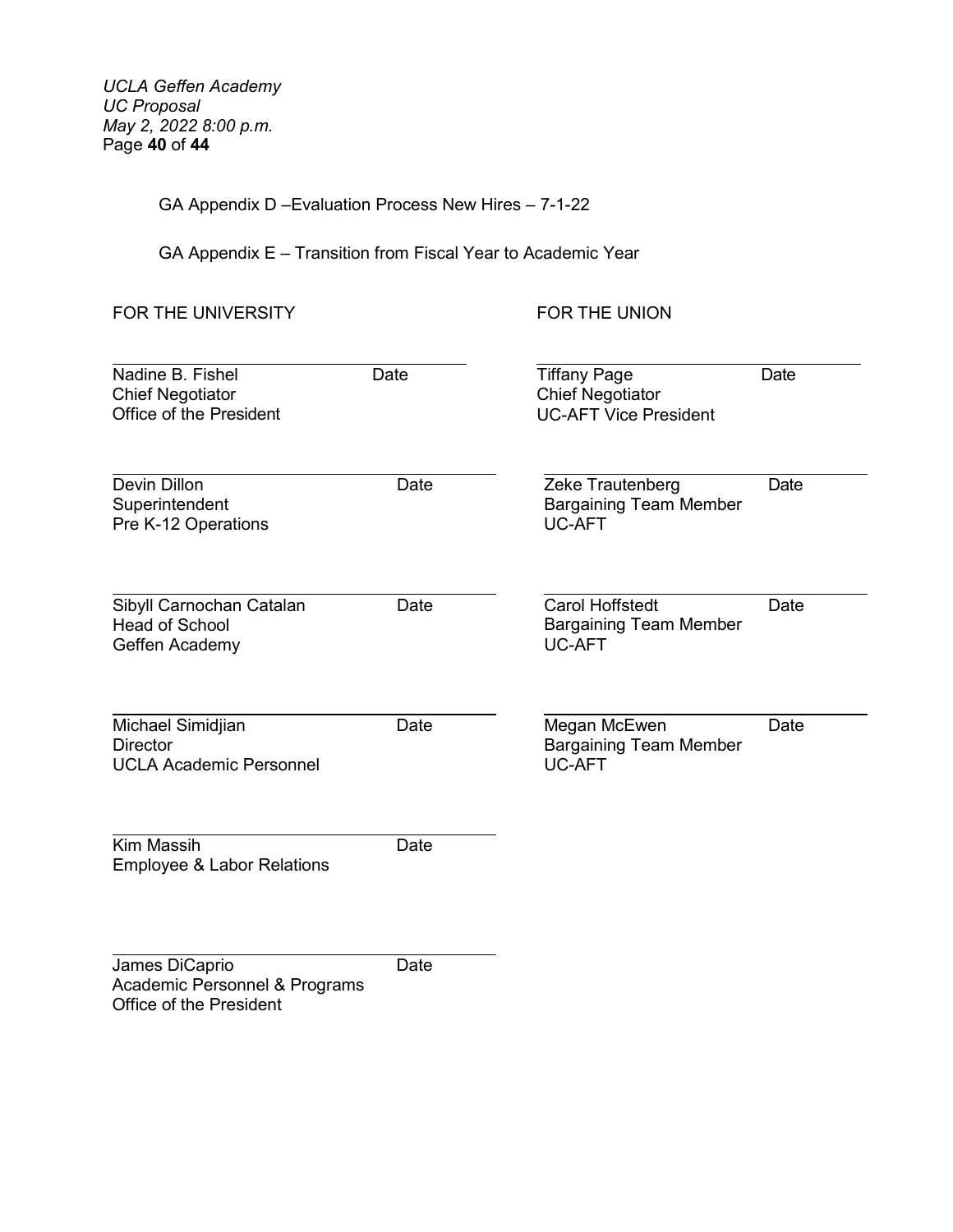*UCLA Geffen Academy UC Proposal May 2, 2022 8:00 p.m.* Page **41** of **44**

# **GA APPENDIX A – Geffen Academy Salary Range**

**Table 1. Minimum and Maximum Annual Salary Range – Geffen Academy Educators**

|         | Annual    | <b>Monthly</b> | 1/10 Monthly |
|---------|-----------|----------------|--------------|
| Minimum | \$69,379  | \$5,781.58     | \$6,937.90   |
| Maximum | \$157,481 | \$13,123.42    | \$15,748.10  |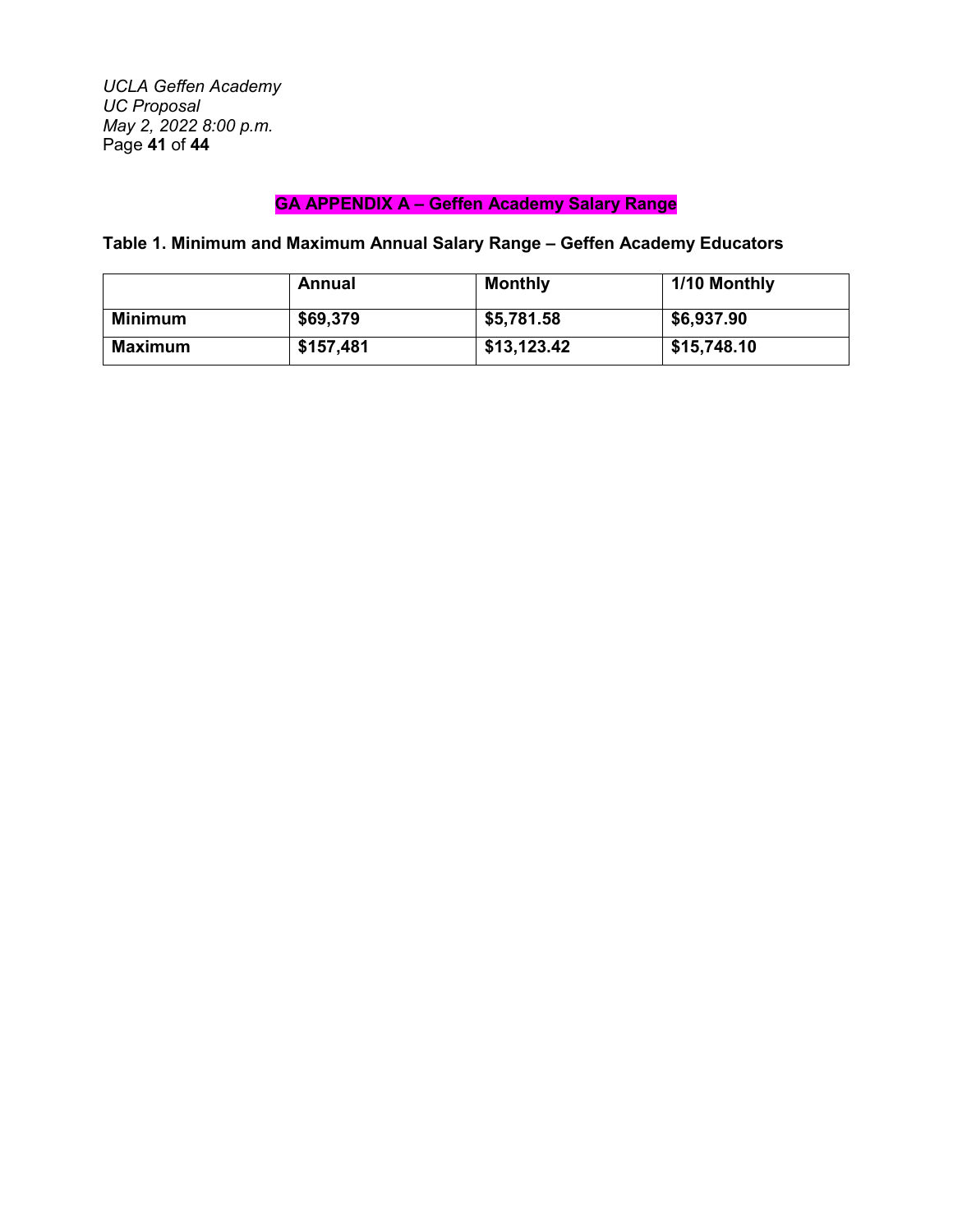*UCLA Geffen Academy UC Proposal May 2, 2022 8:00 p.m.* Page **42** of **44**

### **GA APPENDIX C - GEFFEN ACADEMY TRANSITION**

Transition Plan Effective AY 2022-2023 for Existing Educators

| <b>Geffen Experience</b><br>at Renewal Period | <b>Length of Subsequent</b><br><b>Appointment</b><br>(with "Meets" or<br>Above)                                     | <b>Transition for</b><br>current teachers                                                                                                                       | <b>School Year of</b><br><b>Required</b><br><b>Performance</b><br><b>Evaluation</b> |
|-----------------------------------------------|---------------------------------------------------------------------------------------------------------------------|-----------------------------------------------------------------------------------------------------------------------------------------------------------------|-------------------------------------------------------------------------------------|
|                                               |                                                                                                                     |                                                                                                                                                                 |                                                                                     |
| 1 year                                        | 1 year                                                                                                              | Performance evaluation<br>to happen in Spring 2023                                                                                                              | Spring 2023                                                                         |
| 2 years                                       | 2 years                                                                                                             | Performance evaluation<br>to happen in Spring 2024.                                                                                                             | Spring 2024                                                                         |
| 3 years                                       | 2 years                                                                                                             | Performance evaluation<br>to happen in Spring 2023.<br>With an option for Geffen<br>Academy to conduct a<br>follow-up performance<br>evaluation in Spring 2024. | Spring 2023                                                                         |
| 4 years                                       | 2 years                                                                                                             | Performance evaluation<br>(to happen in $2^{nd}$ year of<br>two-year appointment)                                                                               | Spring 2024                                                                         |
| 5 years                                       | 1 year                                                                                                              | Performance evaluation<br>(to happen no later than<br>December 2022). They<br>are in the second year of<br>a 2-year<br>appointment/transition.                  | To be finalized no<br>later than<br>December 2022                                   |
| 6 years                                       | Continuing appt. at<br>start of 7 <sup>th</sup> year if<br>Excellence is achieved<br>Review outcome is<br>favorable | n/a                                                                                                                                                             | n/a                                                                                 |

*Circumstances for a one-year appointment:* 

- *a) Partially Meets Expectations will result in a one-year appt.*
- *b) Transitioning current teachers with one-year or five-years' experience at Geffen Academy*
- c) Geffen Academy has the sole discretion to issue one-year appointments to those GA Educators that will be issued a Performance Improvement Plan (PIP) for FY23.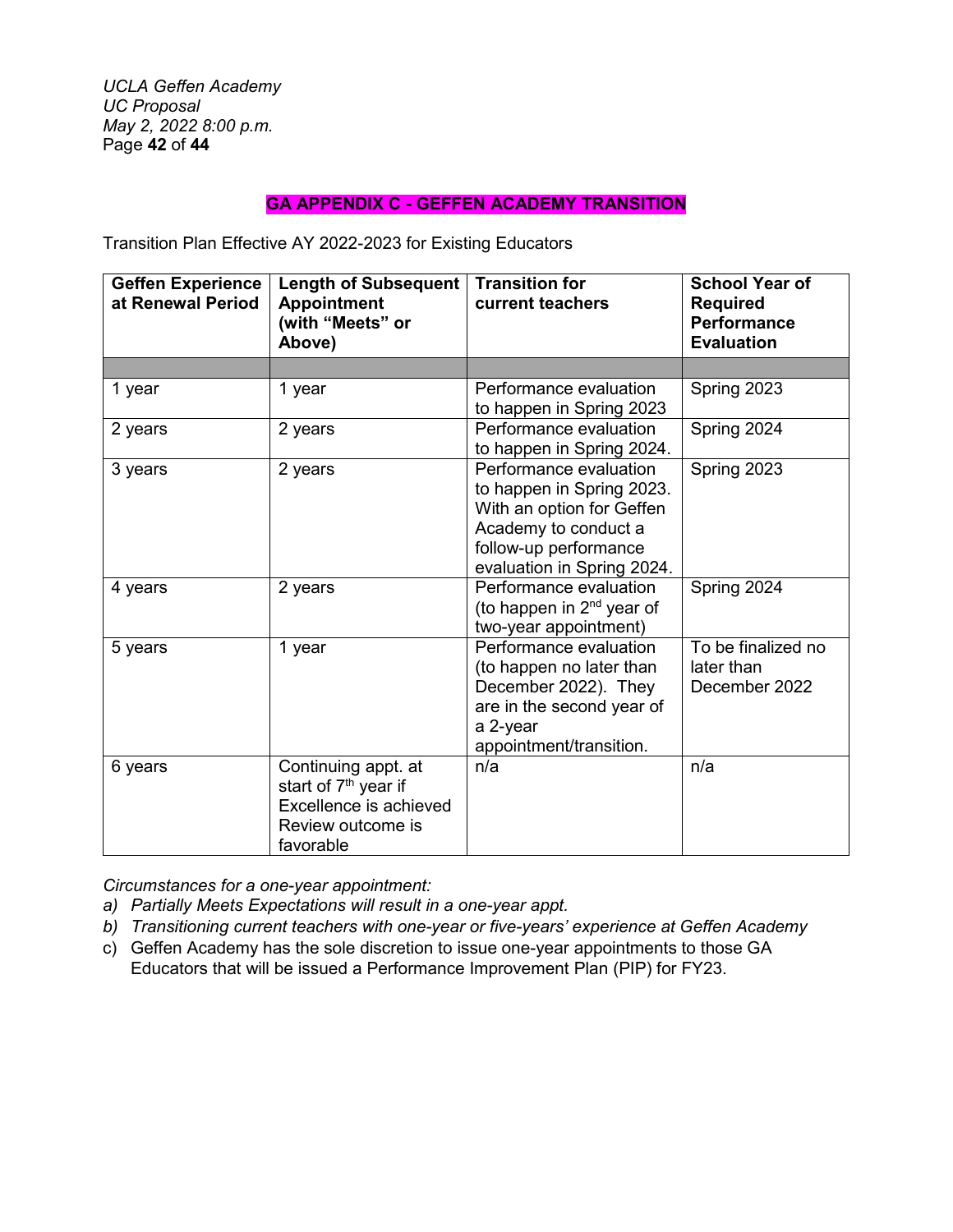*UCLA Geffen Academy UC Proposal May 2, 2022 8:00 p.m.* Page **43** of **44**

# **GA APPENDIX D – Evaluation Process New Hires – 7-1-22**

After Ratification for New Educators Appointed Effective 7/1/22 or Later

| Geffen<br><b>Experience at</b><br><b>Renewal Period</b> | Length of<br><b>Subsequent</b><br><b>Appointment</b>                                            | <b>Actions for</b><br>Reappointment                                                          | <b>Results of Action(s)</b>                                                                                                                                                                                                                                                                                                                  |
|---------------------------------------------------------|-------------------------------------------------------------------------------------------------|----------------------------------------------------------------------------------------------|----------------------------------------------------------------------------------------------------------------------------------------------------------------------------------------------------------------------------------------------------------------------------------------------------------------------------------------------|
|                                                         |                                                                                                 |                                                                                              |                                                                                                                                                                                                                                                                                                                                              |
| 1 Year                                                  | 2-year<br>1 year if<br>Educator<br><b>Receives</b><br>Partially<br><b>Meets</b><br>Expectations | Performance evaluation<br>in Year 1                                                          | <b>Exceeds Expectations or</b><br><b>Meets Expectations -</b><br>Educator receives 2-year<br>appointment<br><b>Partially Meets</b><br><b>Expectations - Educator will</b><br>receive a 1-year appointment<br>w/a Performance<br>Improvement Plan (PIP)<br><b>Does Not Meet Expectations</b><br>- Educator will not receive<br>reappointment  |
| 3 years (Years 1,<br>2 & 3)                             | 3-year<br>1 year if<br>Educator<br><b>Receives</b><br>Partially<br><b>Meets</b><br>Expectations | Performance evaluation<br>in Year 3<br>Eligible for Merit Increase<br>at start of $4th$ year | <b>Exceeds Expectations or</b><br><b>Meets Expectations -</b><br>Educator receives 3-year<br>appointment<br><b>Partially Meets</b><br><b>Expectations - Educator will</b><br>receive a 1-year appointment<br>w/a Performance<br>Improvement Plan (PIP)<br><b>Does Not Meet Expectations</b><br>- Educator will not receive<br>reappointment. |
| 6 Years (Years 1,<br>2, 3, 4, 5 & 6                     | Continuing<br>Appointment                                                                       | <b>Excellence Review</b>                                                                     | Continuing Appointment at<br>start of 7 <sup>th</sup> year if Excellence<br>is achieved<br>Non-reappointment if<br>Excellence is not achieved                                                                                                                                                                                                |

*Circumstances for a one-year appointment:* 

*a) Partially Meets Expectations will result in a one-year appt.*

**GA Appendix E - TRANSITION FROM FISCAL YEAR TO ACADEMIC YEAR**